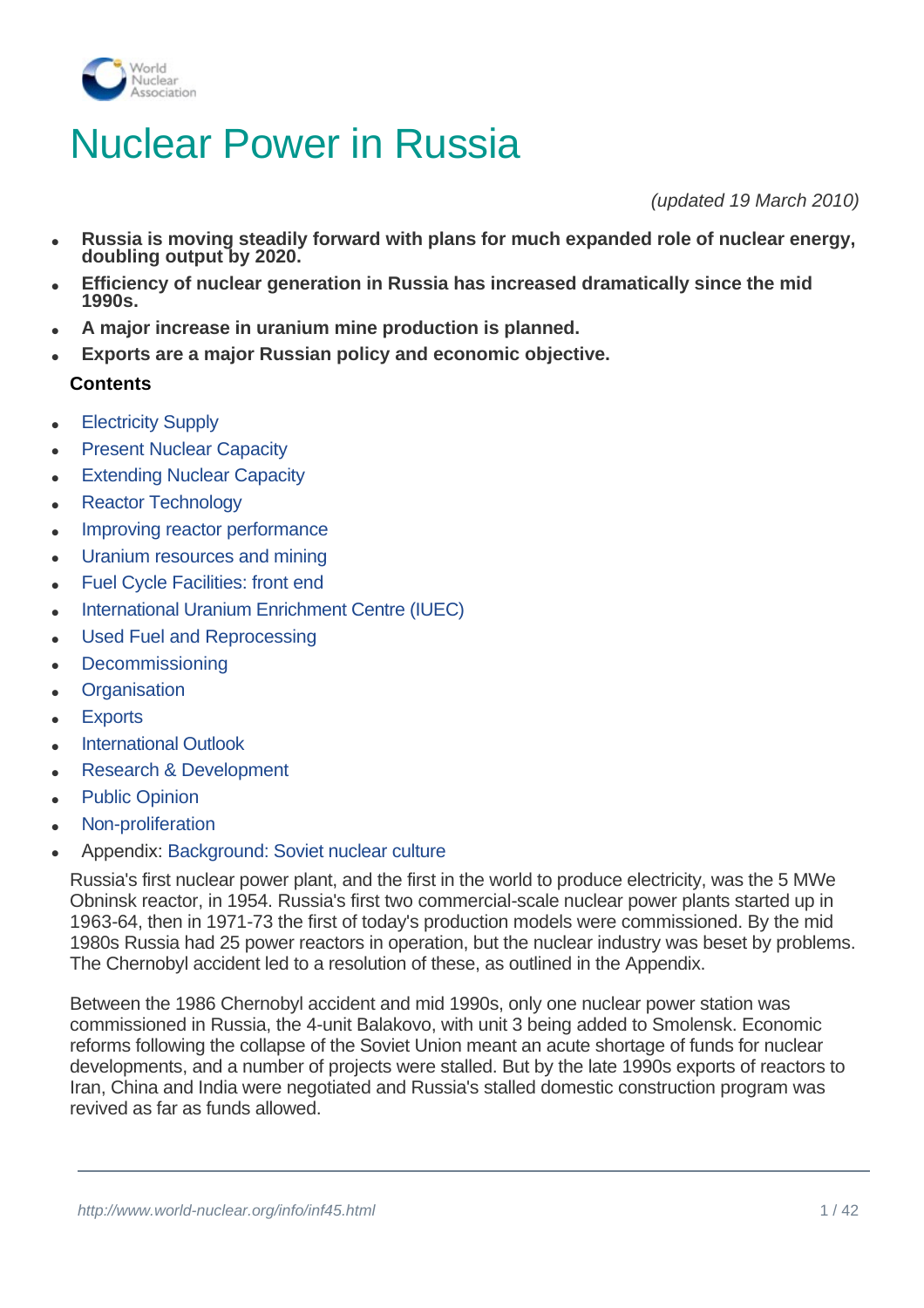

Around 2000 nuclear construction revived and Rostov-1 (also known as Volgodonsk-1), the first of the delayed units, started up in 2001, joining 21 GWe already on the grid. This greatly boosted morale in the Russian nuclear industry. It was followed by Kalinin-3 in 2004.

By 2006 the government's resolve to develop nuclear power had firmed and there were projections of adding 2-3 GWe per year to 2030 in Russia as well as exporting plants to meet world demand for some 300 GWe of new nuclear capacity in that time frame.

In January 2010 the government approved the federal target program designed to bring a new technology platform for the nuclear power industry based on fast reactors. Rosatom's long-term strategy up to 2050 involves moving to inherently safe nuclear plants using fast reactors with a closed fuel cycle. Fossil fuels for power generation are to be largely phased out.

#### Electricity supply in Russia

Russia's electricity supply, formerly centrally controlled by RAO Unified Energy System (UES)\*, faces a number of acute constraints. First, demand is rising strongly after more than a decade of stagnation, secondly some 50 GWe of generating plant (more than a quarter of it) in the European part of Russia comes to the end of its design life by 2010, and thirdly Gazprom has cut back on the very high level of natural gas supplies for electricity generation because it can make about five times as much money by exporting the gas to the west (27% of EU gas comes from Russia). UES' gas-fired plants burned about 60% of the gas marketed in Russia by Gazprom, and it is aimed to halve this by 2020. (Also, by 2020, the Western Siberian gas fields will be so depleted that they supply only a tenth of current Russian output, compared with nearly three quarters now.) Also there are major regional grid constraints so that a significant proportion of the capacity of some plants cannot be used.

\* In Russia, "energy" mostly implies electricity.

Electricity production reached 1016 billion kWh in 2007, with 160 billion kWh (16%) coming from nuclear power, 67% from gas and coal and 18% from hydro. In 2005 net export was 12 TWh and final consumption was 650 TWh (after distribution losses of 113 and energy sector use of 178 TWh). Nuclear capacity is about 10% of total 211 GWe. Electricity demand is projected to grow to 1426 billion kWh in 2015 (or maybe 1600 billion kWh in high scenario) and to 1700 to 2000 billion kWh by 2020, requiring 340 to 390 GWe total by then, requiring US\$ 420 to \$540 billion investment. Early in 2008 the projected annual electricity demand growth to 2020 was put at 4%. 2009 nuclear production was 163.3 billion kWh (83.7 TWh from VVER, 79.6 from RBMK and other).

Nuclear electricity output is rising strongly due simply to better performance of the nuclear plants, with capacity factors leaping from 56% to 76% 1998-2003 and then on to 79.5% in 2008. Energoatom aims for 90% capacity factor by 2015. In gross terms, output is projected to grow from about 150 billion kWh in 2005 to 166 in 2010, and 239 billion kWh in 2016 (18.6% of total). or more soberly to 230 billion kWh in 2020. Nuclear generating capacity is planned to grow more than 50% from 23 GWe gross (21.7 net) in 2006 to 35 GWe in 2016, and at least double to 51 GWe by 2020.

In 2006 Rosatom announced a target of nuclear providing 23% of electricity by 2020 and 25% by 2030, but 2007 plans approved by the government have scaled this back a little, and in 2009 it was pruned back more (see: Extending Nuclear Capacity below).

In parallel with this Russia is greatly increasing its hydro-electric capacity, aiming to increase by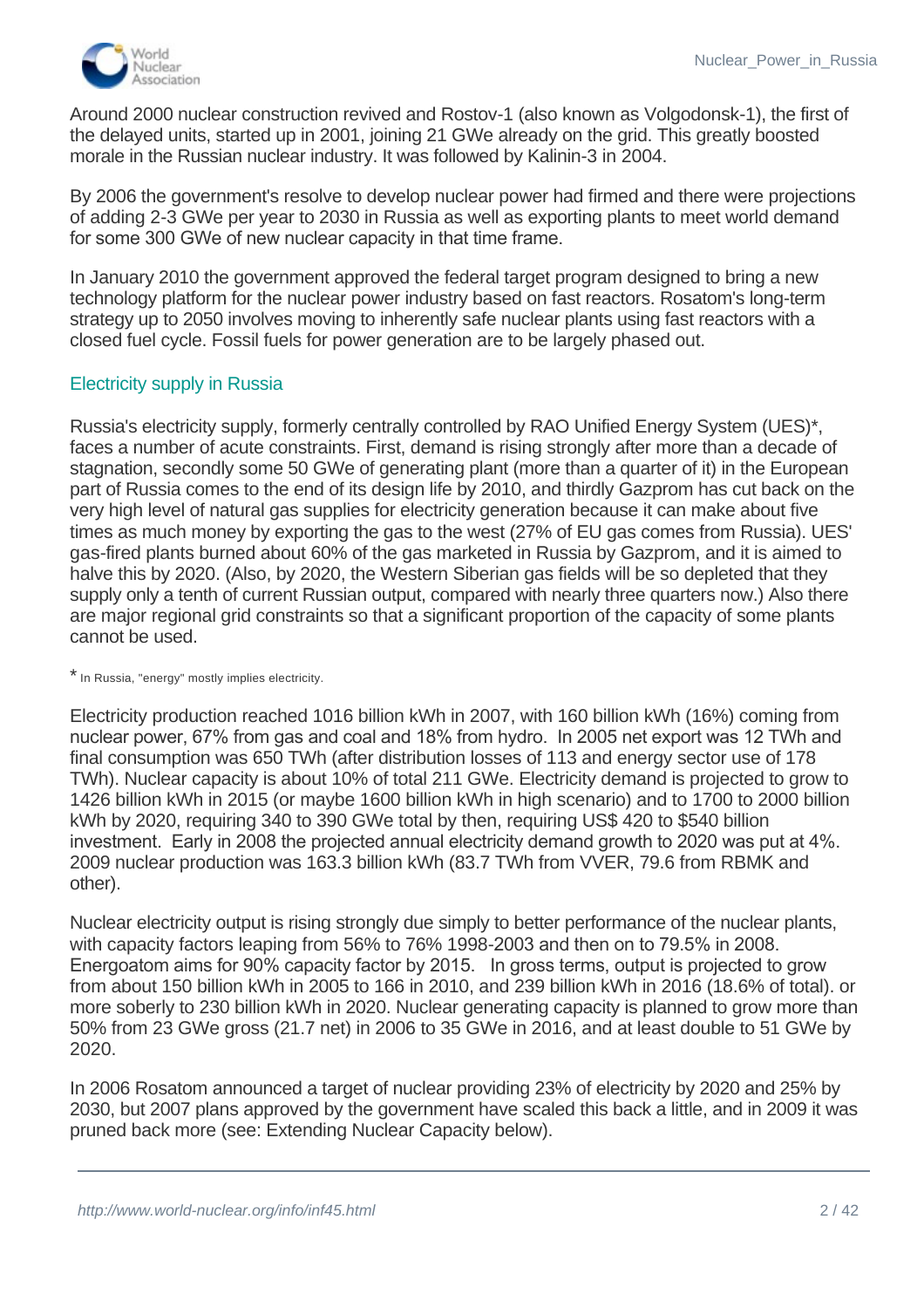

In parallel with this Russia is greatly increasing its hydro-electric capacity, aiming to increase by 60% to 2020 and double it by 2030. Hydro OGK is planning to commission 5 GWe by 2011. The 3 GWe Boguchanskaya plant in Siberia is being developed in collaboration with Rusal, for aluminium smelting. The aim is to have almost half of Russia's electricity from nuclear and hydro by 2030.

Following proposals worked out over several years, a government order consolidating the country's nuclear utilities was signed in 2001. Rosenergoatom, which in 2008 became Energoatom, took over all civil reactors including those under construction, and related infrastructure.

Energoatom operates within the context of 2003 state energy policy, and of state funding for new plants to meet policy goals. A policy priority is to reduce the use of natural gas for electricity and to double the nuclear output by 2020. The growth is to come from lifetime extension of first-generation units, upgrading, increased availability to 85% average (and hopefully more), together with new plants.

UES electricity tariffs were planned to increase from (US\$) 1.1 c/kWh in 2001 to 1.9 c/kWh in 2005 and 2.4 c/kWh in 2015. However, only much smaller increases have so far been approved by the government, and even these have attracted wide opposition. However, electricity supplied is now being fully paid for, in contrast to the situation in the mid 1990s.

In February 2007 UES said that it was aiming to raise up to US\$ 15 billion by selling shares in as many as 15 power generation companies, having increased its investment target by 2010 from \$79 to \$118 billion. Late in 2006 UES raised \$459 million by selling 14.4% of one of its generators, OGK-5, and since then the UES sell-off has continued with investors committing to continued expansion. In mid 2008 RAO UES was wound up, having sold off all its assets. Some of these were bought by EU utilities, for instance Finland's Fortum bought at auction 76.5% of the small utility TGC-10, which operates in well-developed industrial regions of the Urals and Western Siberia. From July 2008, 25% of all Russia's power is sold on the competitive market. The wholesale power market is expected to be fully liberalised by 2011.

InterRAO was initially a subsidiary of RAO UES, involved with international trade and investment in electricity, particularly with Finland, Belarus and Kazakhstan. It acquired some of RAO UES assets when that company was broken up. It is responsible for finding a foreign investor and structuring electricity marketing for the proposed Baltic nuclear power plant. It aims to increase its generation capacity from 8 to 30 GWe by 2015. In November 2008 Rosatom's share in InterRAO was increased to 57.28%.

#### <span id="page-2-0"></span>Present nuclear capacity

Russia's nuclear plants, with 31 operating reactors totalling 21,743 MWe, comprise:

- <sup>l</sup> 4 first generation VVER-440/230 or similar pressurised water reactors,
- 2 second generation VVER-440/213 pressurised water reactors,
- 9 third generation VVER-1000 pressurised water reactors with a full containment structure, mostly V-320 types,
- 11 RBMK light water graphite reactors now unique to Russia. The four oldest of these were commissioned in the 1970s at Kursk and Leningrad and are of some concern to the Western world. A further Kursk unit is under construction.
- <sup>l</sup> 4 small graphite-moderated BWR reactors in eastern Siberia, constructed in the 1970s for cogeneration (EGP-6 models on linked map).

<sup>l</sup> One BN-600 fast-breeder reactor.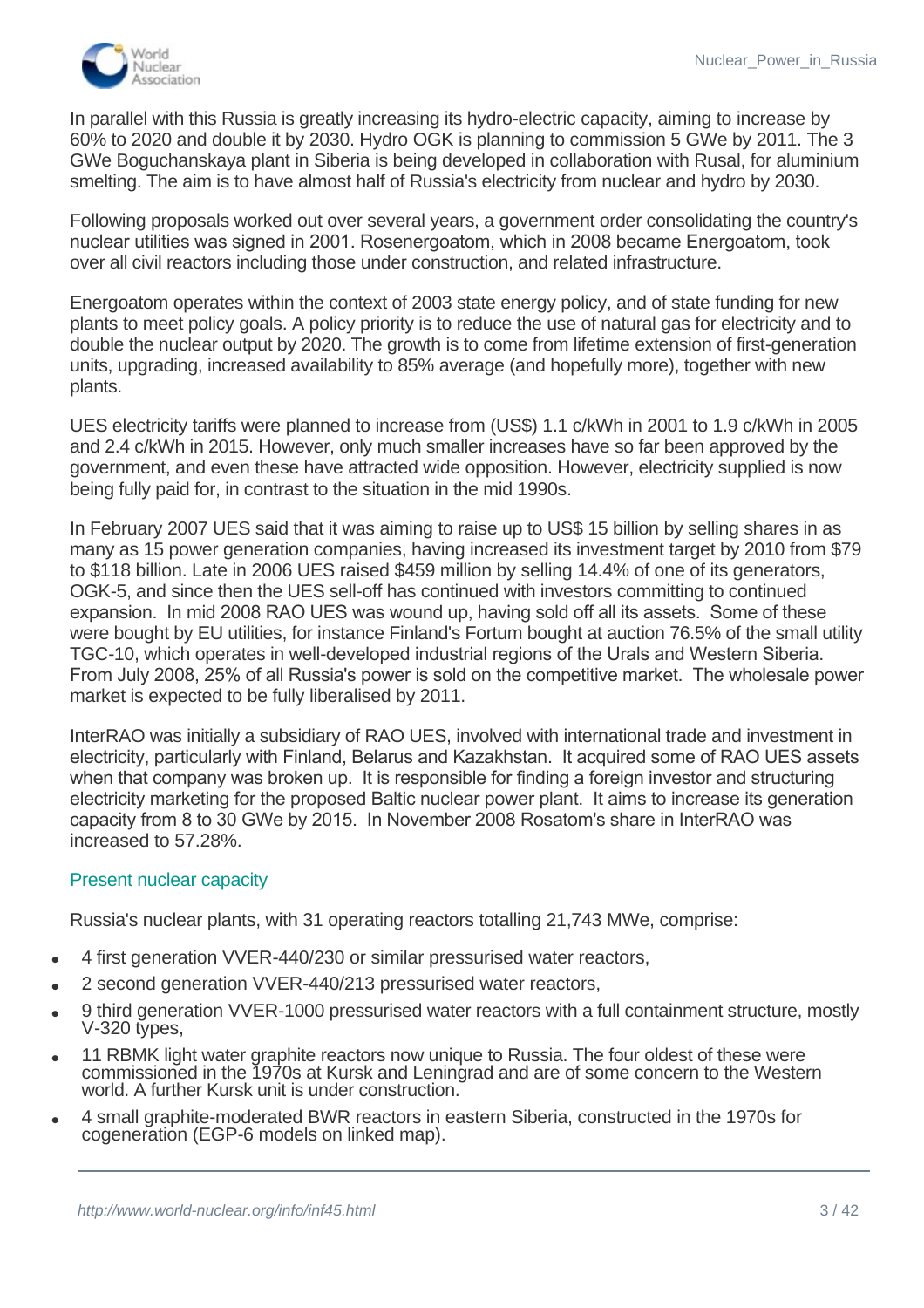

One BN-600 fast-breeder reactor.

Apart from Bilibino, several reactors supply district heating - a total of over 11 PJ/yr.

| <b>Reactor</b>      | <b>Type</b><br>$V = PWR$ | MWe net.<br>each | <b>Commercial</b><br>operation | <b>Scheduled</b><br>close |
|---------------------|--------------------------|------------------|--------------------------------|---------------------------|
| <b>Balakovo 1</b>   | $V-320$                  | 950              | 5/86                           | 2015                      |
| <b>Balakovo 2</b>   | $V-320$                  | 988              | 1/88                           | 2017                      |
| <b>Balakovo 3-4</b> | $V-320$                  | 950              | 4/89, 12/93                    | 2018, 2023                |
| <b>Beloyarsk 3</b>  | BN600 FBR                | 560              | 11/81                          | 2010                      |
| <b>Bilibino 1-4</b> | LWGR EGP-6               | 11               | $4/74 - 1/77$                  | 2019-21                   |
| Kalinin 1-2         | $V-338$                  | 950              | 6/85, 3/87                     | 2014, 2016                |
| <b>Kalinin 3</b>    | $V-320$                  | 950              | 12/04                          | 2034                      |
| Kola 1-2            | $V-230$                  | 411              | 12/73, 2/75                    | 2018, 2019                |
| Kola 3-4            | $V - 213$                | 411              | 12/82, 12/84                   | 2011, 2014                |
| Kursk 1-2           | <b>RBMK</b>              | 925              | 10/77, 8/79                    | 2021, 2024                |
| Kursk 3-4           | <b>RBMK</b>              | 925              | 3/84, 2/86                     | 2013, 2015                |
| Leningrad 1-2       | <b>RBMK</b>              | 925              | 11/74, 2/76                    | 2019, 2022                |
| Leningrad 3-4       | <b>RBMK</b>              | 925              | 6/80, 8/81                     | 2025, 2011,<br>$+15$ yr   |
| Novovoronezh 3-4    | $V-179$                  | 385              | 6/72, 3/73                     | 2016, 2017                |
| Novovoronezh 5      | $V-187$                  | 950              | 2/81                           | 2035 after upgrade        |
| Smolensk 1-3        | <b>RBMK</b>              | 925              | 9/83, 7/85, 1/90               | 2013, 2020                |
| <b>Rostov 1</b>     | $V-320$                  | 990              | 3/01                           | 2030                      |
| <b>Rostov 2</b>     | $V-320$                  | 990              | (Oct 2010)                     |                           |
| Total: 32           |                          | 22,811 MWe       |                                |                           |

# **Power Reactors in Operation**

V-320 is the base model of what is generically VVER-1000, V-230 and V-213 are generically VVER-440, V-179 & V-187 are prototypes. Rostov is also known as Volgodonsk.

# **Life extension and completing construction**

Generally, Russian reactors are licensed for 30 years from first power. Late in 2000, plans were announced for lifetime extensions of twelve first-generation reactors\* totalling 5.7 GWe, and the extension period envisaged is now 15 to 25 years, necessitating major investment in refurbishing them. Generally the VVER-440 and RBMK units will get 15-year life extensions and the nine VVER-1000 units 25 years. So far 15-year extensions have been achieved for Novovoronezh-3 & 4, Kursk-1, Kola-1 & 2 and Leningrad-1, 2 & 3. Bilibino 1-4 have also been given 15-year licence extensions. (Kola 1 & 2 VVER-440 and the Kursk and Leningrad RBMK units are all models which the EU has paid to shut down early in countries outside Russia.)

*\* Leningrad 1&2, Kursk 1&2, Kola 1&2, Bilibino 1-4, Novovoronezh 3&4.*

Safety analyses for Kola 3 & 4, which are later-model VVER-440 reactors, are being undertaken with a view to 15-year life extension.

A plan for refurbishment, upgrade and life extension of Novovoronezh-5 was announced in mid 2009, this being the first second-generation VVER-1000 project. The initial estimate was RUR 1.66 billion (USD 52 million) but this had become USD 300 million a few months later. The work in 2010 is to include total replacement of the reactor control system and 80% of electrical equipment, and fitting upgraded safety systems, in particular, those of emergency and feed water.

In 2006, Rosatom said it was considering lifetime extensions and uprating all of its eleven operating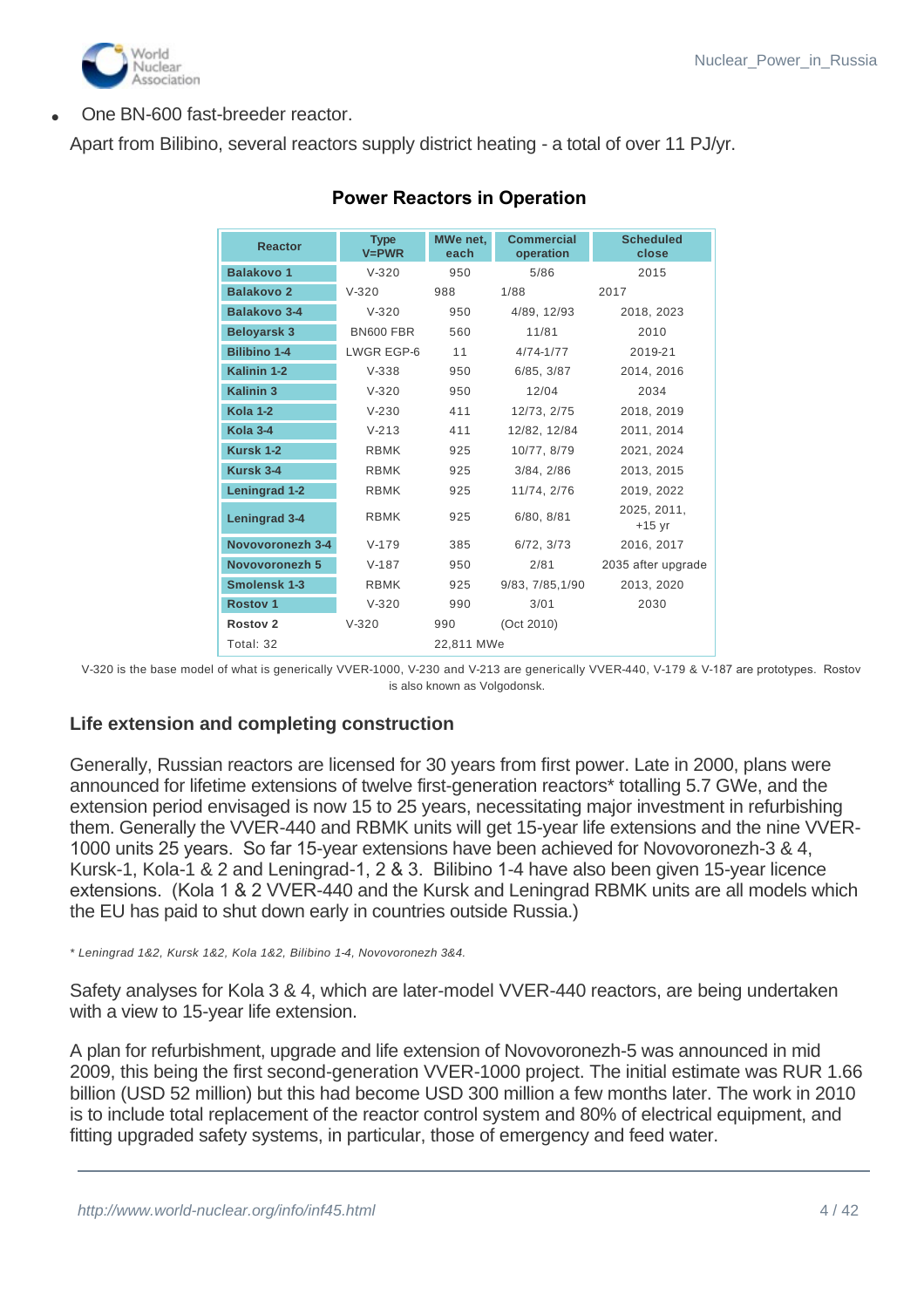

In 2006, Rosatom said it was considering lifetime extensions and uprating all of its eleven operating **RBMK reactors**. Following significant design modifications made after the Chernobyl accident, as well as extensive refurbishment including replacement of fuel channels, a 45-year lifetime is seen as realistic for the 1000 MWe units. In 2009 they provided 45% of Russia's nuclear-generated electricity. A major contract for upgrading Leningrad unit 4 over 2008-11 is under way. Kursk 4 is next, and Kursk 2 & 3 with Smolensk 3 will soon follow. The R&D Institute of Power Engineering was preparing plans for 5% uprating of the later Leningrad, Kursk and Smolensk units. For Leningrad 2-4, fuel enriched to average 3% instead of 2.4% will give a 5% increase in power some 140 MWe. Rostechnadzor has authorized trials in unit 2 of the new fuel, and early in 2010 it will consider authorizing a 5% uprate for long-term operation.

 The Beloyarsk-3 BN-600 fast neutron reactor is being upgraded and prepared for 15-year life extension, but no details are available.

Several more reactors have been under construction - see following section.

There is considerable uncertainty about completing Kursk-5 - an upgraded RBMK design which is more than 70% built. However, Rosatom has been keen to see it completed and in January 2007 the Duma's energy committee recommended that the government fund its completion by 2010. In March 2007 the Industry Ministry recommended to the government that work proceed and Rosenergoatom then applied for RUR 27 billion (US\$ 1 billion) from the ministry's 2008-10 federal budget to complete it. This did not materialise so its completion is contingent upon finding other funds, and discussions with Sberbank and industrial electricity consumers such as steel producers continued into 2009. All other RBMK reactors - long condemned by the EU - are due to close by 2024, which will leave it technologically isolated. According to Rosatom early in 2010 it requires RUR 45 billion and 3.5 years to finish, plus RUR 30 billion for grid improvement, compared with around RUR 60 billion for building the same capacity from scratch in the new projects under way. Rosatom says this means "there is no sense in completing the reactor construction". Accordingly it has been removed from WNA's "under construction" list.

#### Extending nuclear capacity

Rosatom's initial proposal for a rapid expansion of nuclear capacity was based on the cost effectiveness of completing the 9 GWe of then partially built plant. To get the funds, Minatom offered Gazprom the opportunity to invest in some of the partly completed nuclear plants. The argument was that the US\$ 7.3 billion required for the whole 10 GWe (including the just-completed Rostov-1) would be quickly recouped from gas exports if the new nuclear plant reduced the need to burn that gas domestically.

In September 2006 Rosatom announced a target of nuclear providing 23% of electricity by 2020, thus commissioning two 1200 MWe plants per year from 2011 to 2014 and then three per year until 2020 - some 31 GWe and giving some 44,000 MWe of nuclear capacity then.

In October 2006 Russia formally adopted a US\$ 55 billion nuclear energy development program, with \$26 billion of this to 2015 coming from the federal budget. The balance would be from industry (Rosatom) funds, and no private investment was involved. The Minister of Finance strongly supported the program to increase nuclear share from 15.6% to 18.6% of total, hence improving energy security as well as promoting exports of nuclear power technology. After 2015 all funding would be from Rosatom revenues.

power from Balakovo-2, a V-320 unit completed in 1988. Volgodonsk-1, the newest operating V-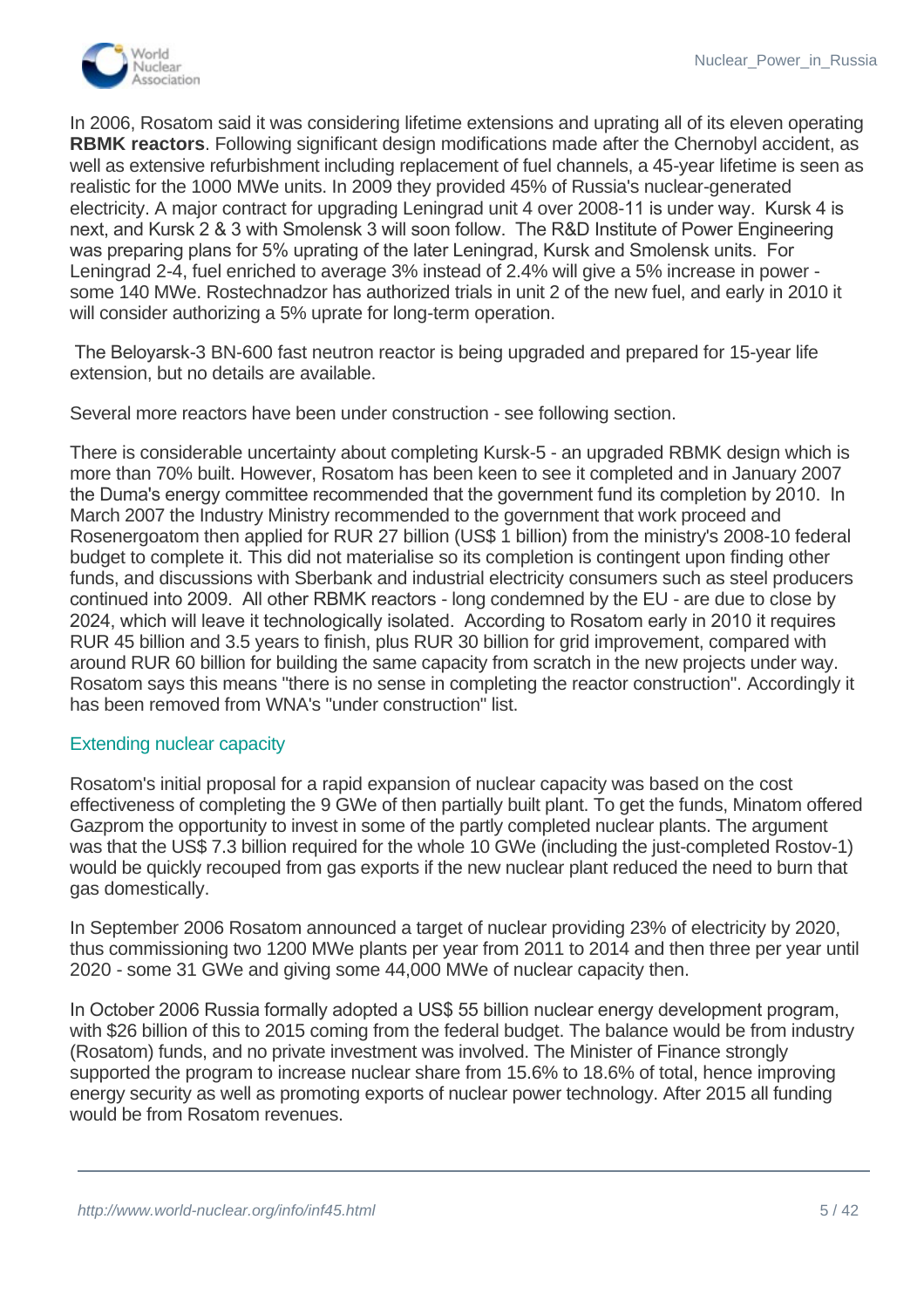

Several units have been uprated. In December 2009 Rostechnadzor approved a 4% increase in power from Balakovo-2, a V-320 unit completed in 1988. Volgodonsk-1, the newest operating V-320 unit, has been approved similarly.

Reactors under construction include Kalinin-4, a V-320 unit which is being built by Nizhny-Novgorod Atomenergopoekt and is due for completion in 2011. In September 2009 Rostechnadzor approved an operating licence for Rostov-2, and fuel loading was completed in December. It started up in January 2010, was grid connected in March, and is expected to enter full commercial operation in October. The Beloyarsk-4 BN-800 fast reactor has been delayed by lack of funds since construction start in 2006 and is now expected on line in 2014 (see also Transition to Fast Reactors subsection below).

From mid 2008 there are four standard third-generation VVER reactors being built: at Leningrad (two units to commence stage 2) and Novovoronezh (similarly) to be commissioned 2012-14. This leads to a program of starting to build at least 2000 MWe per year in Russia from 2009 (apart from export plants).

In April 2007 the government approved in principle a construction program to 2020 for electricitygenerating plants. It was designed to maximise the share of electricity from nuclear, coal, and hydro, while reducing that from gas. This envisaged starting up one unit per year from 2009, two from 2012, three from 2015 and four from 2016. Present nuclear capacity would increase at least 2.3 times by 2020. This proved too ambitious.

Hence in September 2007 the first version of the following scheme was released, but noting that from 2012 to 2020 only two 1200 MWe units per year were within the "financial capacity of the federal task program". Accordingly, the third units for 2015 and 2016 were designated "proposed". In the February 2008 update of this, one 1200 MWe Tversk unit was brought forward to 2015 scheduled start-up, so was designated "planned".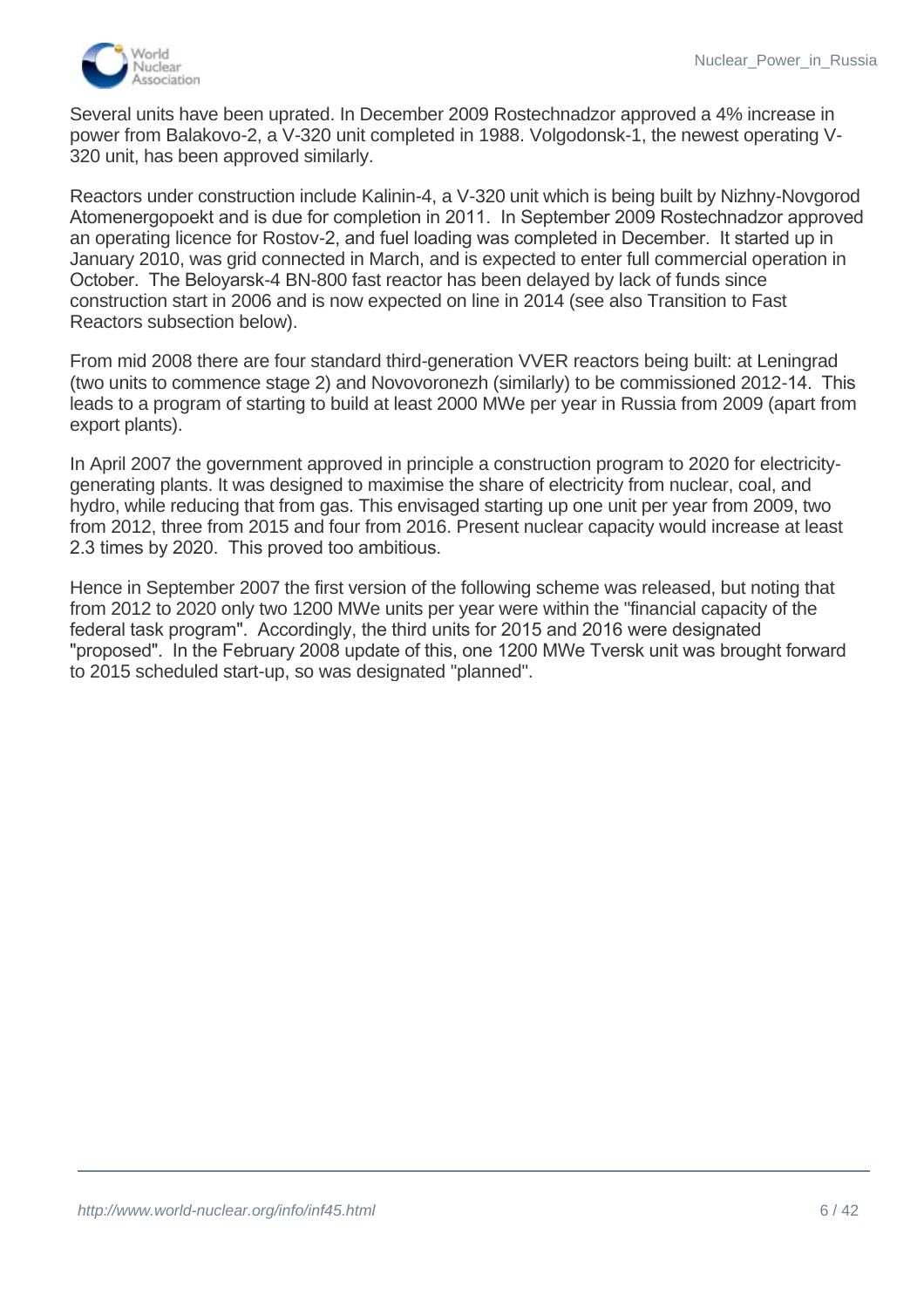



# **NEW NPP COMMISSIONING PROGRAM**

In February 2008 the earlier federal target plan (FTP) to 2020 was endorsed with little change except than an extra five VVER-1200 units were added as "maximum scenario" or "extra" in the last few years to 2020. As well as the 4800 MWe capacity now under construction, a further 12,000 MWe was planned for completion mostly by 2016, and then another 16,000 to 22,000 MWe proposed by 2020. Several new sites are involved. Some US\$ 282 billion was to be invested by 2015, and a further \$204 billion to 2020 on the projects listed. Also the new 300 MWe units were listed as being VBER-300 PWR types.

More significantly, the Ministry of Industry and Energy (MIE) and Rosatom were charged with promptly developing an action plan to attract investment into power generation. It is envisaged that by 2020 much generation will be privatized and competitive, while the state will control natural monopoly functions such as the grid.

From January 2009 the FTP was replaced by Rosatom's long-term activity program. This includes Kaliningrad and Kursk, both subject to private finance. However, capacity targets and expenditure are much as above. By 2030 nuclear share of electricity was expected to grow to 25%, from 16% then.

However, by April 2009 reduced electricity demand expectations due to the recession caused the

units were deferred pending "economic upturn", economic upturn and electricity demand growth "expected in about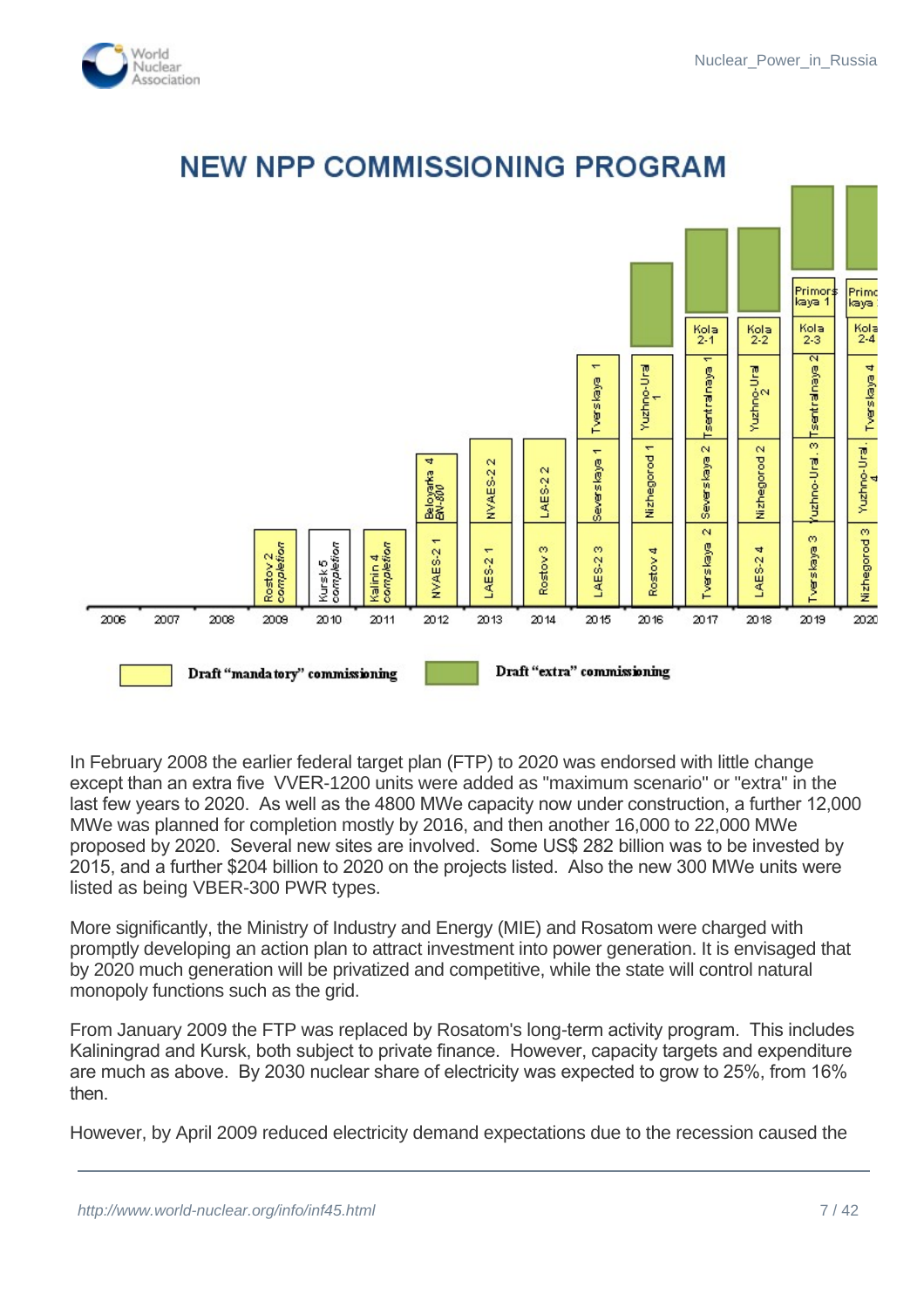

whole construction program outlined above to be scaled back, and some projects put on hold. Ten units were deferred pending "economic upturn and electricity demand growth", expected in about two years. See Table below, where three units have been moved from planned to proposed accordingly. From mid 2009, half the capital for new nuclear plants will come from Rosatom budget and half from the state.



In July 2009 a revised federal target program (FTP) for 2010-2015 and until 2020 was approved and signed by the President. Projected federal budget funding was reduced to RUR 110 billion (\$3.5 billion), apparently for 2010. This put Kursk II and Smolensk II into the picture for completion by 2020, ahead of many other units, and they have been shown thus in the Table below. On the other hand another presentation from Atomenergoprom in September 2009 (Figure above) has most of those "planned" in the Table below plus five other 1200 MWe units at unnamed sites coming on line by 2020, and 43.3 GWe nuclear being on line then - see graphic above.

In February 2010 the government announced that Rosenergoatom's investment program for 2010 amounted to RUR 163.3 billion, of which RUR 53 billion would come from the federal budget. Of the total, RUR 101.7 billion is for nuclear plant construction, almost half of this from Rosenergoatom funds. It includes the reactors listed below as under construction, as well as Volgodonsk 3, Leningrad II-2 and the Baltic plant. In March Rosatom said that it now intended to commission three new reactors per year from 2016.

The FTP program is based on VVER technology at least to about 2030. But it highlights the goal of moving to fast neutron reactors and closed fuel cycle, for which Rosatom proposed two options, outlined below in Transition to Fast Reactors subsection. In stage 1 of the second option, which

2020 a pilot demonstration 300 MWe lead-cooled BREST reactor and a multi-purpose fast neutron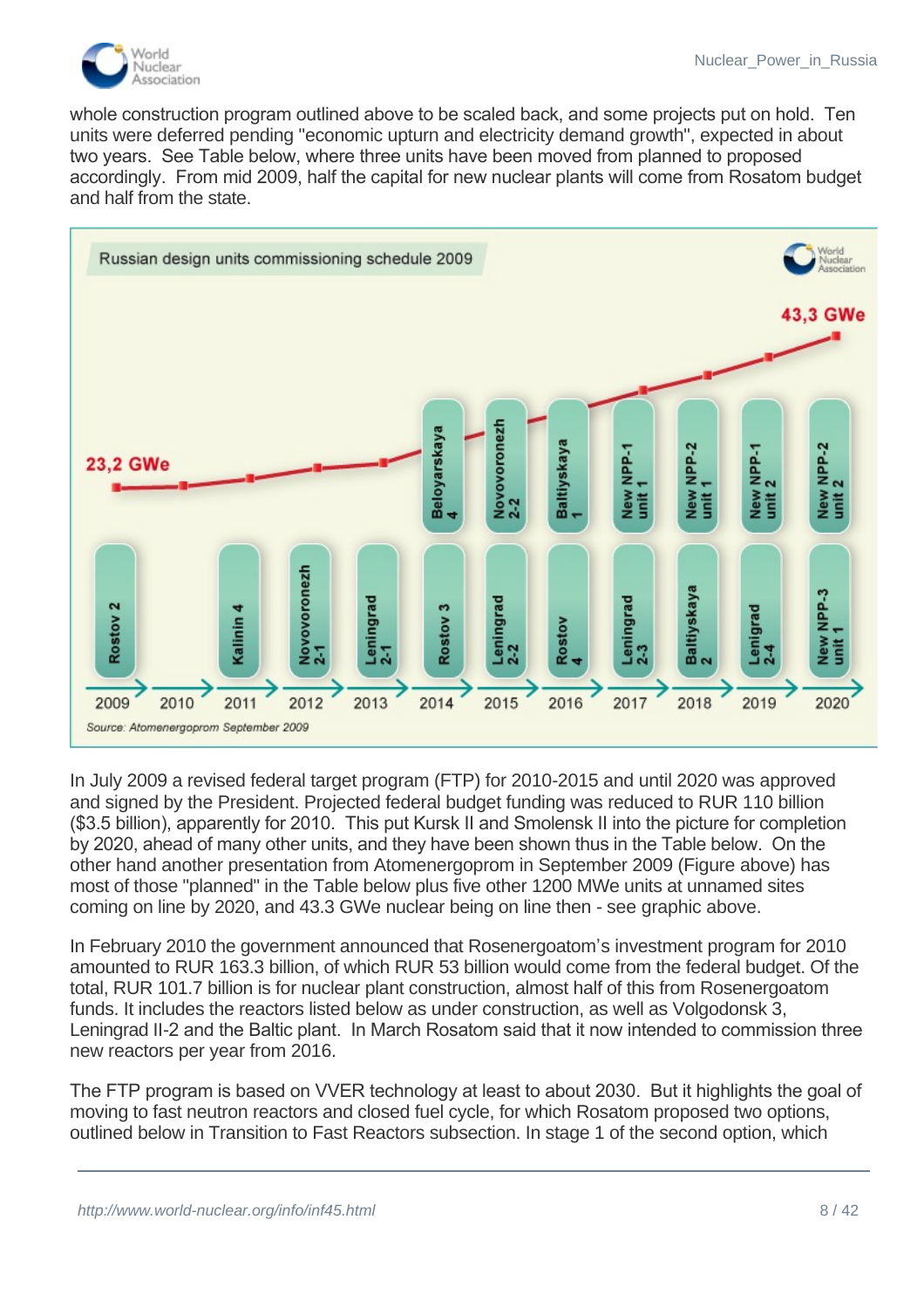

was adopted, a 100 MWe lead-bismuth-cooled fast reactor is to be built, and in stage 2 over 2015- 2020 a pilot demonstration 300 MWe lead-cooled BREST reactor and a multi-purpose fast neutron research reactor (MBIR) are to be built. In addition it is planned to build and commission a commercial complex to fabricate dense fuel, to complete construction of a pilot demonstration pyrochemical complex to fabricate BN fuel, and to test closed fuel cycle technologies. Fusion studies are included and the total R&D budget is RUR 55.7 billion, mostly from the federal budget. The FTP implementation is intended to result in a 70% growth in exports of high technology equipment, works and services rendered by the Russian nuclear industry by 2020.

See also subsections: Transition to Fast Reactors in this section, and Fast Reactors, in Reactor Technology section below

The FTP program envisages a 25-30% nuclear share in electricity supply by 2030, 45-50% in 2050 and 70-80% by end of century.

| <b>Plant</b>           | <b>Reactor Type</b> | <b>MWe</b> | <b>Status, Start</b><br><b>Construction</b> | <b>Commercial operation</b> |
|------------------------|---------------------|------------|---------------------------------------------|-----------------------------|
| Kalinin 4              | $V-320$             | 1000       | Const                                       | 10/2011                     |
| Vilyuchinsk            | <b>KLT-40S</b>      | 40 x 2     | <b>Const 5/09</b>                           | 2012                        |
| Beloyarsk 4            | <b>BN-800 FBR</b>   | 880        | Const                                       | 2014                        |
| Novovoronezh II -1     | VVER 1200/ V-392M   | 1200       | <b>Const 6/08</b>                           | 2012-13                     |
| Leningrad II-1         | VVER 1200/ V-491    | 1200       | <b>Const 10/08</b>                          | 10/2013                     |
| Novovoronezh II -2     | VVER 1200/ V-392M   | 1200       | <b>Const 7/09</b>                           | 2015                        |
| Subtotal of 7          |                     |            | 5560 gross, 5330 net                        |                             |
|                        |                     |            |                                             |                             |
| Rostov/ Volgodonsk 3   | VVER 1000/ V-320    | 1100       | Planned, 2010                               | 2014                        |
| Leningrad II -2        | <b>VVER 1200</b>    | 1200       | Planned, 2011                               | 2016                        |
| Rostov/ Volgodonsk 4   | VVER 1000/ V-320    | 1100       | Planned, 2011                               | 2016                        |
| Baltic 1 (Kaliningrad) | <b>VVER 1200</b>    | 1200       | Planned, Feb 2011                           | 2016                        |
| Seversk 1              | <b>VVER 1200</b>    | 1200       | Planned, 2010                               | 2016                        |
| Obninsk                | <b>SVBR-100</b>     | 100        | Planned, 2011                               | 2015                        |
| Leningrad II -3        | <b>VVER 1200</b>    | 1200       | Planned, 2011                               | 2016                        |
| Nizhegorod 1           | <b>VVER 1200</b>    | 1200       | Planned, 2012                               | 2017                        |
| Seversk 2              | <b>VVER 1200</b>    | 1200       | Planned, 2012                               | 2017                        |
| Tver 1                 | <b>VVER 1200</b>    | 1200       | Planned, 2012                               | 2017                        |
| Nizhegorod 2           | <b>VVER 1200</b>    | 1200       | Planned, 2013                               | 2018                        |
| Tver <sub>2</sub>      | <b>VVER 1200</b>    | 1200       | Planned, 2013                               | 2017                        |
| Baltic 2 (Kaliningrad) | <b>VVER 1200</b>    | 1200       | Planned, 2014                               | 2018                        |
| Leningrad II -4        | <b>VVER 1200</b>    | 1200       | Planned, 2014                               | 2019                        |
| Tsentral 1             | <b>VVER-1200</b>    | 1200       | Planned, 2013                               | 2018                        |
| <b>Tsentral 2</b>      | <b>VVER-1200</b>    | 1200       | Planned, 2014                               | 2019                        |

# **Major Power Reactors under Construction, Planned and officially Proposed**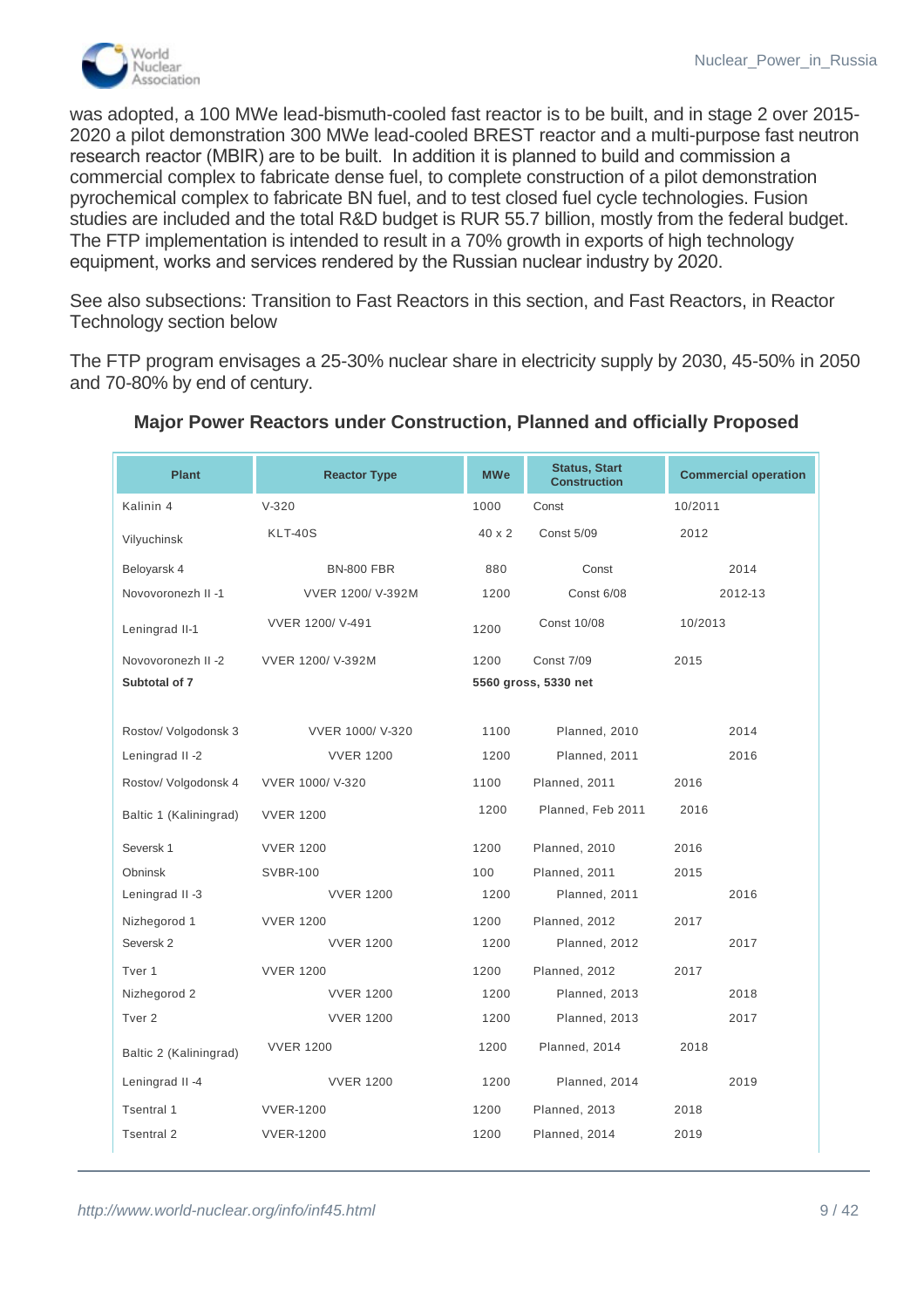

| Beloyarsk 5          | <b>BREST</b>             | 300           | Planned, 2016                   | 2020                  |
|----------------------|--------------------------|---------------|---------------------------------|-----------------------|
| subtotal of 17       | <b>VVER 1200</b>         |               | 18,200 gross, approx 17,600 net |                       |
|                      |                          |               |                                 | dates very tentative: |
| Zheleznogorsk MCC    | <b>VBER-300</b>          | 300           | Proposed                        | 2015                  |
| Zheleznogorsk MCC    | <b>VBER-300</b>          | 300           | Proposed                        | 2016                  |
| Kursk II - 1         | <b>VVER 1200</b>         | 1200          | Proposed                        | 2015                  |
| Kursk II - 2         | <b>VVER 1200</b>         | 1200          | Proposed                        | 2017                  |
| Kursk II - 3         | <b>VVER 1200</b>         | 1200          | Proposed                        | 2018                  |
| Kursk II - 4         | <b>VVER 1200</b>         | 1200          | Proposed                        | 2019                  |
| Smolensk II - 1      | <b>VVER 1200</b>         | 1200          | Proposed                        | 2017                  |
| Smolensk II - 2      | <b>VVER 1200</b>         | 1200          | Proposed                        | 2018                  |
| Smolensk II - 3      | <b>VVER 1200</b>         | 1200          | Proposed                        | 2019                  |
| Smolensk II - 4      | <b>VVER 1200</b>         | 1200          | Proposed                        | 2020                  |
| Kola II-1            | VK-300, VBER 300 or VVER | 300           | Proposed                        | 2020                  |
| South Ural 1         | <b>VVER 1200</b>         | 1200          | Deferred                        | was 2016              |
| Novovoronezh II -3   | <b>VVER 1200</b>         | 1200          | Proposed                        | 2017?                 |
| Tsentral 1           | <b>VVER 1200</b>         | 1200          | Deferred, 2013                  | 2018                  |
| South Ural 2         | <b>VVER 1200</b>         | 1200          | Proposed                        | was 2018              |
| Kola II - 2          | VK-300 or VBER 300       | 300           | Proposed                        | 2018                  |
| Novovoronezh II -4   | <b>VVER 1200</b>         | 1200          | Proposed                        | 2019?                 |
| Tver <sub>3</sub>    | <b>VVER 1200</b>         | 1200          | Proposed                        | 2019                  |
| South Ural 3         | <b>VVER 1200</b>         | 1200          | Proposed                        | 2019                  |
| Tsentral 2           | <b>VVER 1200</b>         | 1200          | Proposed                        | was 2019              |
| Kola II - 3          | VK-300 or VBER 300       | 300           | Proposed                        | 2019                  |
| Primorsk 1           | VK-300 or VBER 300       | 300           | Proposed                        | 2019                  |
| Nizhegorod 3         | <b>VVER 1200</b>         | 1200          | Proposed                        | 2019                  |
| Nizhegorod 4         | <b>VVER 1200</b>         | 1200          | Proposed                        | 2020                  |
| Tsentral 3           | <b>VVER 1200</b>         | 1200          | Proposed                        | 2019?                 |
| Tsentral 4           | <b>VVER 1200</b>         | 1200          | Proposed                        | 2020 ?                |
| South Ural 4         | <b>VVER 1200</b>         | 1200          | Proposed                        | 2020                  |
| Tver 4               | <b>VVER 1200</b>         | 1200          | Proposed                        | 2020                  |
| Kola II - 4          | VK-300 or VBER 300       | 300           | Proposed                        | 2020                  |
| Primorsk 2           | VK-300 or VBER 300       | 300           | Proposed                        | 2020                  |
| Pevek                | KLT-40S                  | 40x2          | Proposed                        | 2020                  |
| Beloyarsk 6          | BN-1200                  | 1200          | Proposed (approved)             | 2024?                 |
| subtotal of 30 units |                          | 28,000 approx |                                 |                       |

*VVER-1200 is the reactor portion of the AES-2006 nuclear power plant. Rostov is also known as Volgodonsk. South Urals was to be BN-800, and may revert.*

Seversk is near Tomsk, Tver is near Kalinin, Nizhegorod is a new site near Nizhniy Novgorod, 400 km east of Moscow, and Tsentral (central) at Bui in Kostrama region. South Ural is 140 km west of Chelyabinsk. Primorsk is in the far east, as is Vilyuchinsk in the Kamchatka region, and Pevek

plants.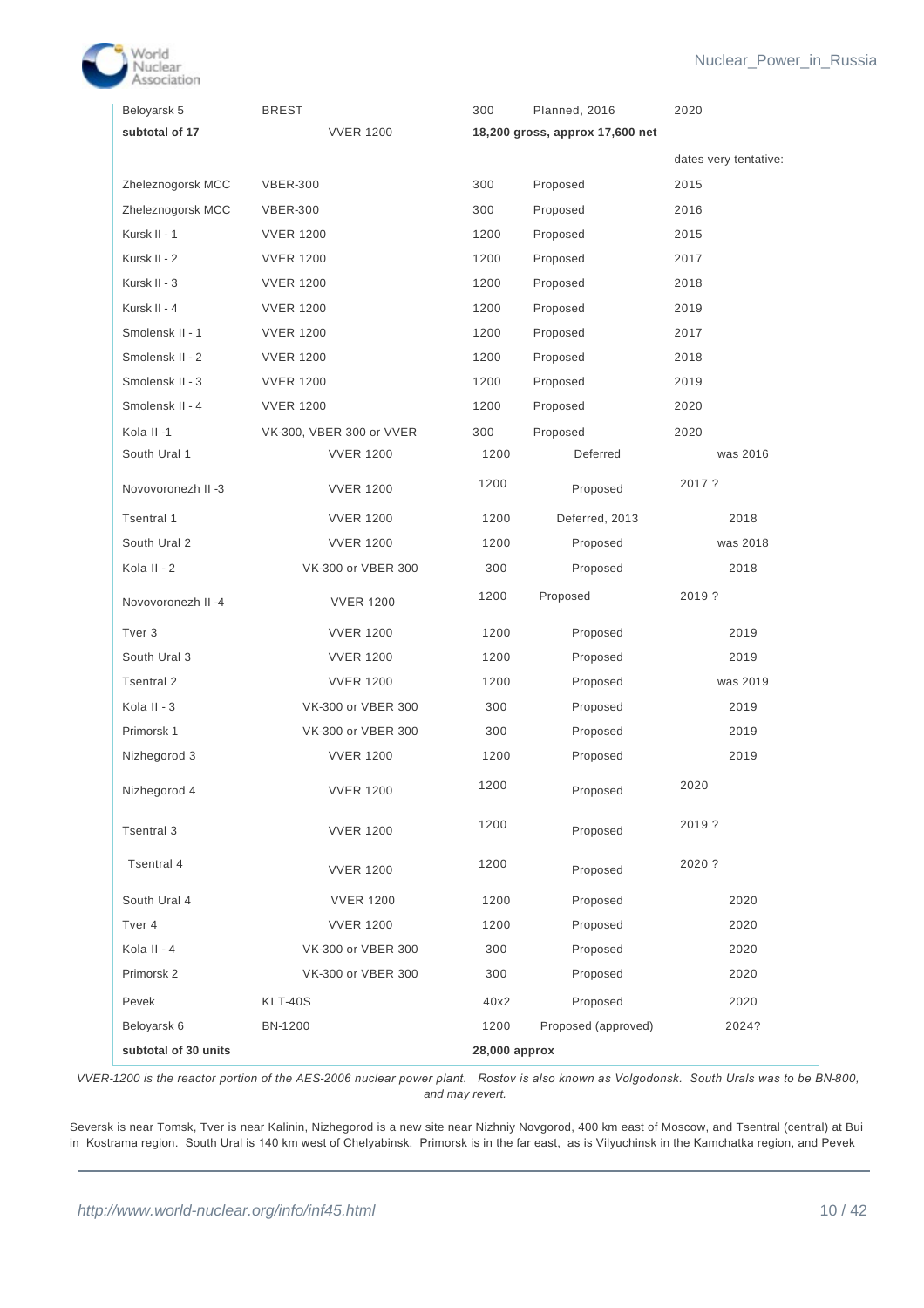

in the Chukotka Autonomous Region near Bilibino, which it will replace. Vilyuchinsk and Pevek are floating nuclear power or cogeneration plants.

**Rostov/ Volgodonsk 3 & 4** environmental statement and construction application were approved by Rostechnadzor in May 2009, and the construction licence was granted to Energoatom in June. Rosatom brought forward the completion dates of the two units to 2013 and 2014 after deciding that they would have V-320 type of VVER with improved steam generators and capacity of 1100 MWe. This is expected to save some RUR 10 billion relative to the AES-2006 technology. First criticality of unit 3 is planned for Decemeber 2013. Nizhniy Novgorod Atomenergoproekt (NN AEP) is principal contractor for units 3 & 4, expected to cost RUR 146 billion (US\$ 5 billion). It expects unit 2 which it is building to start up in January 2010, with grid connection in March and full commercial operation in October.

**Novovoronezh phase II** is being built by Moscow AtomEnergoProekt, with work starting in 2007. This is the lead plant for deploying the AES-2006 units. First concrete was poured for unit 1 of this (unit 6 at the site) in June 2008 and it is expected to be commissioned in 2012, with unit 2 following in 2013, at a total cost of US\$ 5 billion for 2136 MWe net. Rostechnadzor licensed construction of unit 2 in October 2008 and construction started in July 2009. The plant is on one of the main hubs of the Russian grid.

A general contract for **Leningrad phase II** was signed with St Petersburg AtomEnergoProekt (SPb AEP) in August 2007 and Rostechnadzor granted site licences in September 2007. A specific engineering, procurement and construction contract for the first two 1170 MWe (net) units was signed in March 2008. First concrete was poured on schedule for unit 1 in October 2008 and it is due to be commissioned in October 2013, with the second in 2016, originally at a cost of US\$ 5.8 billion (\$2480/kW) possibly including some infrastructure. Total project cost was estimated at \$6.6 billion. Rostechnadzor granted a construction licence for the second reactor in July 2009, but construction was deferred. Each reactor will also provide 1.05 TJ/hr (9.17 PJ/yr) of district heating. They are designed to replace the oldest two Leningrad units. A design contract for the next two units (3 & 4) was signed with SPb AEP in September 2008, and public consultation on these was held in Sosnovy Bor in mid 2009. An environmental review by Rostechnadzor was announced for them in January 2010 and a site development licence is expected soon after.

The first 1200 MWe unit of the **Seversk** AES-2006 plant 32 km northwest of Tomsk was due to start up in 2015 after construction start in 2010, with the second unit in 2017, but has been postponed by two years. The plant will also supply 7.5 PJ/yr of district heating. Atomenrgopoekt Moscow is to build the plant at estimated cost of RUR 134 billion (US\$ 4.4 billion). Rostechnadzor granted a site development licence in November 2009 and site work has commenced. Seversk is the site of a major enrichment plant and former weapons facilities. A design contract for the lowspeed turbine generators has been signed between Moscow AEP which is responsible for design and engineering, and Alstom Atomenergomash. This will be the first Russian plant using the lowspeed turbines.

The **Nizhegorod** plant near Nizhniy Novgorod is to comprise four AES-1200 units of 1150 MWe net and costing RUR 269 billion (US\$ 9.4 billion), the first coming on line in 2016 to address a regional energy deficit. In February 2008 Rosatom appointed Nizhny-Novgorod Atomenergoproekt (NN-AEP) as the principal designer of the plant. Bids will be invited for construction over 2012-17. Rostechnadzor issued a positive site review (licence?) for units 1 & 2 early in 2010.

The **Tver** plant at Udomlya and not far from Kalinin is being designed by Nizhny-Novgorod Atomenergoproekt (NN-AEP), and in January 2010 it was announced that Rostechnadzor would

conduct an environmental review of it for the first two VVER-1200 units, these being on the general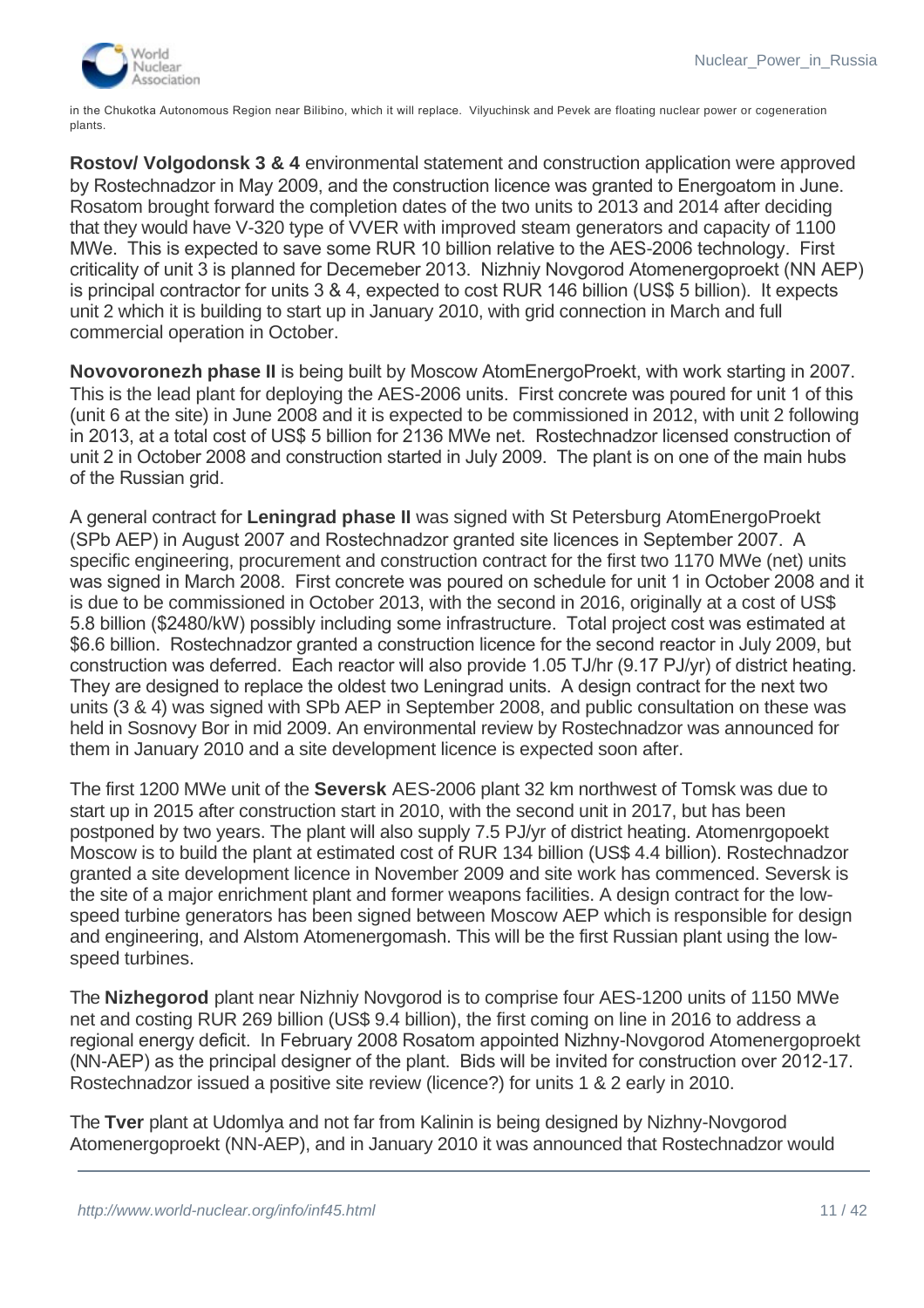

conduct an environmental review of it for the first two VVER-1200 units, these being on the general scheme of electricity generators deployment to 2020. No firm dates are given for the project, though a site development licence is expected in March 2010.

The 2340 MWe **Tsentral** (Central) nuclear power plant is to be 10 km northwest of Bui Town in the Kostroma region, on the Kostroma River. It was another of those deferred but following Rosatom October 2008 decision to proceed, it now appears that it will start construction in 2013 with the first unit completed in 2018. Moscow Atomenergoproekt is the architect-engineer. A site development licence is expected by mid 2010, and a construction licence in 2012. The cost of the project and infrastructure is expected to be RUR 130 billion (\$ 5 billion).

Apart from the February 2008 plan, Rosatom subsidiary InterRAO EES proposed a **Baltic or Baltiyskaya** nuclear plant in **Kaliningrad** on the Baltic coast to generate electricity for export, and with up to 49% European equity. Private equity would be an innovation for Russia. The plant would comprise two 1200 MWe VVER units designed by St Petersburg Atomenergoproekt, sited at Neman, close to the Lithuanian border and costing some RUR 194 billion (EUR 4.45 billion, \$6.6 billion), for 2300 MWe net.

The Baltic plant directly competes with the plan for a new unit at Visaginas near Ignalina in Lithuania. Rosenergoatom has said that the plant is deliberately placed "essentially within the EU" and is designed to be integrated with the EU grid. Two thirds of the power would be exported to Germany, Poland and Baltic states. Transmission to northern Germany would be via Poland or an undersea cable, and require some EUR 1 billion in transmission infrastructure. There is already substantial transmission capacity east through Lithuania to the St Petersburg region if that were added to the options. The European equity would be in order to secure markets for the power. Lithuania was invited to consider the prospect, instead of building Visaginas as a Baltic states plus Poland project.

Project approval was confirmed by government decree in September 2009, following initial approval in mid 2008 as an amendment to the federal target program (FTP) of 2007. St Petersburg Atomenergoproekt will be the principal contractor, but Atomstroyexport is also involved. Site work was planned to begin in February with construction start either in July 2010 or in 2011 and the first unit is planned to come on line in 2016, after 54 months construction, supplying Energoatom. Second unit construction is planned over 2012-18. Licensing by Rostechnadzor is expected by June 2010. Czech power utility CEZ has expressed interest in the project, as has Iberdrola from Spain, whose engineering subsidiary already works at Kola, Balakovo and Novovoronezh nuclear power plants. It appears that the Baltic plant may be the initial project involving Siemens in close collaboration with Rosatom, enhancing the project's credibility for foreign investment. Rosatom has said that the project will not be delayed if 49% private equity or long-term sales contracts are not forthcoming.

The Baltic plant and two other ventures with Rusal (see below) will apparently require private equity.

Energoatom signed a purchase contract for the first floating nuclear power plant for **Vilyuchinsk**, on the Kamchatka Peninsula in the far east, in July 2009. The 2x35 MWe plant, named *Academician Lomonosov*, is due to be completed in 2011 and commissioned in 2012. See FNPP subsection below.

In December 2009 AKME-Engineering was set up by Rosatom and the En+ Group (a subsidiary of Russian Machines Co/ Basic Element Group) as a 50-50 JV to develop and build a pilot 100 MWe

EuroSibEnergo and a 53.8% owner of Rusal, which has been in discussion with Rosatom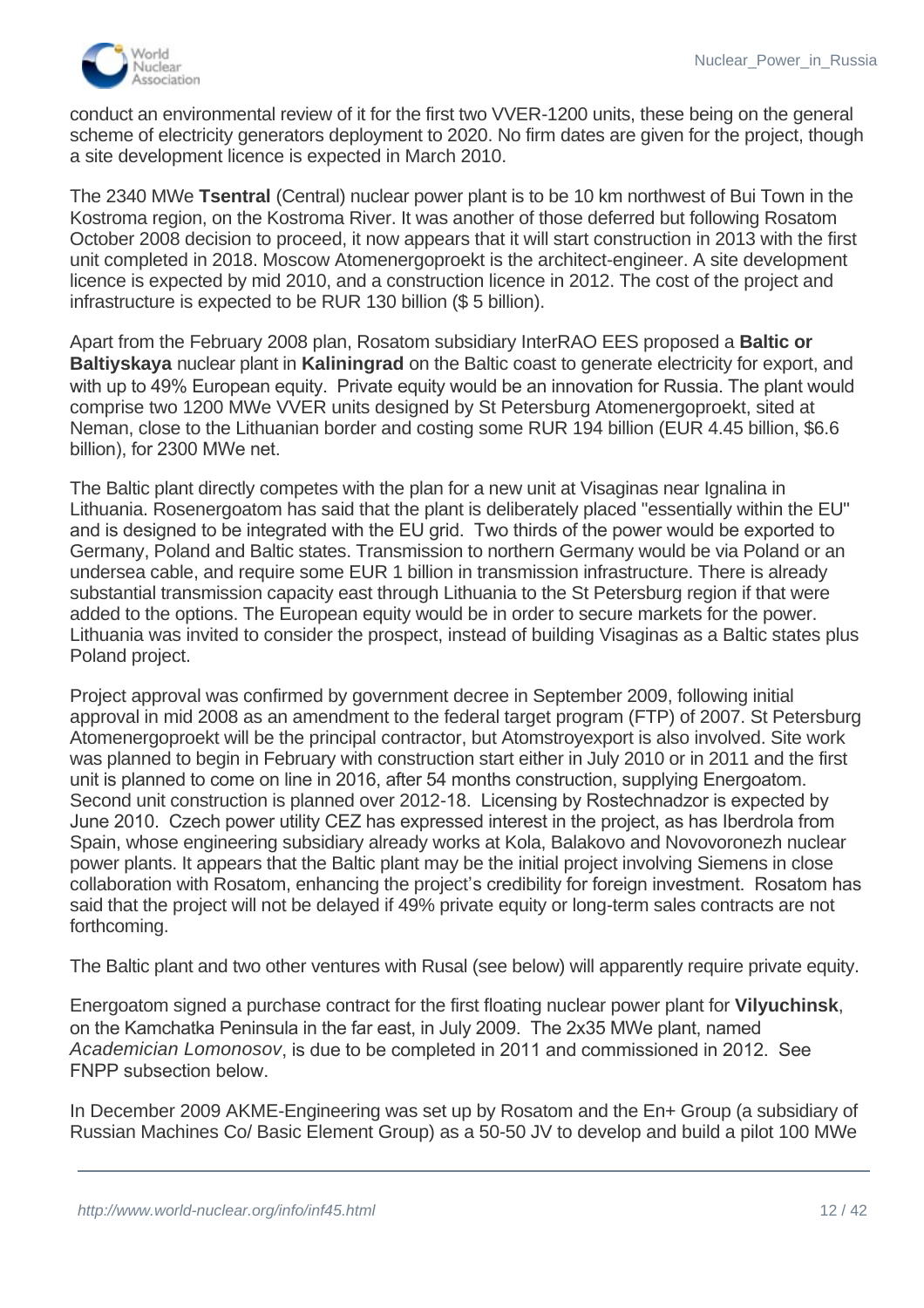

SVBR unit at **Obninsk**, by 2020, subsequently shortened to 2015. En+ is an associate of EuroSibEnergo and a 53.8% owner of Rusal, which has been in discussion with Rosatom regarding nuclear power plants to serve its aluminium smelter plans (see Aluminium & Nuclear Power sub section below). The project cost was estimated at RUR 16 billion, and En+ was prepared to put in most of this, with Rosatom contributing the technology. Since this is thus a publicprivate partnership, it was not basically funded from the federal budget.

UES was reported to support construction of new nuclear plants in the regions of Yaroslavl, Chelyabinsk (South Urals) and Vladimir, with two to four units at each**.**

| <b>Unit</b>                       | <b>Type</b>                  | MWe each<br>gross | Start-up |  |
|-----------------------------------|------------------------------|-------------------|----------|--|
| Leningrad II 5-6                  | <b>VVER-1200</b>             | 1200              |          |  |
| North-west 1 & 2                  | <b>BWR VK-300</b>            | 300               |          |  |
| Tatar $1 - 3$                     | <b>VVER-1200</b>             | 1200              |          |  |
| Yaroslavl                         | ?                            |                   |          |  |
| Chelyabinsk (S.Urals)             | ?                            |                   |          |  |
| Vladimir                          | ?                            |                   |          |  |
| Plants with low priority for UES: |                              |                   |          |  |
| Bashkira 1-4                      | <b>PWR</b>                   |                   |          |  |
| Balokovo 5 & 6                    | <b>PWR</b> for Rusal smelter | 1000              | 2013?    |  |
| Far East 1-4                      | PWR, 1/3 for Rusal smelter   | 1000              |          |  |

# **Further Power Reactors Proposed, uncertain status**

# **Transition to Fast Reactors**

The BN-800 **Beloyarsk-4** fast reactor designed by OKBM Afrikantov is intended to replace the BN-600 unit 3 at Beloyarsk, though the RUR 64 billion (US\$ 2.05 billion) project has been delayed by lack of funds since construction start in 2006. It now seems to have adequate funding, though start-up has been moved from 2012 to 2014 due to delays in equipment supplies, but now mid 2013 is said to be possible. The construction funds included \$280 million in 2008, RUR 6.7 billion (\$227 million) in 2009, and similar in 2010. At the end of 2009 the project was reported as on schedule. The reactor pressure vessel is due to be fully installed by November 2010.

In May 2009 St Petersburg Atomenergopoekt said it was starting design work on a BN-800 reactor for China, where two are proposed at coastal sites. A high-level agreement was signed in October 2009 regarding these.

OKBM Afrikantov is developing a BN-1200 reactor as a next step towards a BN-1800. Rosatom's Science and Technology Council has approved the BN-1200 reactor for Beloyarsk, with pilot plant construction planned to start in 2020.

Moving in the other direction, and downsizing from BN-800 etc, a pilot 100 MWe SVBR-100 unit is to be built at Obninsk by AKME-Engineering by 2020. This is a modular lead-bismuth cooled fast neutron reactor concept from OKB Gidropress, and is designed to meet regional needs in Russia and abroad. If built in clusters of 10 to 16 units it is claimed to be competitive with VVER types.

Rosatom put forward two fast reactor implementation options for government decision in relation to the Advanced Nuclear Technologies Federal Program 2010-2020. The first focused on a leadcooled fast reactor such as BREST with its fuel cycle, and assumed mobilisation of all available resources on this project with a total funding of about RUR 140 billion (about \$3.1 billion). The

technical designs of the Generation IV reactor and associated closed fuel cycles technologies by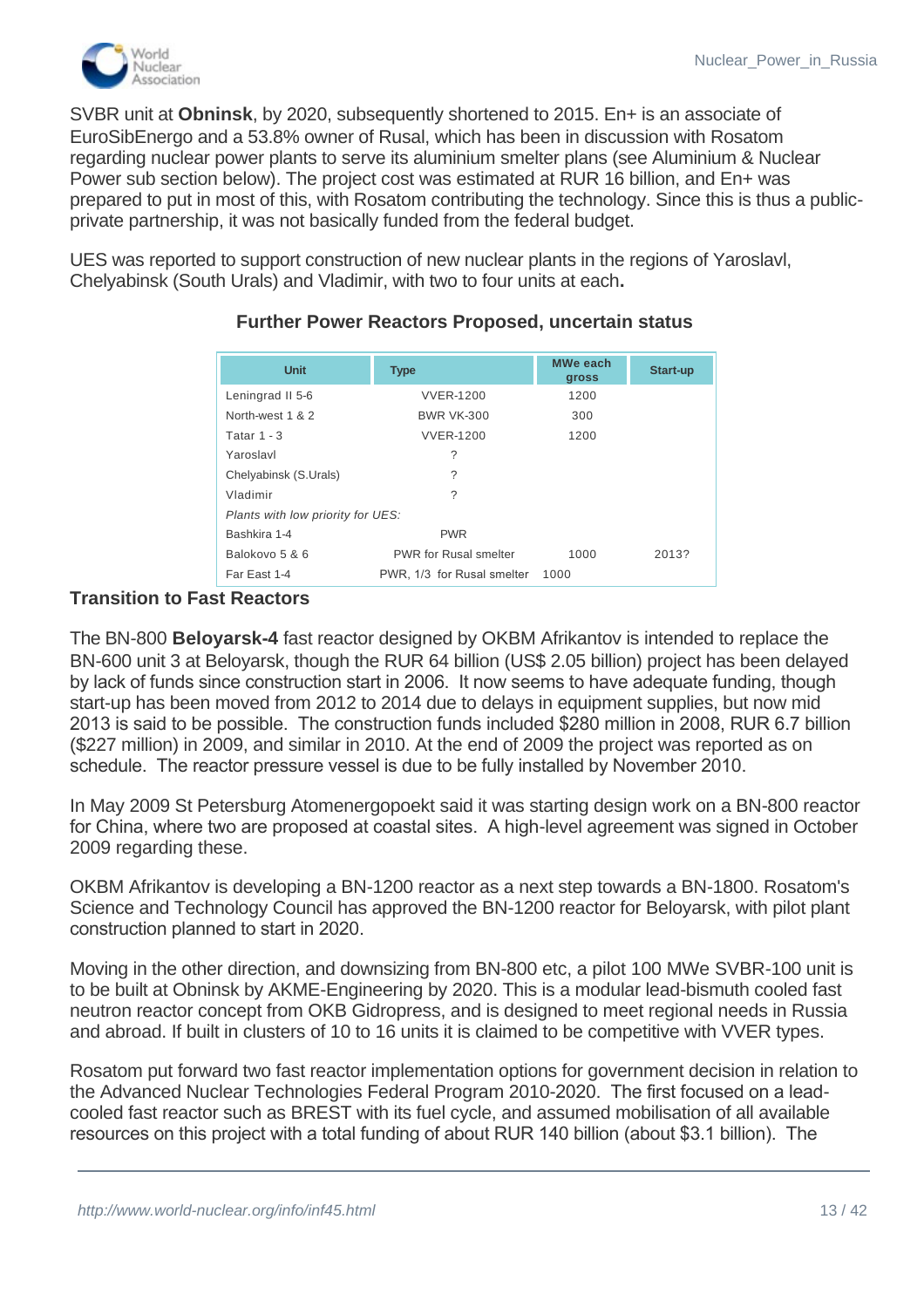

second multi-track option was favoured, since it involved lower risks than the first. It would result in technical designs of the Generation IV reactor and associated closed fuel cycles technologies by 2014, and a technological basis of the future innovative nuclear energy system featuring the Generation IV reactors working in closed fuel cycles by 2020. A detailed design would be developed for a multi-purpose fast neutron research reactor (MBIR) by 2014 also. This second option was designed to attract more funds apart from the federal budget allocation, was favoured by Rosatom, and was accepted.

In January 2010 the government approved the federal target program (FTP) "New-generation nuclear energy technologies for the period 2010-2015 and up to 2020" designed to bring a new technology platform for the nuclear power industry based on fast neutron reactors. It anticipated RUR 110 billion to 2020 out of the federal budget, including RUR 60 billion for fast reactors, and subsequent announcements started to allocate funds among three types: BREST, SVBR and continuing R&D on sodium cooled types. The FTP implementation will enable commercializing new fast neutron reactors for Russia to build over 2020-2030. Rosatom's long-term strategy up to 2050 involves moving to inherently safe nuclear plants using fast reactors with a closed fuel cycle and MOX fuel.

| cooling             | <b>Demonstration reactor</b> | timina  | <b>Construction RUR billion</b> | <b>R&amp;D RUR billion</b> | <b>Total RUR billion</b> |
|---------------------|------------------------------|---------|---------------------------------|----------------------------|--------------------------|
| <b>Pb-Bi cooled</b> | SVBR 100 MWe                 | by 2015 | 10.153                          | 3.075                      | 13.228                   |
| Na cooled           | (BN-600, BN-800)             | to 2016 | $\overline{0}$                  | 5.366                      | 5.366                    |
| <b>Pb</b> cooled    | BREST 300 MWe                | 2016-20 | 15.555                          | 10.143                     | 25.698                   |
|                     | MBIR 150 MWt                 | 2012-20 | 11.390                          | 5.042                      | 16.432                   |
|                     | Total:                       |         | 37.1                            |                            | 60.7                     |

# **Federal target Program Funding for Fast Neutron Reactors to 2020**

Source: Government decree #50, 2010. Mosr (RUR 9.5 billion) of the funding for SVBR construction is from "other sources".

Starting 2020-25 it is envisaged that fast neutron reactors will play an increasing role in Russia, though these will probably be new designs such as BREST with a single core and no blanket assembly for plutonium production. An optimistic scenario has expansion to 90 GWe nuclear capacity by 2050.

See also Fast Reactors, in Reactor Technology section below.

#### **Aluminium and nuclear power**

In 2006 the major aluminium producer SUAL (which in March 2007 became part of RUSAL) signed an agreement with Rosatom to support investment in new nuclear capacity at **Kola,** to power expanded aluminium smelting there from 2013. Four units totalling 1000 MWe were envisaged for Kola stage 2 underpinned by a 25-year contract with SUAL, but economic feasibility is in doubt and the project appears to have been dropped and replaced by two others.

Since 2007 Rosatom and RUSAL, now the world's largest aluminium and alumina producer, have been undertaking a feasibility study on a nuclear power generation and aluminium smelter at **Primorye in Russia's far east.** This proposal is taking shape as a US\$ 10 billion project involving four 1000 MWe reactors and a 600,000 t/yr smelter with Atomstroyexport having a controlling share in the nuclear side. The smelter would require about one third of the output from 4 GWe, and electricity exports to China and North and South Korea are envisaged.

**Balakovo** in the Saratov region, complete with two new nuclear reactors to power it. The 1.05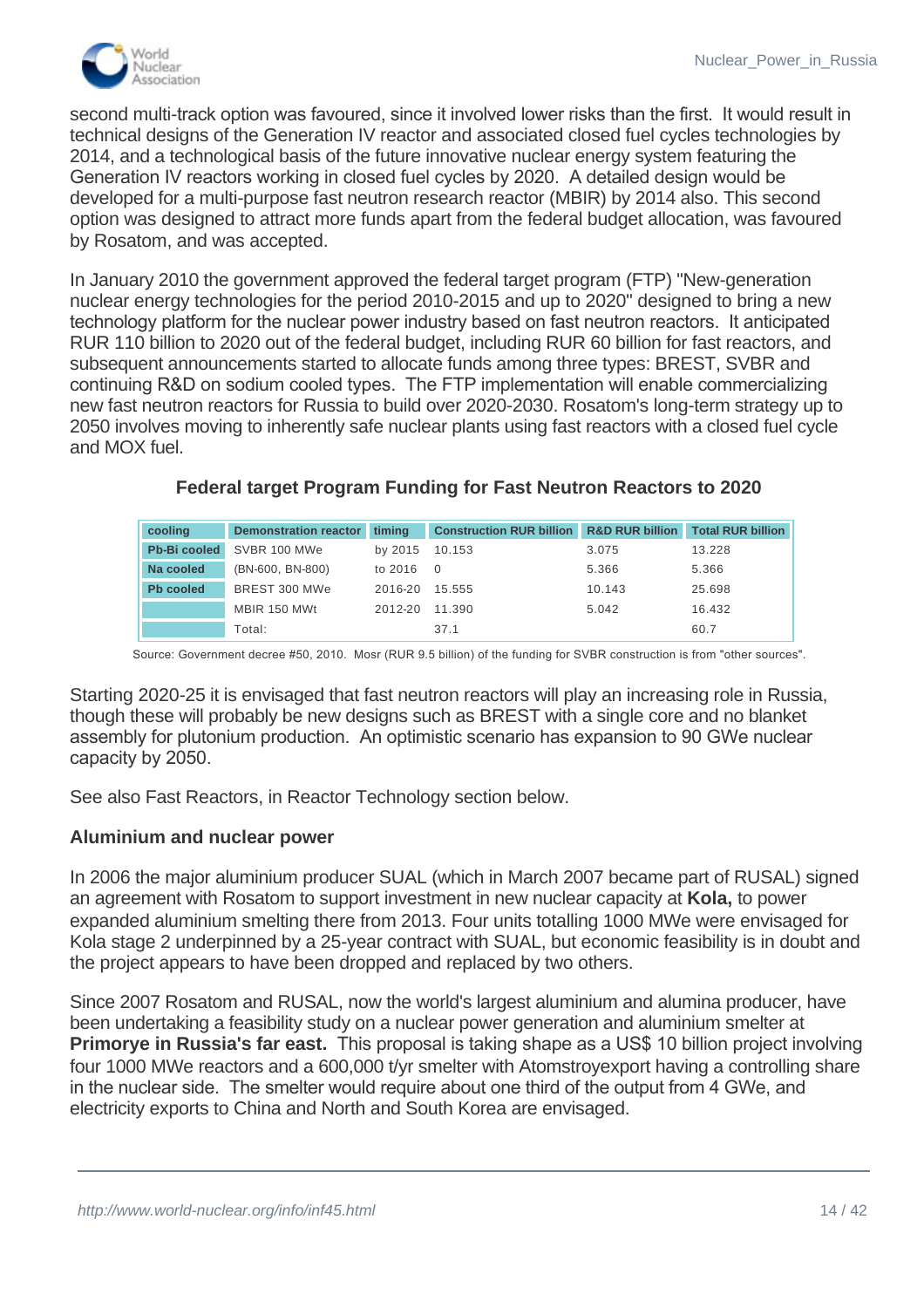

In October 2007 a \$8 billion project was announced for the world's biggest aluminium smelter at **Balakovo** in the Saratov region, complete with two new nuclear reactors to power it. The 1.05 million tonne per year aluminium smelter is to be built by RUSAL and would require about 15 billion kWh/yr. The initial plan was for the existing Balakovo nuclear power plant of four 950 MWe reactors to be expanded with two more - the smelter would require a little over one third of the output of the expanded power plant. However, in February 2010 it was reported that RUSAL proposed to build its own 2000 MWe nuclear power station, with construction to start in 2011. Aluminium smelting is energy-intensive and requires reliable low-cost electricity to be competitive. Increasingly it is also carbon-constrained - this smelter will emit about 1.7 million tonnes of CO2 per year just from anode consumption.

RUSAL has announced an agreement with the regional government which will become effective when the nuclear plant expansion is approved by Rosatom or an alternative is agreed. Balakovo units 5 & 6 have been listed as prospective for some time but were dropped off the 2007-08 Rosatom plan for completing 26 new power reactors by 2020 as they were low priority for UES grid supply. Balakovo is on the Volga R. 800 km SE of Moscow.

#### **Nuclear icebreakers and merchant ship**

Nuclear propulsion has proven technically and economically essential in the Russian Arctic where operating conditions are beyond the capability of conventional icebreakers. The power levels required for breaking ice up to 3 metres thick, coupled with refuelling difficulties for other types of vessels, are significant factors. The nuclear fleet has increased Arctic navigation from 2 to 10 months per year, and in the Western Arctic, to year-round. Greater use of the icebreaker fleet is expected with developments on the Yamal Peninsula and further east.

The icebreaker Lenin was the world's first nuclear-powered surface vessel (20,000 dwt) and remained in service for 30 years (1959-89), though new reactors were fitted in 1970.

It led to a series of larger icebreakers, the six 23,500 dwt Arktika-class, launched from 1975. These powerful vessels have two 171 MWt OK-900 reactors delivering 54 MW at the propellers and are used in deep Arctic waters. The Arktika was the first surface vessel to reach the North Pole, in 1977. The seventh and largest Arktika class icebreaker - 50 Years of Victory (50 Let Pobedy) entered service in 2007. It is 25,800 dwt, 160 m long and 20m wide, and is designed to break through ice up to 2.8 metres thick. Its performance in service has been impressive.

For use in shallow waters such as estuaries and rivers, two shallow-draught Taymyr-class icebreakers of 18,260 dwt with one reactor delivering 35 MW were built in Finland and then fitted with their nuclear steam supply system in Russia. They are built to conform with international safety standards for nuclear vessels and were launched from 1989.

A more powerful icebreaker of 110 MW net and 55,600 dwt is planned, with further dual-draught ones of 32,400 dwt and 60 MW power at propellers. The first of these third-generation icebreakers is expected to be finished in 2015 at a cost of RUB 17 billion.

In 1988 the NS Sevmorput was commissioned in Russia, mainly to serve northern Siberian ports. It is a 61,900 tonne 260 m long lash-carrier (taking lighters to ports with shallow water) and container ship with ice-breaking bow. It is powered by the same KLT-40 reactor as used in larger icebreakers, delivering 32.5 propeller MW from the 135 MWt reactor and it needed refuelling only once to 2003.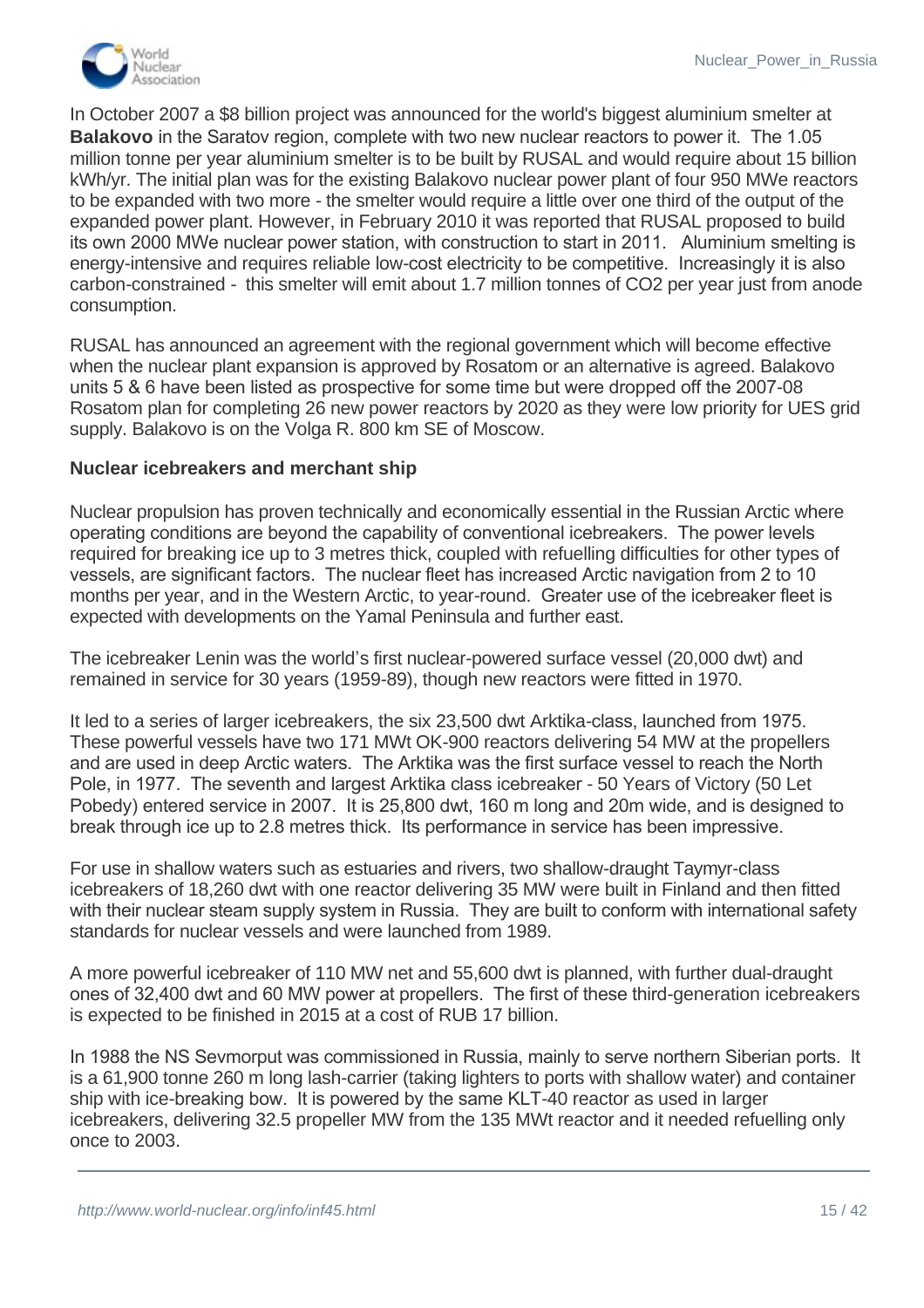

Russian experience with nuclear powered Arctic ships totals about 300 reactor-years in 2009. In 2008 the Arctic fleet was transferred from the Murmansk Shipping Company under the Ministry of Transport to Atomflot, under Rosatom.

## **Floating nuclear power plants (FNPP)**

Rosatom is planning to construct seven or eight floating nuclear power plants by 2015. The first of them, named *Academician Lomonosov,*  began construction in April 2007 at Severodvinsk with intended completion in 2010 originally to supply that region, but now designated for Vilyuchinsk, Kamchatka. Each FNPP has two 35 MWe KLT-40S nuclear reactors. (If primarily for desalination this set-up is known as APVS-80.) The 21,500 tonne barge for each twin unit will be 144 metres long, 30 m wide. Three 12-year operating cycles are envisaged, with maintenance between them.

The keel of the first floating nuclear power plant using KLT-40 reactors was laid in April 2007 at Sevmash in Severodvinsk, but in August 2008 Rosatom cancelled the contract and transferred it to the [Baltiysky Zavod shipyard](http://eng.opk.ru/shipbuilding/balt_zavod/) at St Petersburg, which has experience in building nuclear icebreakers. A new keel-laying took place in May 2009 and the first reactor was delivered from OKBM Afrikantov soon after. The new site for its deployment is Vilyuchinsk, Kamchatka peninsula, to ensure sustainable electricty and heat supplies to the naval base there. Completion and towing to the site is expected in 2012 and grid connection in 2013. The Baltiyskiy Zavod contract is reported to be RUR 9.98 billion. In June 2009 Rostechnadzor approved the environmental review for the siting license for the facility, as well as the justification of investment in it.

In August 2009 OKBM Afrikantov shipped the second reactor for this to Baltiyskiy Zavod. The assembling and acceptance tests were carried out at Nizhniy Novgorod Machine Engineering Plant (NMZ). Three companies had contributed: OKBM (development of design and technical follow-up of the manufacture and testing), Izhorskiye Zavody (manufacture of the reactor pressure vessel), and NMZ (manufacture of component parts and reactor assembling).

The second plant of this size is planned for Pevek on the Chukotka peninsula in the far northeast, near Bilibino. The third is for Chersky in Yakutia, the two site comprising the Chaun-Bilibino energy hub. In June 2010 a "roadmap" for deployment of up to eight further FNPPs is expected, on the occasion of launching the barge for the first. As of early 2009, four floating plants were designated for northern Yakutia in connection with the Elkon uranium mining project in southern Yakutia, and in 2007 an agreement was signed with the Sakha Republic (Yakutia region) to build one of them, using smaller ABV reactors. Five were intended for use by Gazprom for offshore oil and gas field development and for operations on the Kola peninsula near Finland and the Yamal peninsula in central Siberia. Electricity cost is expected to be much lower than from present alternatives.

The larger end of the floating nuclear power plant (FNPP) range uses a pair of 325 MWe VBER-300 reactors on a 49,000 tonne barge, and a smaller one could use a single RITM-200 reactor providing 55 MWe, this being a possible successor to the KLT-40. ATETs-80 and ATETs-200 are twin-reactor cogeneration units using KLT-40 and may be floating or land-based. The former produces 85 MWe plus 120,000 m3/day of potable water. The small ABV-6 reactor is 38 MW thermal and a pair mounted on a 97-metre barge is known as Volnolom floating NPP, producing 12 MWe plus 40,000 m3/day of potable water by reverse osmosis.

# **Heating**

In addition, 5 GW of thermal power plants (mostly AST-500 integral PWR type) for district and industrial heat will be constructed at Arkhangelesk (4 VK-300 units commissioned to 2016),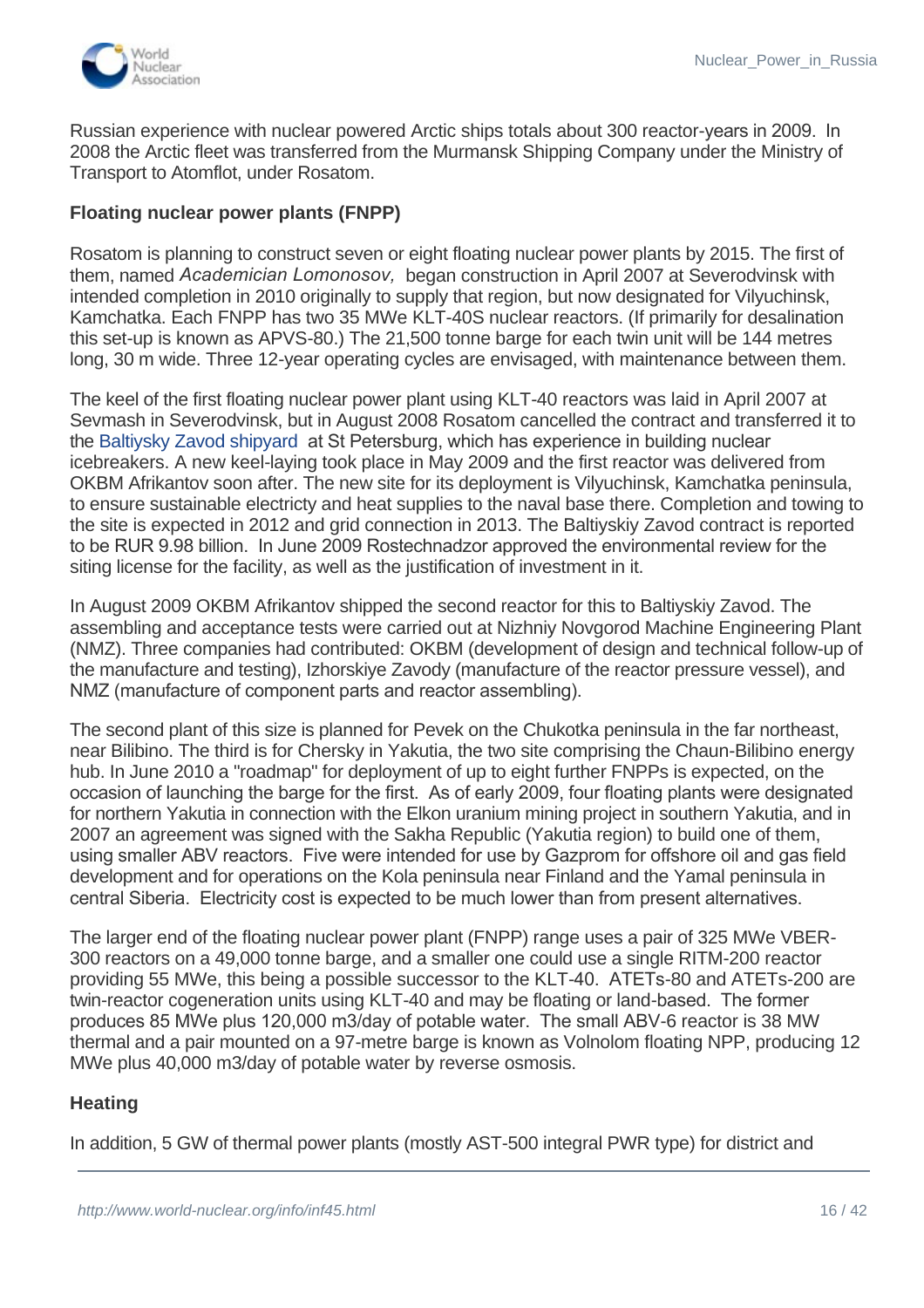

industrial heat will be constructed at Arkhangelesk (4 VK-300 units commissioned to 2016), Voronezh (2 units 2012-18), Saratov, Dimitrovgrad and (small-scale, KLT-40 type PWR) at Chukoyka and Severodvinsk. Russian nuclear plants provided 11.4 PJ of district heating in 2005, and this is expected to increase to 30.8 PJ by about 2010. (A 1000 MWe reactor produces about 95 PJ per year internally to generate the electricity.)

# **Heavy engineering and turbine generators**

The main reactor component supplier is OMZ's Komplekt-Atom-Izhora facility which is doubling the production of large forgings so as to be able to manufacture three or four pressure vessels per year from 2011. OMZ is expected to produce the forgings for all new domestic AES-2006 model VVER-1200 nuclear reactors (four per year from 2016) plus exports. At present Izhora can produce the heavy high-quality forgings required for Russia's VVER-1000 pressurized water reactors at the rate of two per year. These forgings include reactor pressure vessels, steam generators, and heavy piping. In 2008 the company is reconstructing its 12,000 tonne hydraulic press, claimed to be the largest in Europe, and a second stage of work will increase that capacity to 15,000 tonnes.

Turbine generators for the new plants are mainly from Power Machines subsidiary LMZ, which has six orders for high-speed (3000 rpm) turbines: four of 1200 MWe for Novovoronezh and Leningrad, plus smaller ones for Kalinin and Beloyarsk. The company plans also to offer 1200 MWe low-speed (1500 rpm) turbines from 2014. This will be to compete with Alstom Atomenergomash, the joint venture between French turbine manufacturer Alstom and Atomenergomash, an AEP subsidiary, which will produce low-speed turbine generators based on Alstom's Arabelle design, sized from 1200 to 1700 MWe. Silovy Mashiny plans to invest RUB 6 billion in a factory near St Petersburg to produce half-speed steam turbine generators of 1200 MWe from 2013, also in competition with Alstom Atomenergoomash. It is 25% owned by Siemens.

#### Reactor technology

In September 2006 the technology future for Russia was focused on four elements:

- Serial construction of AES-2006 units, with increased service life to 60 years,
- Fast breeder BN-800.
- Small and medium reactors KLT-40 and VBER-300,
- High temperature reactors (HTR).

#### **VVER-1000, AES-92**

The main reactor design being deployed until now has been the V-320 version of the VVER-1000 pressurised water reactor with 950-1000 MWe net output. It is from OKB Gidropress (Experimental Design Bureau Hydropress), has 30-year basic design life and dates from the 1980s. A later version of this for export is the V-392, with enhanced safety and seismic features, as the basis of the AES-92 power plant. All models have four coolant loops, with horizontal steam generators. VVER stands for water-cooled, water-moderated energy reactor.

Advanced versions of this VVER-1000 with western instrument and control systems have been built at Tianwan in China and are being built at Kudankulam in India - as AES-91 and AES-92 nuclear power plants respectively. The former was bid for Finland in 2002. The latter was bid for Sanmen and Yangjiang in China in 2005 and was accepted for Belene in Bulgaria in 2006. These have 40 year design life. (Major components of the two designs are the same except for slightly taller

safety features, the AES-91 has extra sets seismic protection. The V-428 in the  $\sim$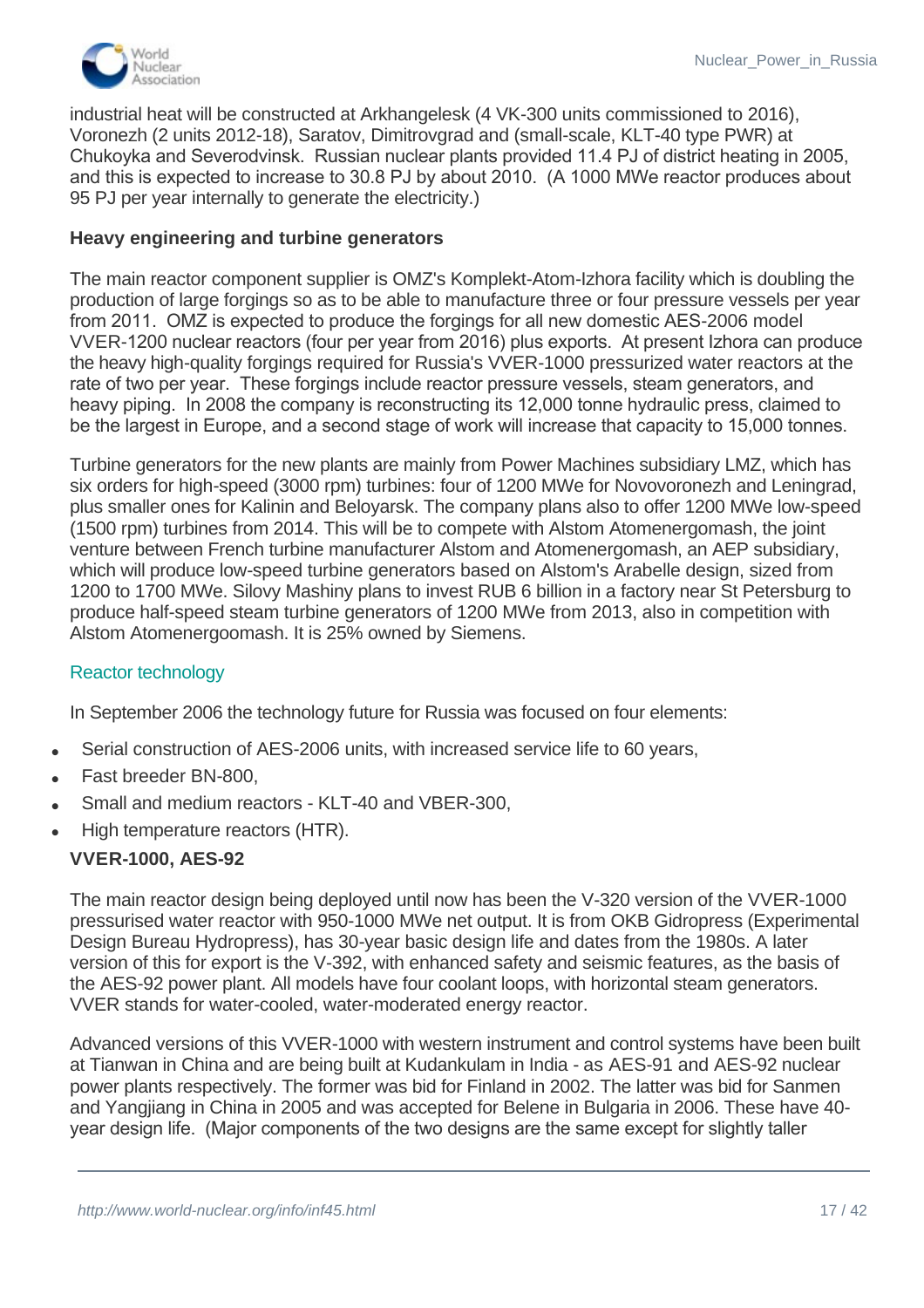

pressure vessel in AES-91, but cooling and safety systems differ. The AES-92 has greater passive safety features, the AES-91 has extra seismic protection. The V-428 in the AES-91 is the first Russian reactor to have a core-catcher.)

#### **VVER-1200, AES-2006**

Development of a third-generation standardised VVER-1200 reactor of about 1170 MWe net folloowed, as the basis of the AES-2006 power plant. This is an evolutionary development of the well-proven VVER-1000/ V-320 and then the third-generation V-392 in the AES-92 plant, with longer life (50 years and aiming for 60, not 30), greater power, and greater efficiency (36.56% instead of 31.6%). Compared with the V-392, they have the same number of fuel assemblies (163) but a wider pressure vessel, slightly higher operating pressure and temperature, and higher burn-up (up to 70 GWd/t instead of 43-55). The lead units are being built at Novovoronezh II, to start operation in 2012-13, and at Leningrad II for 2013-14. Both plants will use Areva's Teleperm safety instrument and control systems. Leningrad II's V-491 design is quoted as the reference plant for further units at Tianwan in China, but the V-392M is very similar apart from safety systems configuration.

A typical AES-2006 plant will be a twin set-up with two of these OKB Gidropress reactor units expected to run for 50 years with capacity factor of 90%. Capital cost was said to be US\$ 1200/kW (though the first contract of them is more like \$2100/kW) and construction time 54 months. They have enhanced safety including that related to earthquakes and aircraft impact with some passive safety features, double containment and core damage frequency of  $1x10^{-7}$ .

In Europe the basic technology is being called the Europe-tailored reactor design, MIR-1200 (Modernized International Reactor), and bid for Temelin 3 & 4, Turkey and Finland.

| Generic reactor type | <b>Reactor plant model</b> | Whole power plant                                         |
|----------------------|----------------------------|-----------------------------------------------------------|
| <b>VVER-300</b>      | $V-478$                    | (under development, based on VVER-640), Gen III+          |
|                      | $V - 230$                  |                                                           |
| <b>VVER-440</b>      | $V - 213$                  |                                                           |
| <b>VVER-640</b>      | $V-407$                    | (under development), Gen III+                             |
| <b>VVER-600</b>      | $V-498$                    | (under development, based on V-491), Gen III+             |
|                      | $V-320$                    | most Russian & Ukraine plants                             |
|                      |                            |                                                           |
| <b>VVER-1000</b>     | $V-338$                    | Kalinin 1-3, Temelin 1&2, S. Ukraine 2                    |
|                      | $V - 446$                  | based on V-392, adapted to previous Siemens work, Bushehr |
|                      | $V - 413$                  | AES-91                                                    |
|                      | $V-428$                    | AES-91 Tianwan, based on V-392, Gen III                   |
|                      | $V - 412$                  | AES-92 Kudankulam, based on V-392, Gen III                |
|                      | $V - 392$                  | AES-92 Belene contract?, meets EUR standards, Gen III     |
|                      | $V-466$                    | AES-91/99 Olkiluoto bid, Belene proposal, Gen III+        |
| <b>VVER-1200</b>     | $V-392M$                   | AES-2006 Novovoronezh, Gen III+                           |
|                      | $V-491$                    | AES-2006 Leningrad, Gen III+                              |
| <b>VVER-1200A</b>    | $V - 501$                  | AES-2006, Gen III+                                        |
| <b>VVER-1300</b>     | $V-488$                    | AES-2006M, Gen III+                                       |
| <b>VVER-1500</b>     | $V-448$                    | (under development), Gen III+                             |

# **Russian PWR nuclear power reactors**\*

*Early V numbers referred to models which were widely built in several countries, eg V-230, V-320. Then the V-392 seemed to be a general export version of the V-320. Later V numbers are fairly project-specific, with the differences in safety systems and I&C, outside the basic reactor plant.*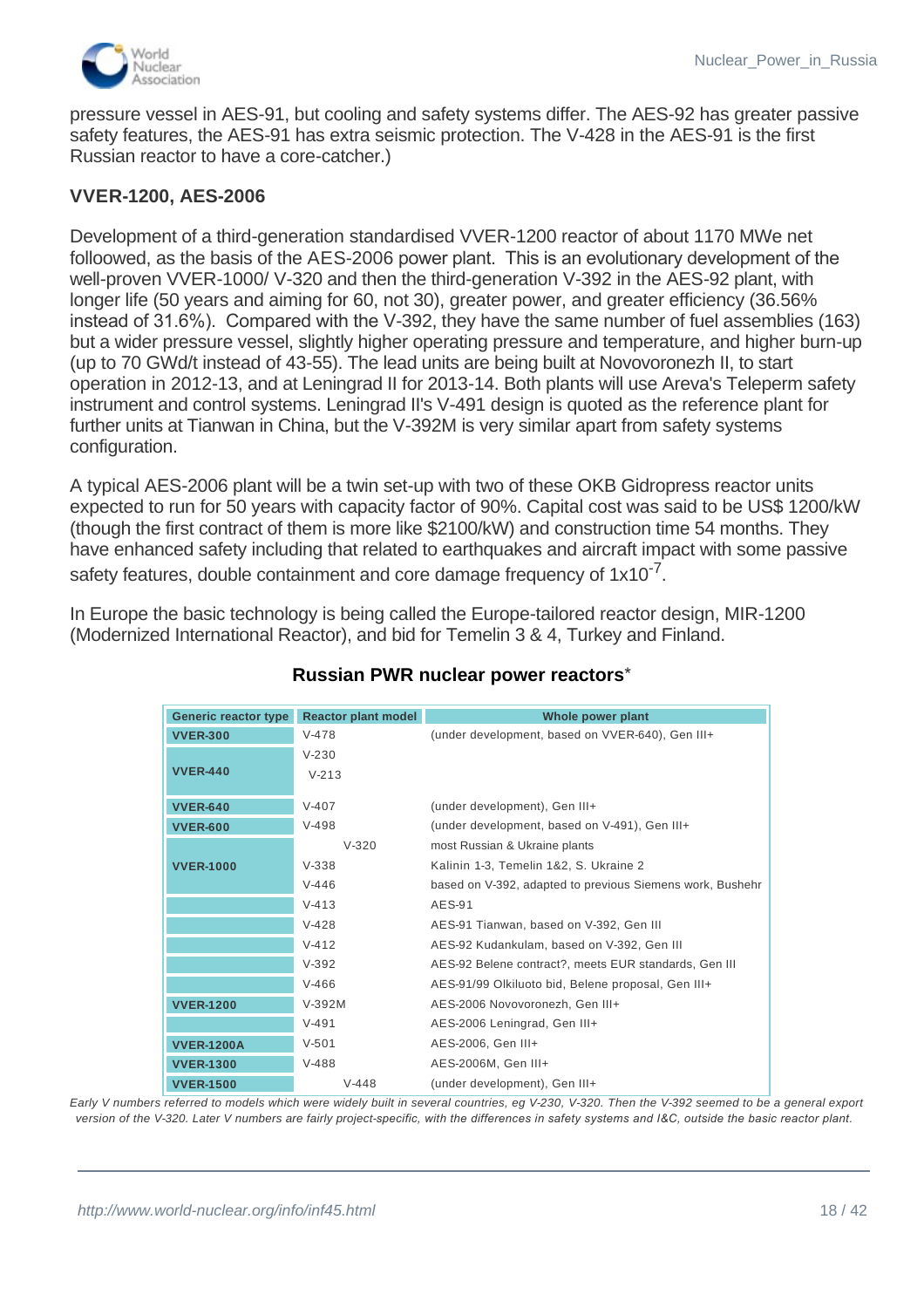

The AES-2006M is an uprated VVER-1200 with less conservative design and new steam generators, giving it 1300 MWe. Following this is a so-called super VVER, designated AES-2010, which will be much more efficient and is claimed to require only 130-135 tonnes of natural uranium per year (compared with typical 190 tU now) per gigawatt.

Gidropress shows the VVER-1200 /V-392M and V-491 reactors evolving into VVER-1300 /V-488 (in AES-2006M power plant) and into the VVER-1200A /V-501 (similar, but 2-loop design) reactors in the next few years. The last is expected to have lower construction cost.

#### **VVER-1500**

About 2005 Rosatom (the Federal Atomic Energy Agency) promoted the basic design for VVER-1500 pressurised water reactors by Gidropress as a priority. Design was expected to be complete in 2007, but the project was shelved in 2006. It remains a 4-loop design, with increased pressure vessel diameter to 5 metres, 241 fuel assemblies in core, burn-up up to 60 GWd/t and life of 60 years. It is a Generation III+ model meeting EUR criteria.

#### **Other large VVER**

Another reactor type with advanced safety features (passive safety systems) which was under development is the 640 MWe V-407 (VVER-640), developed by Gidropress jointly with Siemens (now Areva NP). After apparently beginning construction of the first at Sosnovy Bor, funds ran out and it disappeared from plans. However, it is still on the drawing boards, now as a Generation III+ type, with four cooling loops, low power density, low-enriched fuel (3.6%), and only 45 GWd/t burnup.

Gidropress is also developing a VVER-600 from V-491 (1200 MWe), and a VVER-300 unit from the shelved VVER-640.

A Generation IV Gidropress project is the supercritical VVER (VVER-SKD or VVER-SCWR) with higher thermodynamic efficiency (45%) and higher breeding ratio (0.95) and oriented towards the closed fuel cycle.

#### **Fast Reactors**

The **BN-800** fast neutron (bystry neutron) reactor being built by OKBM Afrikantov at Beloyarsk is designed to supersede the BN-600 unit there and utilise MOX fuel with both reactor-grade and weapons plutonium. It will be 880 MWe gross and have fuel burn-up of 70-100 GWd/t. Further BN-800 units were planned and a **BN-1200** was being designed by OKBM for operation from 2020, s a next step towards a BN-1800. The BN-1200 has a 60-year design life and burn-up of up to 120 GWd/t. This represents a technological advantage for Russia and the BN-800 has been picked up by China. There is also significant export or collaborative potential with Japan. In February 2010 a government decree allocated RUR 5.37 billion funding for sodium-cooled fast reactor development.

However, Beloyarsk-4 is likely to be the last such reactor built, with a fertile blanket of depleted uranium around the core. Further fast reactors are expected to have an integrated core to minimise the potential for weapons proliferation from bred Pu-239. Beloyarsk-5 is planned as a BREST

approved the construction of Beloyarsk-5 with BN-1200 reactor.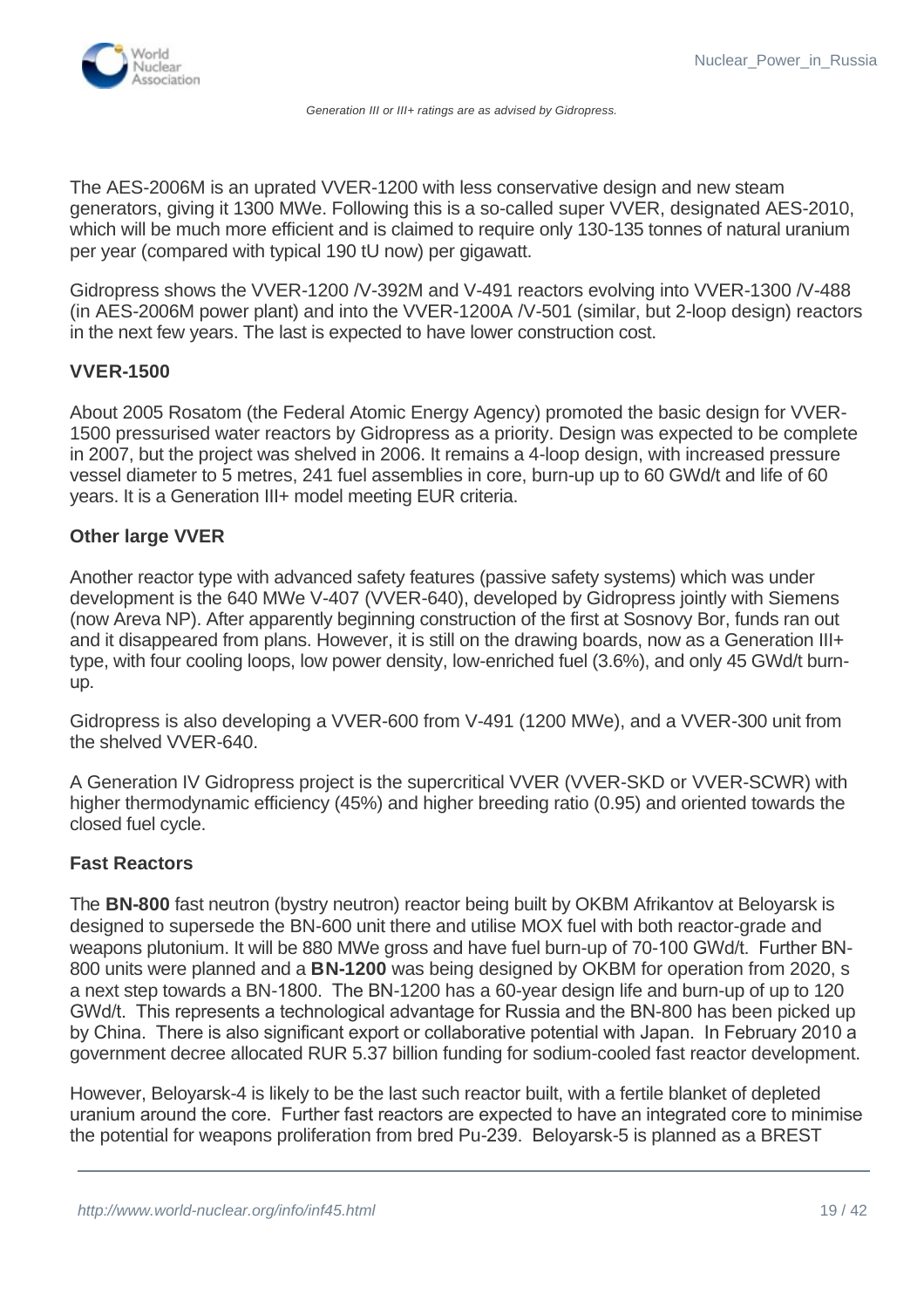

design though a report in June 2009 said that Rosatom's Science and Technology Council approved the construction of Beloyarsk-5 with BN-1200 reactor.

The **BREST** lead-cooled fast reactor (Bystry Reaktor so Svintsovym Teplonositelem) is another innovation, from NIKIET, with the first unit being proposed for Beloyarsk-5. This will be a newgeneration fast reactor which dispenses with the fertile blanket around the core and supersedes the BN-600/800 design, to give enhanced proliferation resistance. In February 2010 a government decree approved RUR 40 billion (US\$ 1.3 billion) funding for an initial 300 MWe BREST unit at Beloyarsk over 2016-20, though it appears that only RUR 15.555 billion would come from the federal budget. See [Advanced Reactors](http://www.world-nuclear.org/info/inf08.html) paper.

The pilot demonstration 100 MWe **SVBR-100** unit is to be built in IPPE at Obninsk by AKME-Engineering by 2015. RUR 13.23 billion was allocated for this in February 2010, including RUR 3.75 billion from the federal budget. SVBR-75/100 is a modular lead-bismuth cooled fast neutron reactor concept from OKB Gidropress in Podolsk. It is based on naval technology, and is designed to meet regional needs in Russia and abroad. It is proposed as a replacement for Novovoronezh 3&4 (in the present reactor halls), and for Kozloduy in Bulgaria. If built in clusters of 10 to 16 units it is claimed to be competitive with VVER types. It is described by Gidropress as a multi-function reactor. See [Small Nuclear Reactors](http://ww.world-nuclear.org/info/inf33.html) paper.

Another new reactor, also described as a multi-function fast reactor - MBIR - is to be built at the Research Institute of Atomic Reactors (RIAR) at Dimitrovgrad. See R&D section below.

# **Small Floating VVERs**

After many years of promoting the idea, in 2006 Rosatom approved construction of a nuclear power plant on a barge (floating power module - FPM) to supply power and heat to isolated coastal towns. See Floating Nuclear Power Plant subsection above.

Two OKBM Afrikantov **KLT-40S** or **KLT-40C** reactors derived from those in icebreakers, but with low-enriched fuel (less than 20% U-235), will supply 70 MWe of power plus 586 GJ/hr (5.1 PJ/yr) of heat. They will be mounted on a 21,500 tonne, 144 m long barge. Refuelling interval is 3-4 years on site, and at the end of a 12-year operating cycle the whole plant is returned to a shipyard (Zvezdochka, near Sevmash has been mentioned) for a 2-year overhaul and storage of used fuel, before being returned to service. Each reactor is about 150 MWt and can deliver 38.5 MWe if no cogeneration is required.

The smaller **ABV** reactor units are under development by OKBM Afrikantov, with a range of sizes from 45 MW thermal (ABV-6M ) down to 18 MWt (ABV-3), giving 4-18 MWe outputs. The PWR/VVER units are compact, with integral steam generator. The whole unit of some 600 tonnes (ABV-6) will be factory-produced for ground or barge mounting. The ABV-6M would require a 3500 tonne barge, the ABV-3: 1600 tonne. The core is similar to that of the KLT-40 except that enrichment is 16.5% and average burnup 95 GWd/t. Refuelling interval is about 8-10 years, and service life about 50 years. In mainly desalination mode the ABV-6M is expected to produce 55,000 m3/day of potable water by reverse osmosis. The company said at the end of 2009 that an ABV-R7D would cost RUR 1.5 billion, but that Rosatom preferred the larger and proven KLT-40 design.

OKBM Afrikantov is developing a new icebreaker reactor – **RITM-200** – to replace the current KLT 40 reactors. This is an integral 210 MWt, 55 MWe PWR with inherent safety features. For floating

of  $77.7$  MWe) and requiring a barge one third the displacement. The displacement period would be  $10^4$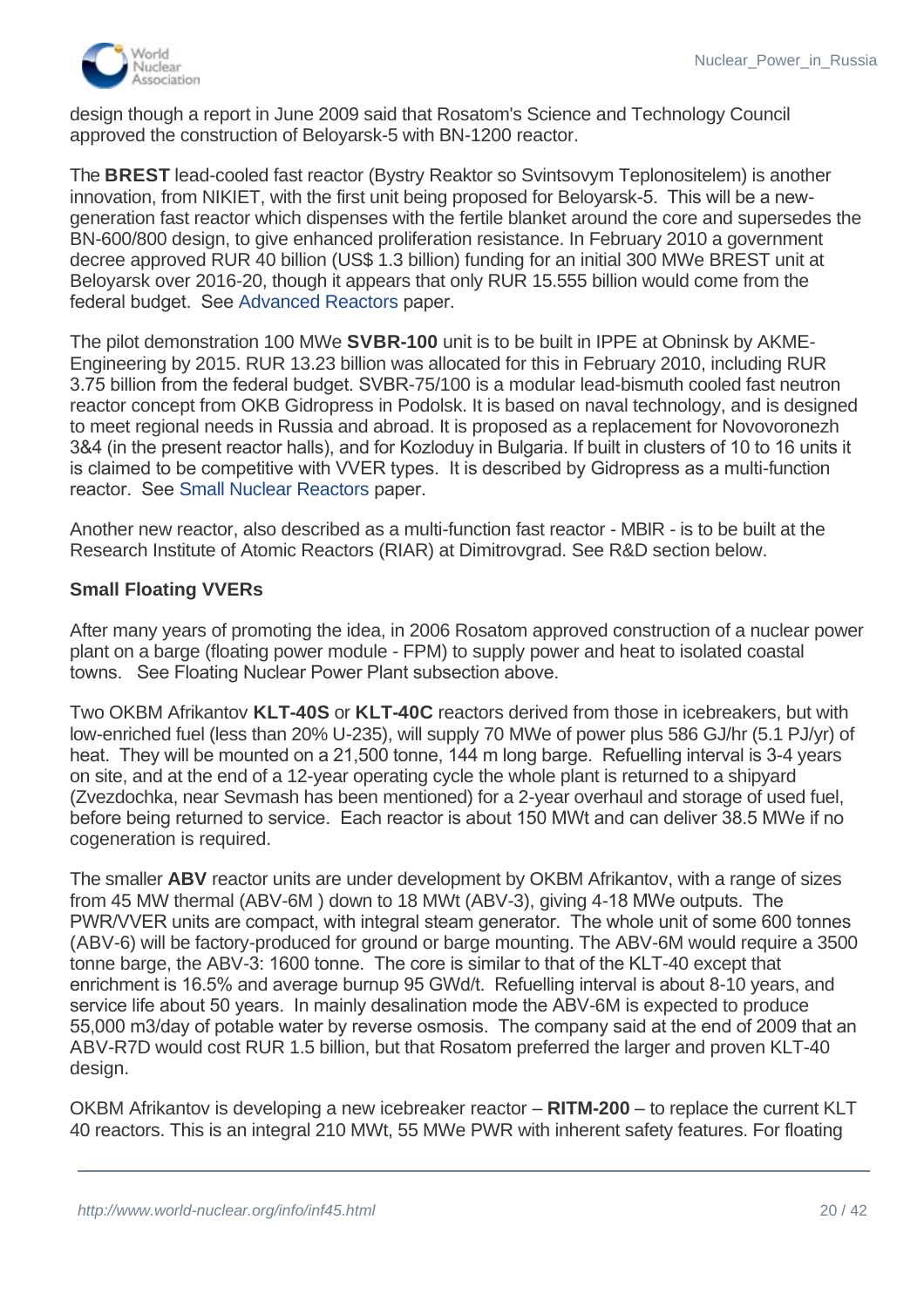

nuclear power plants a single RITM-200 would replace twin KLT-40S yielding 40 MWe net (instead of 77 MWe) and requiring a barge one third the displacement. The refueling period would be 10 years (instead of about 3years) and the service life 60 years instead of 40.

Exports of combined power and desalination units is planned, with China, Indonesia, Malaysia, Algeria, Cape Verde and Argentina being mentioned as potential buyers, though Russia would probably retain ownership of the plant with operational responsibility, and simply sell the output.

# **VBER-300**

OKBM Afrikantov's VBER-300 PWR is a 295 MWe unit developed from naval power plants and was originally envisaged in pairs as a floating nuclear power plant. As a cogeneration plant it is rated at 200 MWe and 1900 GJ/hr for heat or desalination. The reactor is designed for 60 year life and 90% capacity factor. It was planned to develop it as a land-based unit with Kazatomprom, with a view to exports, and the first unit was to be built at Aktau in Kazakhstan. However, this agreement has stalled, and OKBM has been looking for a new partner to develop it. There is support for two demonstration units at Zheleznogorsk for the Mining & Chemical Combine (MMC).

# **VK-300 BWR**

The VK-300 boiling water reactor is being developed by the Research & Development Institute of Power Engineering (NIKIET) for both power (250 MWe) and desalination (150 MWe plus 1675 GJ/hr). It has evolved from the VK-50 BWR at Dimitrovgrad, but uses standard components wherever possible, eg the reactor vessel of the VVER-1000. A feasibility study on building 4 cogeneration VK-300 units at Archangelsk was favourable, delivering 250 MWe power and 31.5 TJ/yr heat.

#### **RBMK**

A development of the RBMK was the MKER-800, with much improved safety systems and containment, but this too has been shelved. Like the RBMK itself, it was designed by VNIPIET (All-Russia Science Research and Design Institute of Power Engineering Technology) at St Petersburg.

#### **HTRs**

In the 1970-80s OKBM undertook substantial research on high temperature gas-cooled reactors (**HTR**s). In the 1990s it took a lead role in the international **GT-MHR** (Gas Turbine-Modular Helium Reactor) project based on a General Atomics (US) design. Preliminary design was completed in 2001 and the prototype was to be constructed at Seversk (Tomsk-7, Siberian Chemical Combine) by 2010, with construction of the first 4-module power plant (4x285 MWe) by 2015. Initially it will be used to burn pure ex-weapons plutonium, and replace production reactors which still supply electricity there. But in the longer-term perspective HTRs are seen as important for burning actinides, and later for hydrogen production.

#### **International**

From 2001 Russia has been a lead country in the IAEA Project on Innovative Nuclear Reactors and Fuel Cycles (INPRO). In 2006 Russia joined the Generation-IV International Forum, for which NEA provides the secretariat. Russia Russia is also a member of the NEA's Multinational Design Evaluation Program which is increasingly important in rationalising reactor design criteria.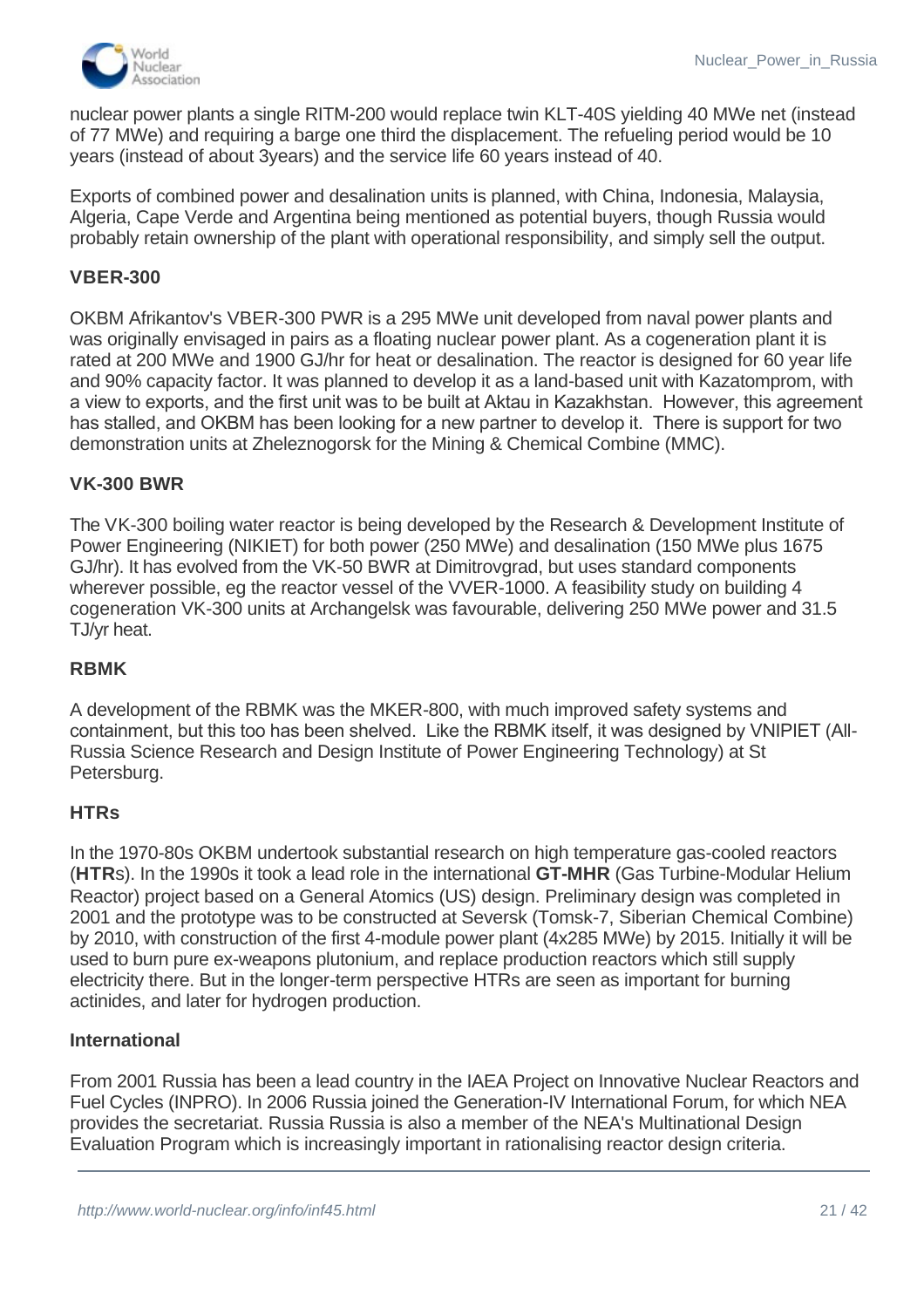

#### Improving reactor performance

A major recent emphasis has been the improvement in operation of present reactors with better fuels and greater efficiency in their use, closing much of the gap between Western and Russian performance. Fuel developments include the use of burnable poisons - gadolinium and erbium, as well as structural changes to the fuel assemblies.

With uranium-gadolinium fuel and structural changes, VVER-1000 fuel has been pushed out to 4 year endurance and VVER-440 fuel even longer. For VVER-1000, five years is envisaged by 2010, with enrichment levels increasing nearly by one third (from 3.77% to 4.87%) in that time, average burn-up going up by 40% (to 57.7 GWd/t) and operating costs dropping by 5%. With a 3 x 18 month operating cycle, burn-up would be lower (51.3 GWd/t) but load factor could increase to 87%. Comparable improvements were envisaged for later-model VVER-440 units.

For RBMK reactors the most important development has been the introduction of uranium-erbium fuel at all units, though structural changes have helped. As enrichment and erbium content are increased (eg from 2.4 or 2.6% to 2.8% enrichment and 0.6% erbium) increased burn-up is possible and the fuel can stay in the reactor six years. Also from 2009 the enrichment is profiled along the fuel elements, with 3.2% in the central section and 2.5% in the upper and lower parts. This better utilises uranium resources and further extends fuel life in the core.

For the BN-600 fast reactor, improved fuel means up to 560 days between refuelling.

Beyond these initiatives, the basic requirements for fuel have been set as: fuel operational lifetime extended to 6 years, improved burn-up of 70 GWd/tU, and improved fuel reliability. In addition, many nuclear plants will need to be used in load-following mode, and fuel which performs well under variable load conditions will be required.

All RBMK reactors now use recycled uranium from VVER reactors and some has also been used experimentally at Kalinin-2 and Kola-2 VVERs. It is intended to extend this. A related project has been to utilise surplus weapons-grade plutonium in MOX fuel for up to seven VVER-1000 reactors from 2008, and the one fast reactor (Beloyarsk-3) from 2007.

#### <span id="page-21-0"></span>Uranium resources and mining

Russia has substantial economic resources of uranium, with about 10% of world reasonably assured resources plus inferred resources up to US\$ 130/kg - 546,000 tonnes U (2007 Red Book). Exploration expenditure has nearly doubled in two years to about US\$ 52 million in 2008. Historic uranium exploration expenditure is reported to have been about \$4 billion.

Uranium production is starting to increase. In 2007 it produced some 3413 tonnes of uranium from mines, in 2008 it rose to 3521 tU and in 2009 it was 31% higher at 3564 tU (domestic production), plus 1060 tU from ARMZ Kazakh operations (share of Zarechnoye, Karatua & Akbastau). In 2006 there were three mining projects in Russia, in 2008 there were three more under construction and a further three projected. Cost of production in remote areas is said to be US\$ 60-90/kg.

AtomRedMetZoloto (ARMZ) is the state-owned company which took over Tenex and TVEL uranium exploration and mining assets in 2007, as a subsidiary of Atomenergoprom. It inherited 19 projects with a total uranium resource of about 400,000 tonnes, of which 340,000 tonnes are in Elkonskiy uranium region and 60,000 tonnes in Streltsovskiy and Vitimskiy regions. The rights to all these

(Rosnedra).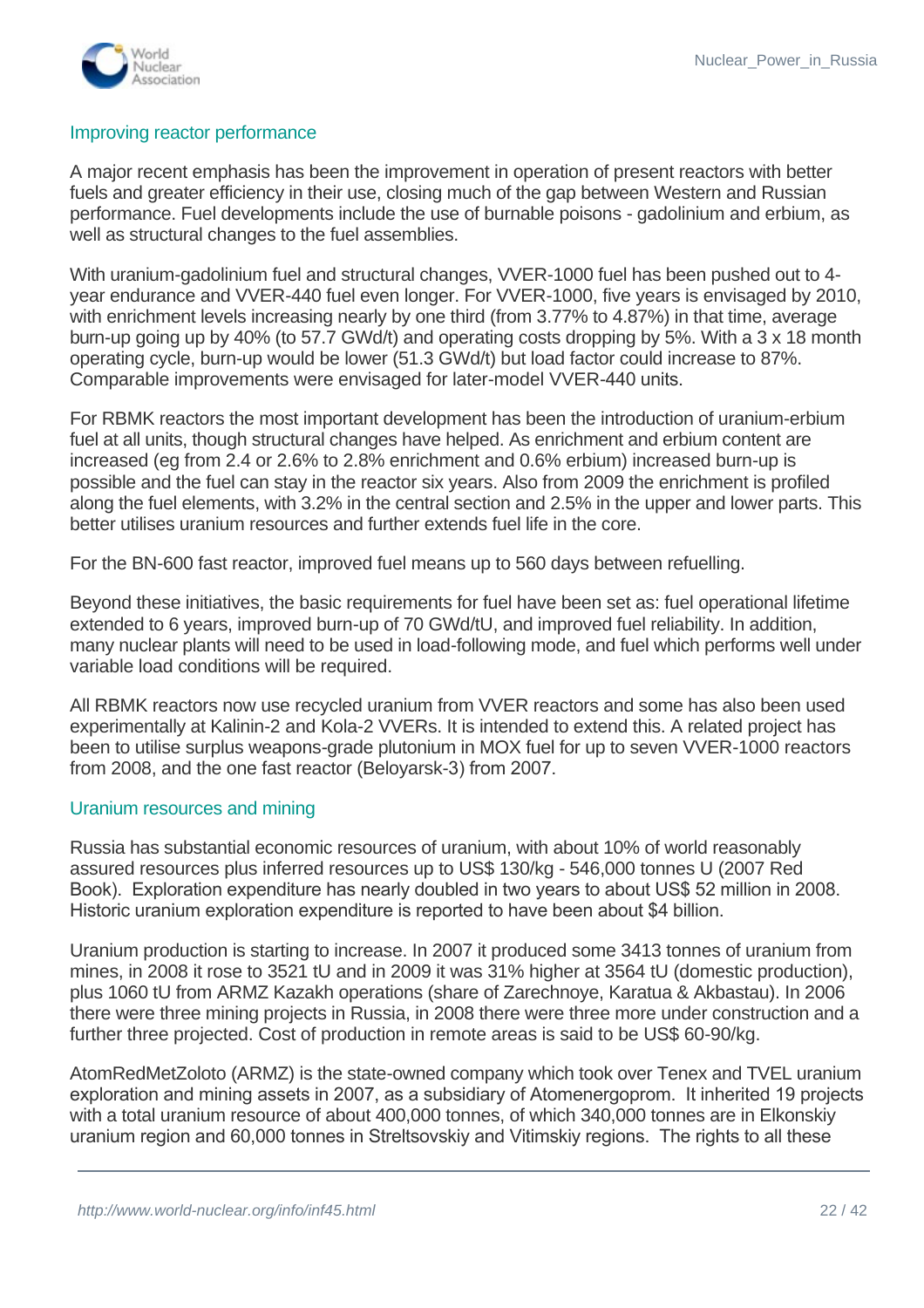

resources had been transferred from the Federal Subsoil Resources Management Agency (Rosnedra).

JSC ARMZ Uranium Holding Company (as it is now known) is responsible for all Russian uranium mine assets and also Russian shares in foreign joint ventures. In 2008, 78.6% of JSC Priargunsky, all of JSC Khiagda and 97.85% of JSC Dalur was transferred to ARMZ.

In March 2009 the Federal Financial Markets Service of Russia registered RUR 16.4 billion of additional shares in ARMZ placed through a closed subscription to pay for uranium mining assets, on top of a RUR 4 billion issued in mid 2008 to pay for the acquisition of Priargunsky, Khiagda and Dalur. In November 2009 SC Rosatom paid a further RUR 33 billion for ARMZ shares, increasing its equity to 76.1%.

In 2009 the government accepted Rosatom's proposal for ARMZ and Elkonsky Mining and Metallurgical Combine to set up the "open-type joint stock company" EGNK-Project. The state's contribution through Rosatom to the EGMK-Project authorized capital will be RUR 2.657 billion, including RUR 2.391 billion in 2009 and RUR 0.266 billion in 2010. EGMK-Project is being set up to draw up the project and design documentation for Elkonsky Mining and Metallurgical Combine (see below).

Present production by ARMZ is principally from the Streltsovskiy district of the Transbaikal or Chita region of SE Siberia near the Chinese and Mongolian borders, where major uranium deposits were discovered in 1967, leading to large-scale mining, originally with few environmental controls. Krasnokamensk is the main town serving the mines.

Several large underground mines operated by JSC **Priargunsky** Industrial Mining & Chemical Union (PIMCU) supply low-grade ore to a central mill. Historical production from Priargunsky is reported to be 130,000 tU (some from open cut mines) and current known resources (RAR + IR) are quoted as 133,000 tU at 0.159%U. 2007 production was 3037 tU and current capacity is 3500 tU/yr, about one tenth from heap leaching. Some production has been exported to France, Sweden and Spain.

 A lesser amount of production is from new operations at **Khiagda** in Buryatiya about 500 km northwest of Priargunsky's operations, and from **Dalur** in the Kurgan region between Chelyabinsk and Omsk, just east of the Urals, also known as the Zauralsk uranium region. Both are low-cost (US\$ 40/kg) in situ leach (ISL) operations. Uksyanskoye is the town supporting Dalur mine, Rudnik Kadala that for Khiagda. JSC Khiagda reports estimated resources of 100,000 tU.

In 2008 ARMZ said that it intends to triple production to 10,300 tU per year by 2015, with some help from Cameco, Mitsui and local investors. ARMZ plans to invest RUB 203 billion (US\$ 6.1billion) in the development of uranium mining in Russia in 2008-2015. It aims for 20,000 tU per year by 2024. (With increasing use of fast reactors, this level of production could support a major expansion in nuclear power generation to the end of the century.)

Production would be expanded at Priargunsky from 3000 to 5000 tU/yr by 2020, with Mine #6 construction to begin in 2009 for stage 1 production in 2019 and stage 2 in 2024. Mine #8 is due to begin producing in 2011. Production at Dalur is to be increased from 350 to 800 tU/yr by 2019 (expanding from the Dalmatovskoye deposit to Khoklovskoye then Dobrovolskoye) and at Khiagda (Khiagdinskoye deposit) from 150 to 650 tU/yr by 2013 and 1800 tU/yr by 2017. Total cost is projected at 67 billion rubles (\$2 billion), mostly at Priargunsky, with RUB 4.8 billion (\$144 million)

commissioned in June 2009, replacing a 1976 acid plant.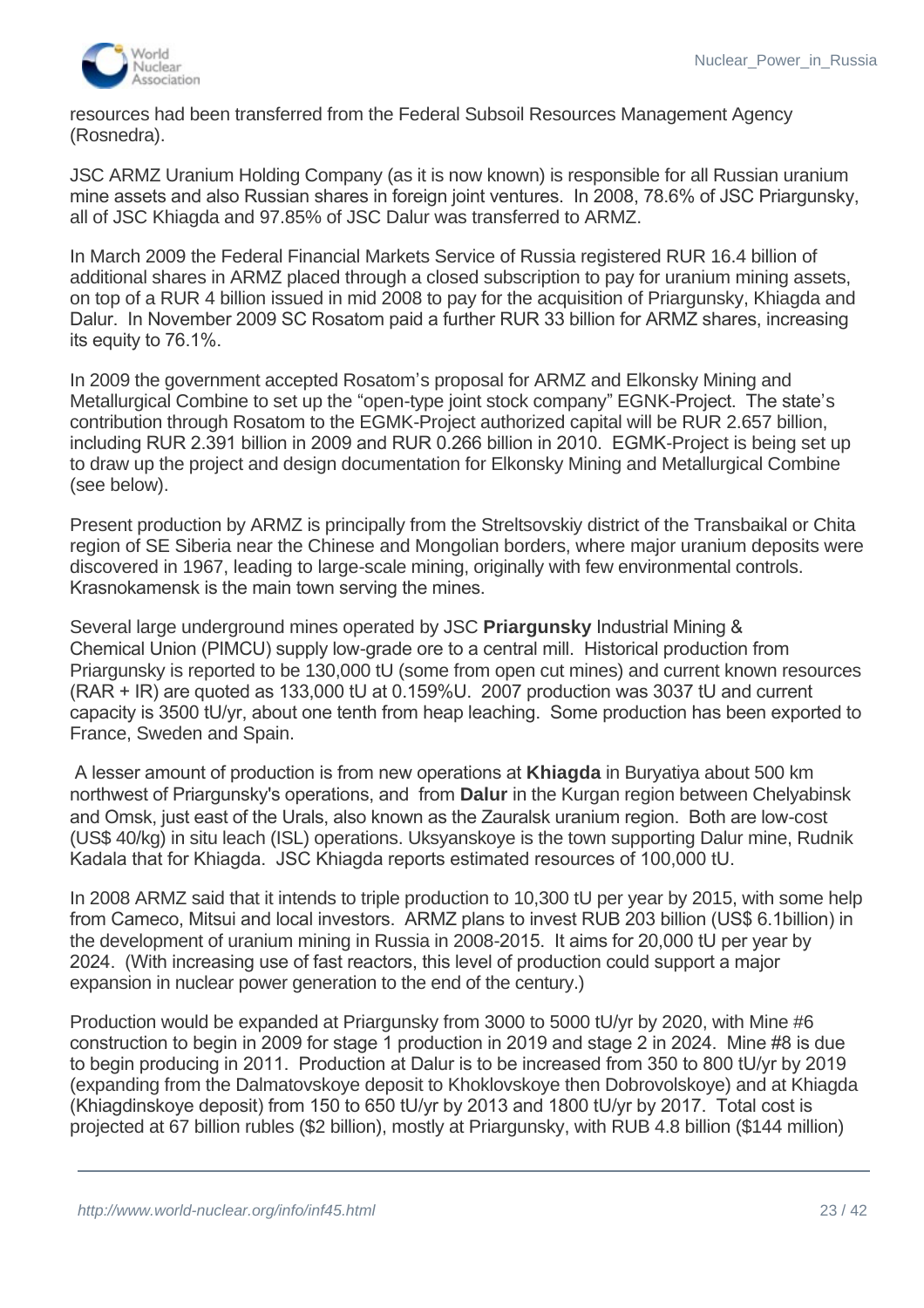

there by end of 2009 including a new \$30 million, 500 tonne per day sulfuric acid plant due to be commissioned in June 2009, replacing a 1976 acid plant.

Development of **Olovskoye** and **Gornoye** deposits\* in the Transbaikal region near Priargunsky and Khiagda would add 600 tU/yr production from each by 2017 for 135 billion rubles (\$5.7 billion). In 2007 newly-formed ARMZ set up two companies to undertake this:

- Uranium Mining Company **Gornoye** to develop the Gornoye and Berezovoye mines in the Krasnochikoysky and Uletovsky districts in Chita, with underground mining and some heap leach (ore grade 0.226%U); and

- **Olovskaya** Mining & Chemical Company to develop the Olovskoye deposits in the Chernyshevsk district of Chita region with underground, open cut and heap leach (ore grade 0.88%U).

First production from both is planned for 2014, ramping up to 600 tU/yr each by 2016.

\* 2006 plans were for 2000t/yr at new prospects in Chita Region and Buryatia (Gornoye, Berezovoye, Olovskoye, Talakanskoye properties etc.), plus some 3000t at new deposits.

 However, ARMZ's principal focus announced in 2008 is development of the massive **Elkon** project with several mines in the Sakha Republic (Yakutia) some 1200 km north-northeast of the Chita region. Production would ramp up from 2013, to 3000 tU in 2015 and 5000 tU/yr by 2024, for RUB 90.5 billion (\$2.7 billion) - confirming 2006 plans. ARMZ set up two companies:.

- **Elkon** Mining & Chemical Combine (EMMC) to develop the substantial Elkonsky deposits;

**-** JSC **Lunnoye** is set up to develop a small deposit jointly by ARMZ and a gold mining company Zoloto Seligdara as a pilot project to gain practical experience in the region in a polymetallic orebody. Lunnoye is expected in full production in 2016, reaching 100 tU/yr. It has reserves of 800 tU and 13 t gold.

The Elkon MMC project involves the JSC Development Corporation of South Yakutia and aims to attract outside funding to develop infrastructure and mining in a public-private partnership, with ARMZ holding 51%. Foreign equity including from Japan, South Korea and India is envisaged, and in March a joint venture arrangement with India was announced. The Elkon MMC developments are to become "the locomotive of the economic development of the entire region", building the infrastructure, electricity transmission lines, roads and railways, as well as industrial facilities, from 2010. Of 15 proposed construction sites, three have been tentatively selected: at the mouth of Anbar River, Diksi Village and Ust-Uga Village. The building of four small floating co-generation plants to supply heat and electricity to northern regions of Yakutia is linked with the Elkon project in southern Yakutia.

There are eight deposits in the Elkon project with resources of 320,000 tU (RAR + IR) at average 0.146%U, with gold by-product: Elkon, Elkon Plateau, Kurung, Neprokhodimoye, Druzhnoye (southern deposits), as well as Severnoye, Zona Interesnoye and Lunnoye (see above). First production from EMMC is expected in 2015 ramping up to 1000 tU/yr in 2018, 2000 tU/yr in 2020 and 5000 tU/yr by 2024, making it Russia's largest uranium mining complex. However, it is remote, and mining will be underground, incurring significant development costs.

Plans announced in 2006 for 28,600 t/yr U<sub>3</sub>O<sub>8</sub> output by 2020, 18,000t of this from Russia\* and the

above. In April 2007 and Mongolia for uranium exploration, mining and mining and uranium exploration, mining a<br>The Mongolia for uranium exploration, mining and mining and mining and mining and mining and mining and mining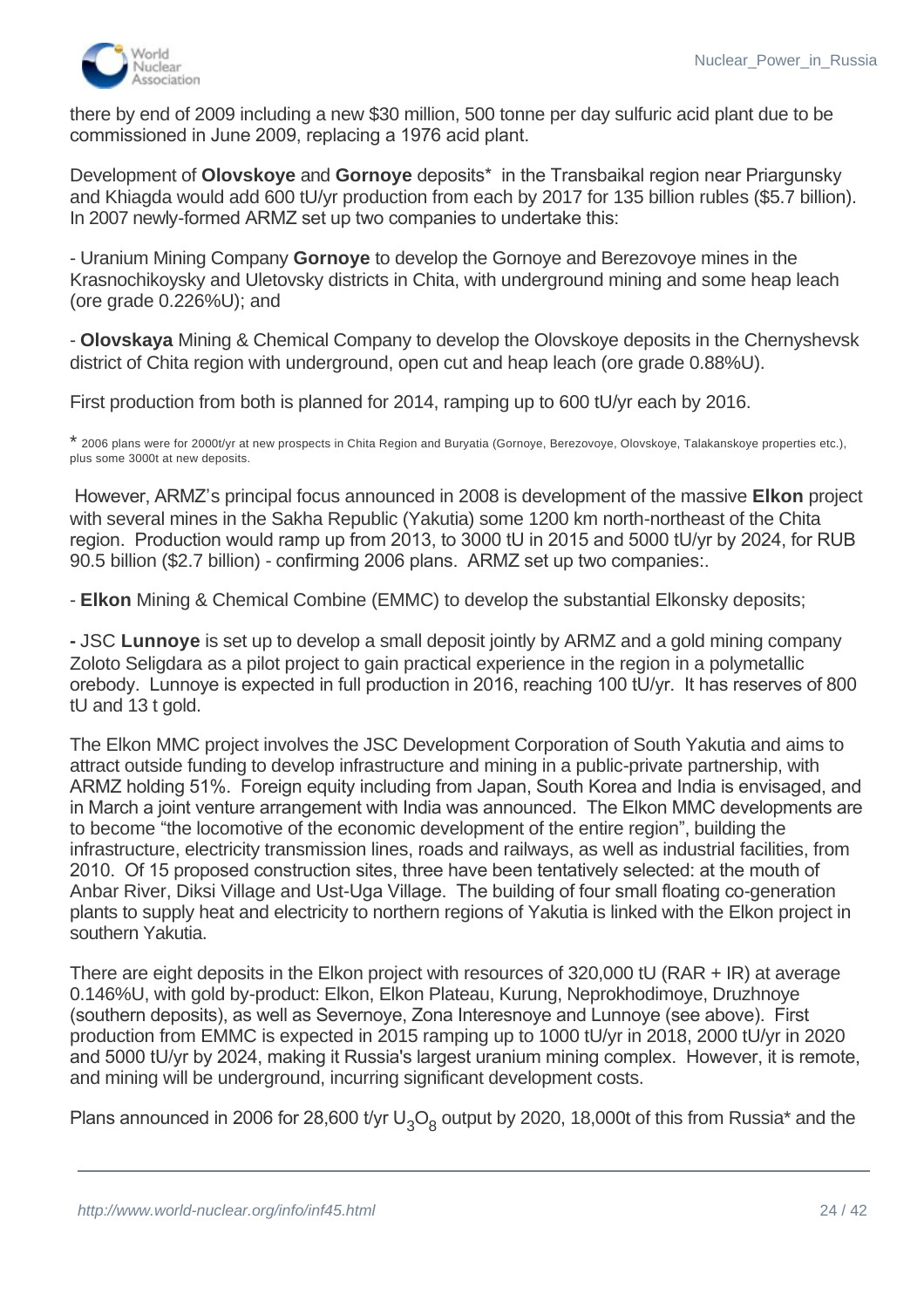

balance from Kazakhstan, Ukraine, Uzbekistan and Mongolia have since taken shape as outlined above. In April 2007 an agreement was signed with Mongolia for uranium exploration, mining and processing.

\* See details for April 2008 ARMZ plans. In 2007 TVEL applied for the Istochnoye, Kolichkanskoye, Dybrynskoye, Namarusskoye and Koretkondinskoye deposits with 30,000 tU in proved and probable reserves close to the Khiagda mine in Buryatia. From foreign projects: Zarechnoye 1000 t, Southern Zarechnoye 1000 t, Akbastau 3000 t (all in Kazakhstan); Aktau (Uzbekistan) 500 t, Novo-Konstantinovskoye (Ukraine) 2500 t. In addition Russia would like to participate in development of Erdes deposit in Mongolia (500t) as well as in

Northern Kazakhstan deposits Semizbai (Akmolonsk Region) and Kosachinoye.



(this chart is now slightly out of date but still gives a general picture)

In 2006 Priargunsky won a tender to develop Argunskoye and Zherlovoye deposits in the Chita with about 40,000 tU reserves. Khiagdinsk, Dolmatovsk and Khokhlovsk have also been identified as three new mines to be developed.

In May 2007 Tenex (now ARMZ) won its bid to develop eight deposits in the Elkon area of southern Yakutia with reported resources of 320,000 tU: Elkon, Elkon Plateau, Kurung, Neprokhodimoye, Druzhnoye, Severnoye, Interesnoye & Lunnoye. First production is expected in 2013 ramping up to 5000 tU/yr by 2020, making it Russia's largest uranium mining complex. Some US\$ 3.6 billion is to be invested in the Elkon project.

In October 2006 Japan's Mitsui & Co with Tenex agreed to undertake a feasibility study for a uranium mine in eastern Russia to supply Japan. First production from the Yuzhnaya mine in Sakha (Yakutia) Republic is envisaged for 2009. Mitsui has an option to take 25% of the project, and is

 $\overline{\phantom{a}}$  million, with production reaching 1000 tu/yr by 2015. This would represent the first foreign for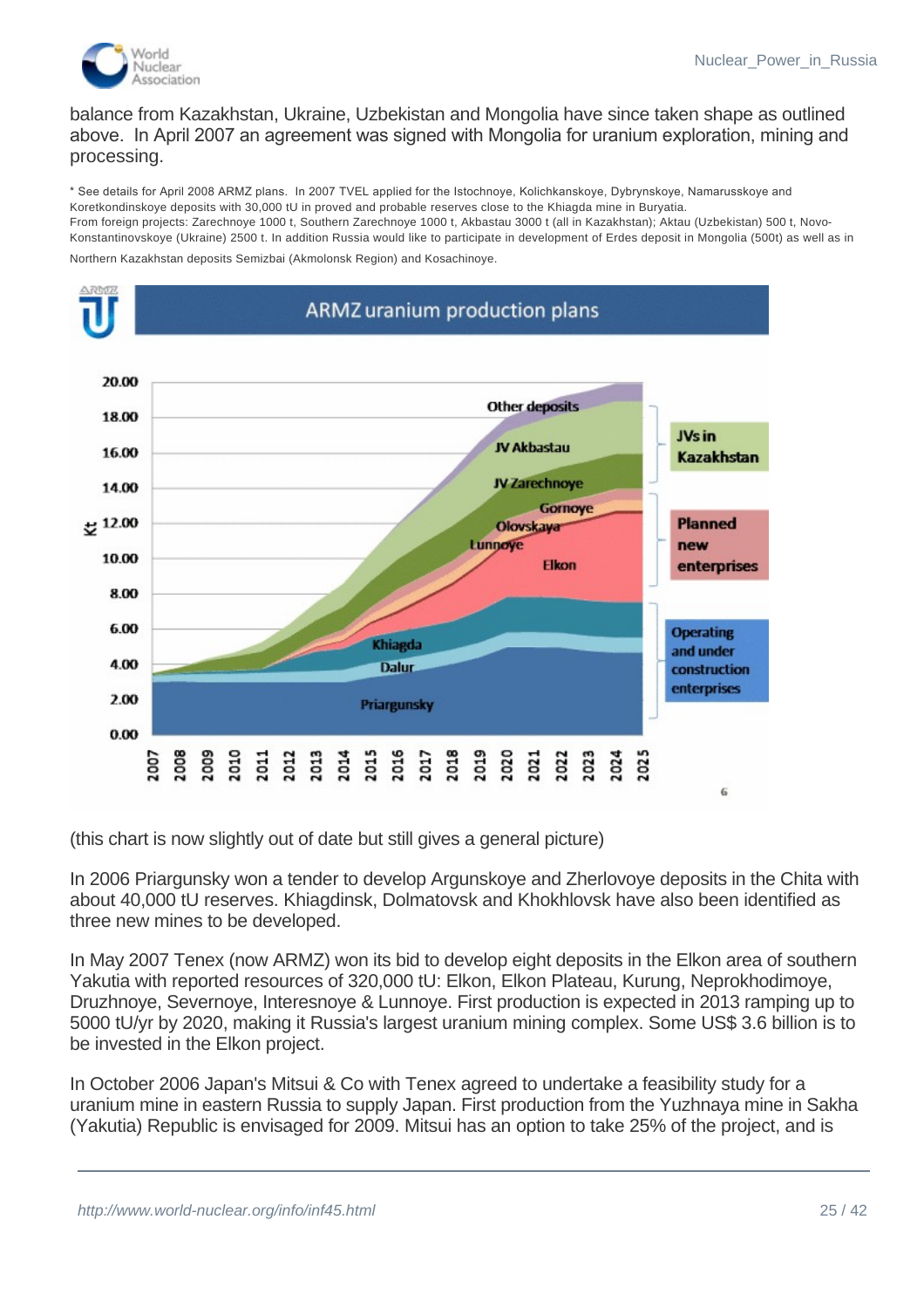

funding \$6 million of the feasibility study. Construction of the Yuzhnaya mine is likely to cost US\$ 245 million, with production reaching 1000 tU/yr by 2015. This would represent the first foreign ownership of a Russian uranium mine.

Two uranium mining joint ventures have been established in Kazakhstan with the intention of providing 6000 tU/yr for Tenex (now ARMX) from 2007: JV Zarechnoye and JV Akbastau for mining at Budenovskoye. (see [Kazakhstan paper](http://www.world-nuclear.org/info/inf89.html)) ARMZ had 50% of JV Karatau there also, but exchanged thjis for an equity share in Canada's Uranium One.

Following from previous deals with Tenex, In November 2007 Cameco signed an agreement with ARMZ. The two companies are to create joint ventures to explore for and mine uranium in both Russia and Canada, starting with identified deposits in northwestern Russia and the Canadian provinces of Saskatchewan and Nunavut.

The Federal Subsoil Resources Management Agency (Rosnedra) said in late 2008 that it is planning to transfer about 100,000 tonnes of uranium resources to miners, notably ARMZ, in 2009- 10, and 14 projects, mainly small to medium deposits, have been prepared for licensing then. They are located mainly in Streltsovskiy, Zauralskiy and Vitimskiy uranium regions.

The projects prepared for licensing include:

- in Chita Region Zherlovskoye, Pyatiletnee, Dalnee and Durulguevskoye;
- in Republic of Buratiya Talakanskoye, Vitlausskoye, Imskoye, Tetrakhskoye, and Dzhilindinskoye; in Kurgan Region - Dobrovolnoye;
- in Khabarovsk Territory Lastochka;
- in Republic of Tyva Ust-Uyuk and Onkazhinskoye;
- in Republic of Khakassia Primorskoye.

All together these projects have 76,600 tonnes of reasonably assured and inferred resources, plus 106,000 tonnes of undiscovered resources.

In February 2009 Rosnedra published a list of deposits to be offered for tender in 2009 . They are located in the Republic of Karelia, Irkutsk Region and Leningrad Region. In particular, Tyumenskiy in Mamsko-Chuiskiy District of Irkutsk Region is to be offered for development. Also, in the second quarter of 2009 Shotkusskaya ploshchad in Lodeinopolsky District of Leningrad Region will be put out to tender. In the Republic of Karelia the offer comprises Salminskaya ploshchad in Pitkyaranskiy District and the Karku deposit. None of these 2009 offerings has reasonably assured or inferred resources quoted, only "undiscovered" resources in Russia's P1 to P3 categories.

In addition to ARMZ, private companies may also participate in tenders for mining the smaller and remote uranium deposits being prepared for licensing. ARMZ is open to relevant investment projects with strategic partners, and Lunnoye deposit is an example where a private company Zoloto Seligdara is partnering with ARMZ.

#### **Secondary supplies:**

Some uranium also comes from reprocessing used fuel from VVER-440, fast neutron and submarine reactors - some 2500 tonnes of uranium has so far been recycled into RBMK reactors.

Also arising from reprocessing used fuels, some 32 tonnes of reactor-grade plutonium has been accumulated for use in MOX. Added to this there is now 34 tonnes of weapons-grade plutonium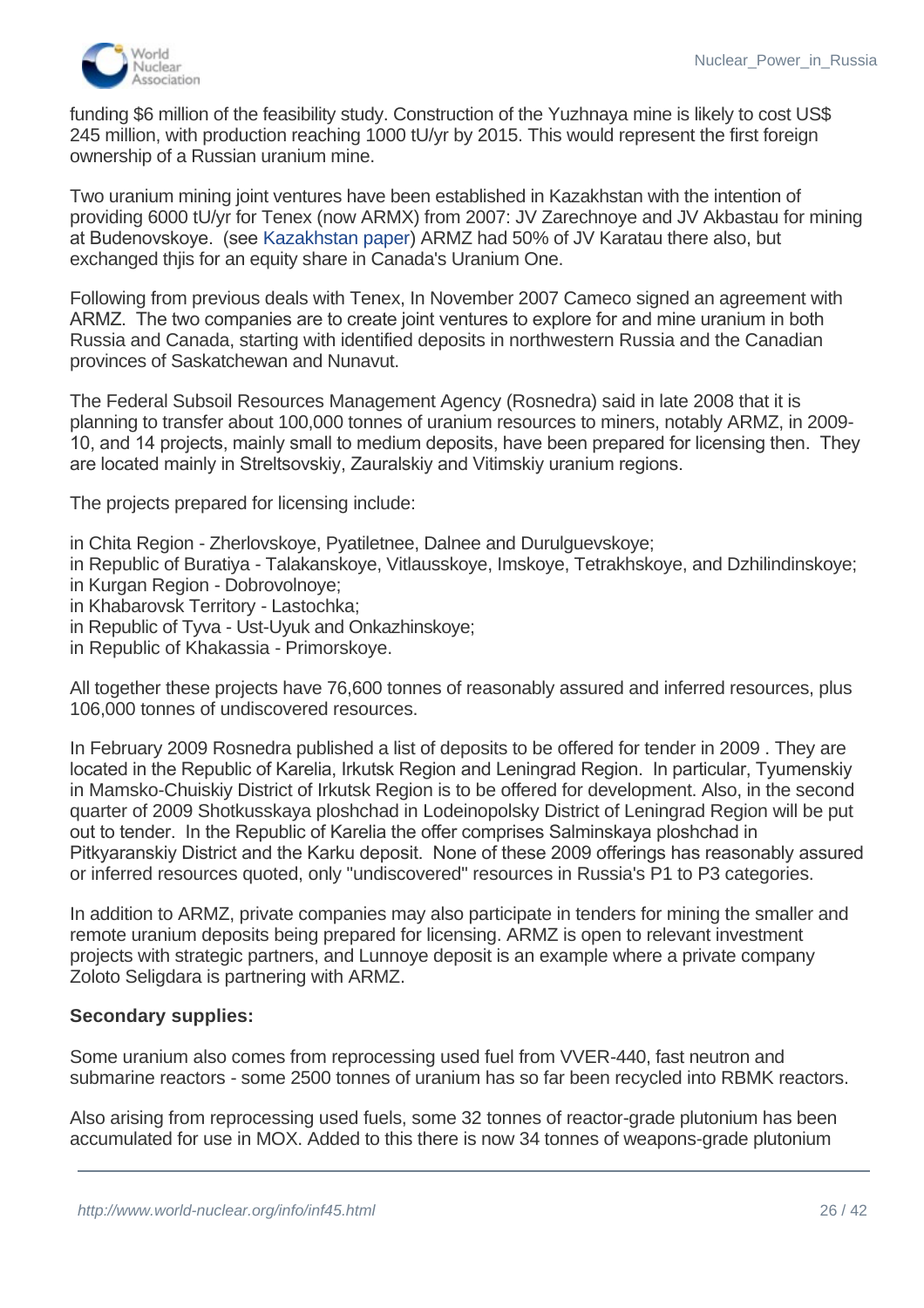

from military stockpiles to be used in MOX fuel for BN-600 and BN-800 fast neutron reactors at Beloyarsk, supported by a \$400 million payment from the USA. Some of this weapons plutonium may also be used in the MHR high-temperature gas-cooled reactor under development at Seversk.

About 28% of the natural uranium feed sent to USEC in USA for enrichment, and contra to the LEU supplied from blended-down Russian military uranium, is being sent to Russia for domestic use. [The value of this to mid 2009 was US\\$ 2.7 billion, according to Rosatom. See also](http://www.world-nuclear.org/info/inf13.html) Military Warheads as Source of Fuel paper.

Russia's uranium supply is expected to suffice for at least 80 years, or more if recycling is increased. However, from 2020 it is intended to make more use of fast neutron reactors.

# Fuel Cycle Facilities: front end

Many of Russia's fuel cycle facilities were originally developed for military use and hence are located in former closed cities (names bracketed) in the country. In 2009 the conversion and enrichment plants are being taken over by the newly-established JSC Enrichment & Conversion Complex, a subsidiary of Atomenergoprom.

#### **Conversion**

The main operating conversion plant is at Angarsk near Irkutsk in Siberia, with 18,700 tonnes U/yr capacity. It is part of the JSC Angarsk Electrolysis & Chemical Combine, whose prime function is conversion and enrichment of uranium.

The Elektrostal conversion plant, 50 km east of Moscow, has 700 tU/yr capacity for reprocessed uranium, initially that from VVER-440 fuel. It is owned by Maschinostroitelny Zavod (MSZ) whose Elemash fuel fabrication plant is there. Some conversion of Kazakh uranium has been undertaken for west European company Nukem, and all 960 tonnes of recycled uranium from Sellafield in UK, owned by German and Netherlands utilities, has been converted here.

#### **Enrichment**

Four enrichment plants totalling 24 million kg SWU/yr of centrifuge capacity operate at Novo-Uralsk near Yekaterinburg in the Urals, Zelenogorsk (Krasnoyarsk-45), Seversk near Tomsk and Angarsk near Irkutsk - the last three all in Siberia. The first two service foreign primary demand and Seversk specialises in enriching reprocessed uranium, including that from western Europe.

The Novouralsk (Novo-Uralsk) plant is part of the JSC Urals Electrochemical Combine in the Sverdlovsk region. It has operated 8th generation centrifuges since 2003, and is trialling 9th generation units.

The Zelenogorsk plant is also known as the PA ElectroChemical Plant (ECP) in the Krasnoyarsk region (120 km east of that city), and has ISO 14001 environmental accreditation. It is the site of a new deconversion plant (see below).

The Seversk plant is part of the JSC Siberian Chemical Combine [\(SKhK](http://www.shk.tomsk.ru%20%20%20%20%20/) ), Tomsk region, which opened in 1953. It is about 15 km from Tomsk. As well as the enrichment plant the site has several plutonium production reactors (now closed), a MOX plant and other facilities.

Angarsk, near Irkutsk in Siberia, is part of the JSC Angarsk Electrolysis & Chemical Combine. It is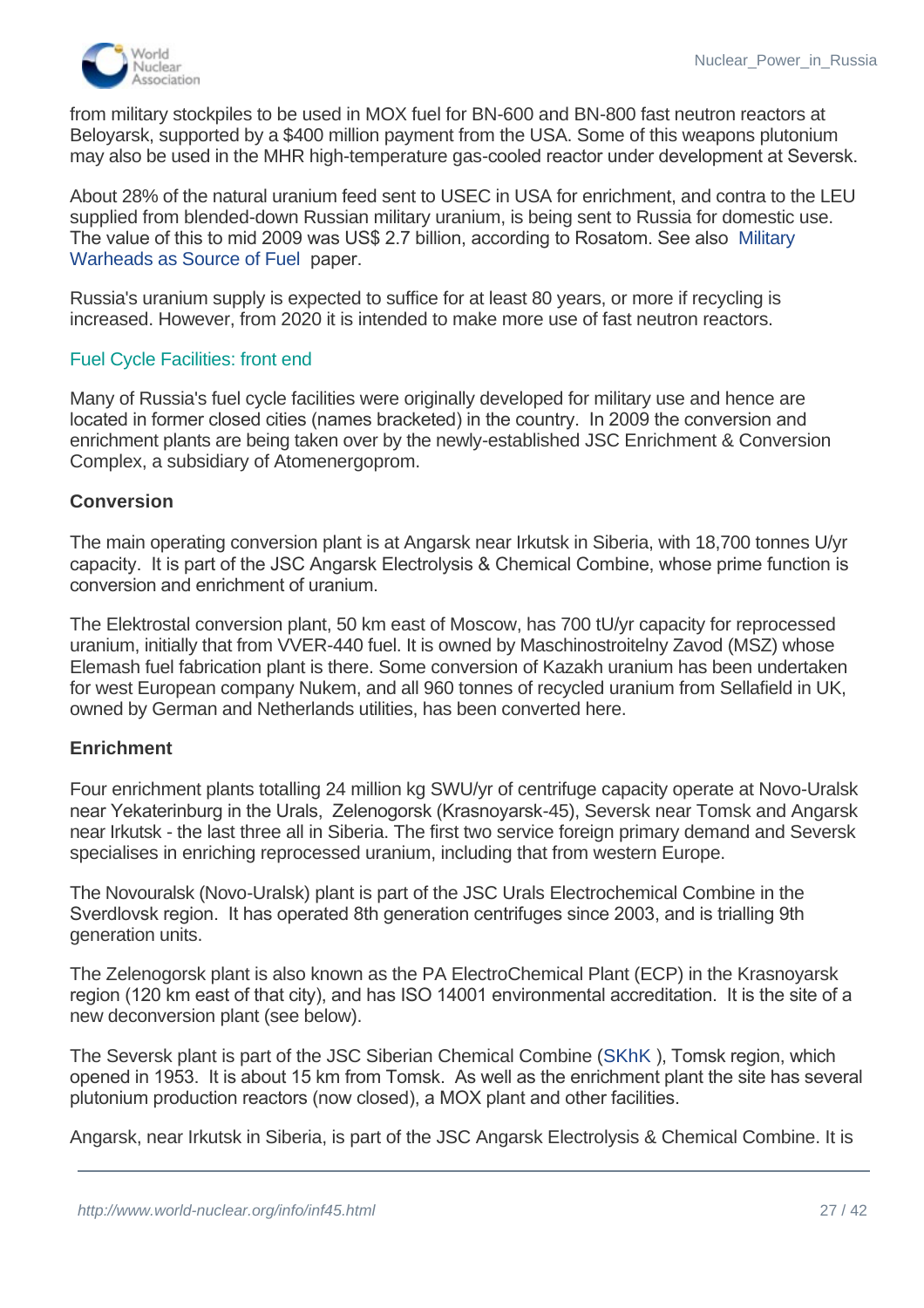

also the site of the new International Uranium Enrichment Centre (IUEC) and fuel bank.

Diffusion technology was phased out by 1992 and all plants now operate modern gas centrifuges, with further fitting of 8th generation equipment in progress. The last 6th & 7th generation centrifuges were set up in 2005, 8th generation equipment has been supplied since 2004, now at about 240,000 units per year and are replacing 5th generation models. (6th generation units are still produced for export to China.) The technology is attributed by Nuclear.Ru to VNIPIET in St Petersburg, though Tenex has taken over responsibility for manufacturing the equipment through JSC Russian Gas Centrifuge and JSC Khimprom Engineering.

The Novouralsk plant is the largest (10 M SWU/yr) and can enrich to 30% U-235 (for research and BN fast reactors), the others only to 5% U-235. The JSC Electrochemical Plant (ECP) at Zelenogorsk is 5.8 M SWU/yr and is introducing ISO9001 quality assurance system.

A significant proportion of the capacity of both plants - some 7 M SWU/yr - is taken up by enrichment of former tails (depleted uranium), including for west European companies Areva and Urenco. According to WNA sources, about 10,000 to 15,000 tonnes of tails per year, with U-235 assays between 0.25% and 0.40%, has been shipped to Russia for re-enrichment to about 0.7% U-235 since 1997. The tails are stripped down to about 0.10% U-235, and remain in Russia, being considered a resource for future fast reactors. The contracts for this work for Urenco and Areva end in 2010.

A portion of the Zelenogorsk capacity, about 4.75 M SWU/yr, is taken up with re-enrichment of tails to provide 1.5% enriched material for downblending Russian HEU destined for USA. It is also the site for downblending of ex-weapons uranium for sale to the USA.

Seversk capacity is about 3 M SWU/yr, and some recycled uranium (from reprocessing) has been enriched here for Areva, under a 1991 ten-year contract covering about 500 tonnes UF6. (French media reports in 2009 alleging that wastes from French nuclear power plants was stored at Seversk probably refer to tails from enrichment of the recycled uranium.) It is understood to be enriching the 960 tU of reprocessed uranium from Sellafield in UK, belonging to its customers in Germany and Netherlands, sent to Elektrostal in eight shipments over 2001-09.

Angarsk is the smallest of three Siberian plants, with capacity of about 2.6 million SWU/yr. In 2008 Kazatomprom set up a 50-50 joint venture with Tenex for financing a 5 million SWU/yr increment to the Angarsk plant, with each party to contribute about US\$ 1.6 billion and hold 50% equity. It now appears that initial JV capacity will be about 3 M SWU/yr, with first production in 2011. This is distinct from the IUEC.

The International Uranium Enrichment Centre (IUEC) is being set up at Angarsk, near Irkutsk (see following section). Two projects are under way to increase the capacity of this from 2.6 to 4.2 and then to almost 10 million SWU/yr by 2015. The latter stage will be with Kazakhstan and other IUEC partners, who will share the \$2.5 billion cost. See section below.

# **Deconversion**

Russia's W-ECP deconversion plant is at Zelenogorsk Electrochemical Plant (ECP). The 10,000 t/yr deconversion (defluorination) plant was built by Tenex under a technology transfer agreement with Areva NC, so that depleted uranium can be stored long-term as uranium oxide, and HF is produced as a by-product. The W-ECP plant is similar to Areva's W2 plant at Pierrelatte in France and has mainly west European equipment. It was commissioned in December 2009.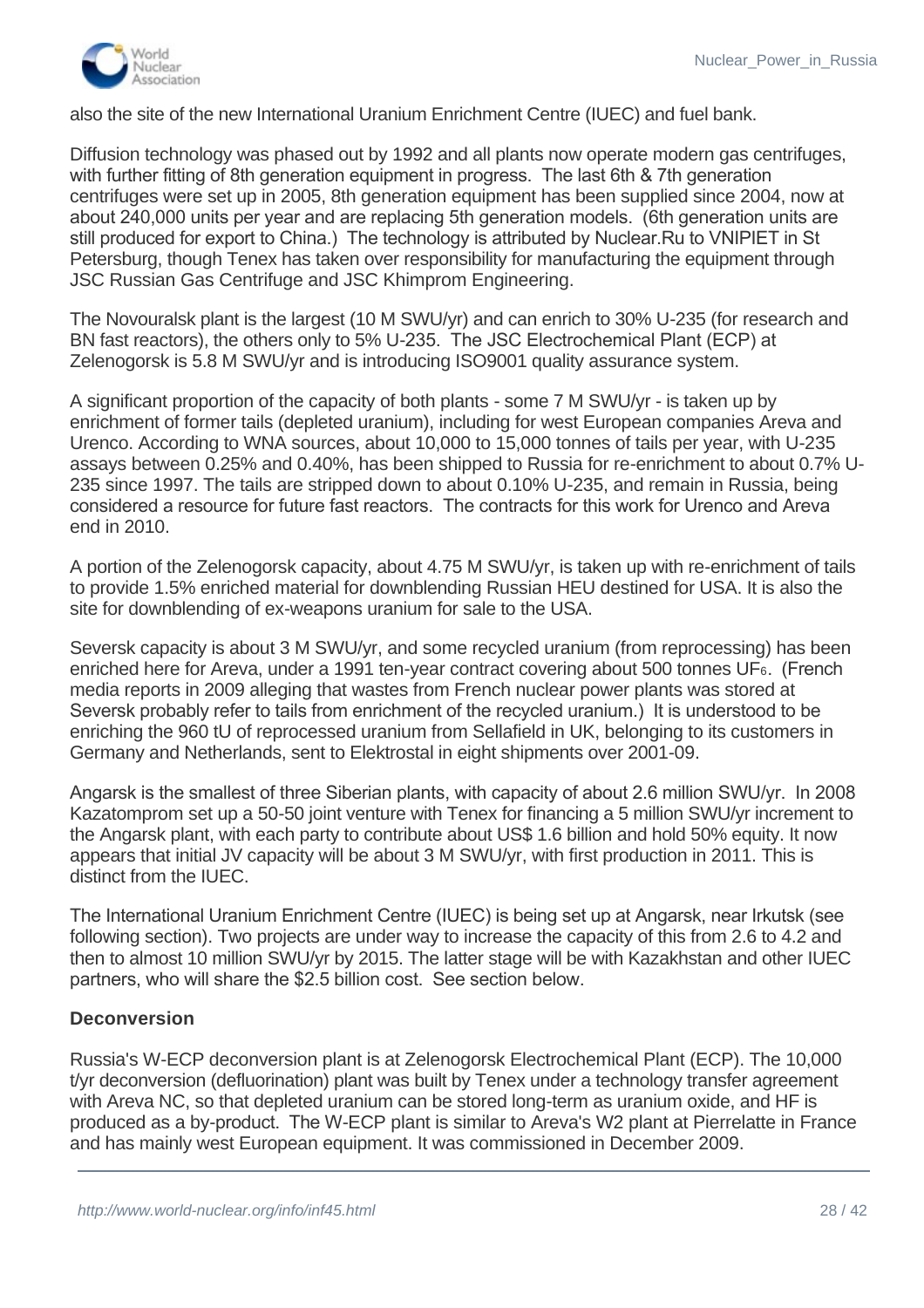

# **Fuel fabrication**

 This is undertaken by JSC TVEL, which supplies 74 nuclear power plants in Russia and abroad as well as 30 research reactors and fuel for naval and icebreaker reactors. Its operations are certified against ISO 9001.

TVEL has two fuel fabrication plants:

- the huge Maschinostroitelny Zavod (MSZ) at Elektrostal 50 km east of Moscow - known as Elemash,

- Novosibirsk Chemical Concentrates Plant (NCCP) in Siberia, and

- Chepetsk Mechanical Plant (CMP) near Glazov in Udmurtiya makes zirconium cladding and also some uranium products.

Most fuel pellets for RBMK and VVER-1000 reactors were being made at the Ulba plant at Ust Kamenogorsk in Kazakhstan, but Elemash and Novosibirsk have increased production. MSZ produces fuel assemblies for both Russian and west European rectors using fresh and recycled uranium. It also fabricates research reactor and icebreaker fuel. Novosibirsk produces mainly VVER 440 & 1000 fuel, including that for initial use in China. MSZ/Elemash is the principal exporter of fuel assemblies.

A 60 t/yr commercial mixed oxide (MOX) Fuel Fabrication Facility (MFFF) is scheduled to start up at Zheleznogorsk (formerly Krasnoyarsk-26, 70 km NE of Krasnoyarsk) by 2014, operated by the Mining & Chemical Combine (MCC) to make 400 fuel assemblies per year for the BN-800 and future fast reactors. This is funded to RUR 5.1 billion (US\$ 169 million) over 2010-12.

 A small MOX fuel fabrication plant has operated at the Mayak plant at Ozersk since 1993. A new 14 tonne per year plant to fabricate dense mixed nitride fuel for fast neutron reactors is planned at PA Mayak, to operate from 2018. In the federal target program to 2020, RUR 9.35 billion (US\$ 310 million) is budgeted for it. Later it may be expanded to 40 tonnes per year.

The Research Institute of Atomic Reactors (RIAR) at Dimitrovgrad, Ulyanovsk, has a small MOX fuel fabrication plant, and under the federal target program this has been allocated RUR 2.95 billion (US\$ 83 million) for expansion to produce 400 fuel assemblies per year. Its main research has been on the use of military plutonium in MOX, in collaboration with France, USA and Japan.

Another MOX plant for disposing of military plutonium is planned at Seversk (Tomsk-7) in Siberia, to the same design as its US equivalent.

TVEL's Moscow Composite Metal Plant designs and makes control and protection systems for nuclear power reactors.

#### <span id="page-28-0"></span>International Uranium Enrichment Centre (IUEC) and fuel bank

The IUEC concept was inaugurated at the end of 2006 in collaboration with Kazakhstan, and in March 2007 the IAEA agreed to set up a working group and continue developing the proposal. In September 2007 the joint stock company Angarsk International Uranium Enrichment Centre (JSC Angarsk IUEC) was registered and a year later Rostechnadzor licensed the Centre. Late in 2008 Ukraine's Nuclear Fuel Holding Company took a 10% stake in it, matching Kazatomprom's 10%. Armenia has also decided to participate in IUEC, while accession negotiations proceed with South

participate in order to secure fuel for its Kudankulam plant. The aim is for Techsnabexport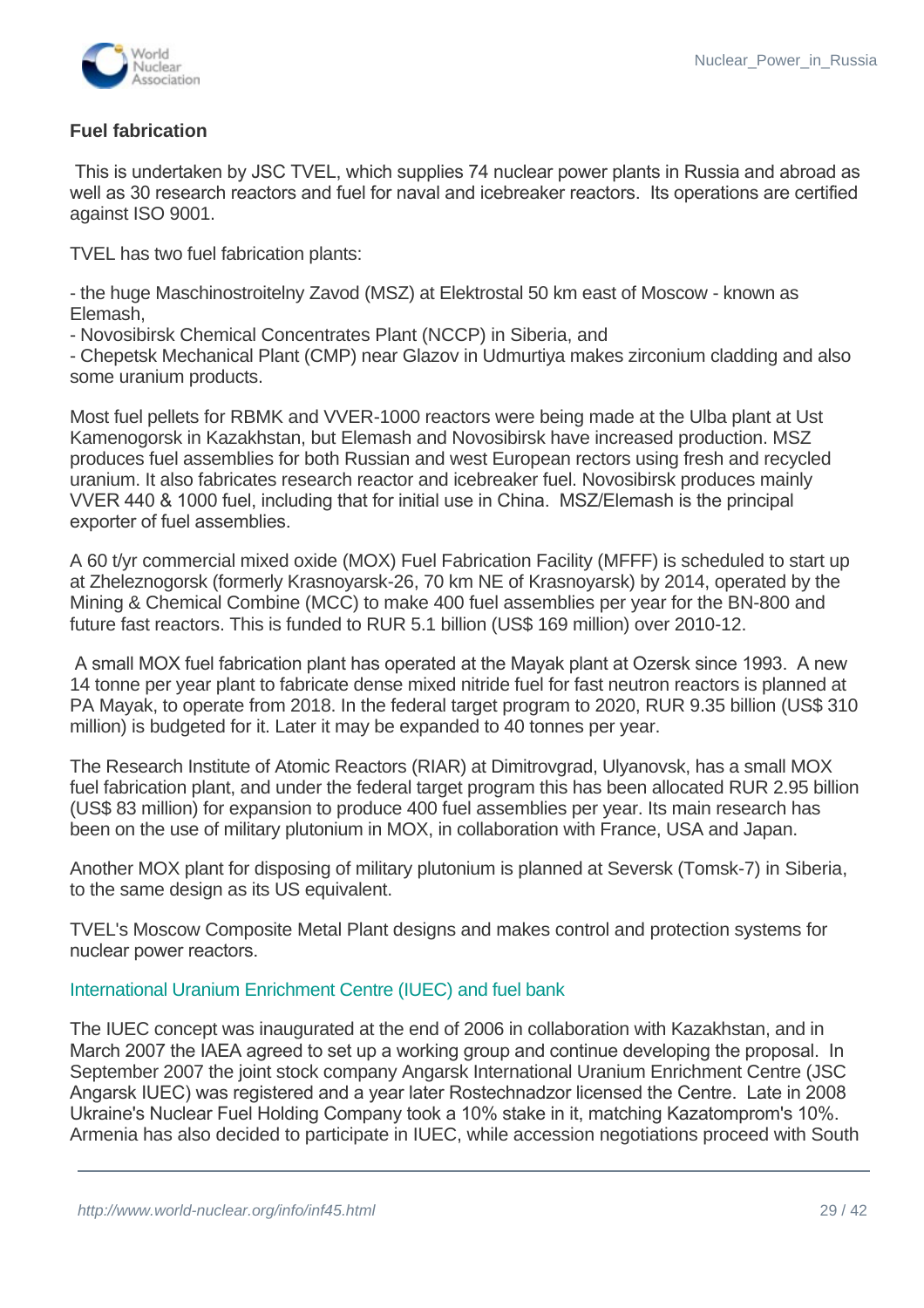

 $A$ rmenia has also decided to participate in IUEC, while accession negotiation negotiations proceed with South South South South South South South South South South South South South South South South South South South So Korea, Finland, and Belgium. Mongolia is reported to be interested, and Russia has invited India to participate in order to secure fuel for its Kudankulam plant. The aim is for Techsnabexport eventually to hold only 51%. Each 1% share is priced at US\$ 7500.

The centre is to provide assured supplies of low-enriched uranium for power reactors to new nuclear power states and those with small nuclear programs, giving them equity in the project, but without allowing them access to the enrichment technology. Russia will maintain majority ownership. IUEC will sell both enrichment services (SWU) and enriched uranium product. Arrangements for IAEA involvement are being sorted out in 2009, and in 2010 a feasibility study will be commenced on IUEC investment, initially for equity in JSC Angarsk Electrolysis & Chemical Combine (AECC) so that part of its capacity supplies product to IUEC shareholders.

The existing enrichment plant at **Angarsk** will feed the IUEC and accordingly has been removed from the category of "national strategic installations", though it has never been part of the military program. In February 2007 the IUEC was entered into the list of Russian nuclear facilities eligible for implementation of IAEA safeguards. The USA has expressed support for the IUEC at Angarsk.

Development of the IUEC will be in three phases:

1. Use part of the existing capacity at Angarsk in cooperation with Kazatomprom and under IAEA supervision,

- 2. Expand capacity (perhaps double) with funding from new partners,
- 3. Full internationalisation with involvement of many customer nations under IAEA auspices.

In November 2009 the IAEA Board approved a Russian proposal to create an international fuel bank of low-enriched uranium under IAEA control at Angarsk. The bank will comprise 120 tonnes of low-enriched uranium (as UF6, assay 2.0 - 4.95% U-235), available to any IAEA member state in good standing which is unable to procure fuel for political reasons. It will be fully funded by Russia, and the fuel will be made available to IAEA at market rates, using a formula based on preceding spot prices. This initiative will complement a proposed IAEA fuel bank by making more material available to the IAEA for assurance of fuel supply to countries without their own fuel cycle facilities. The 120 tonnes is sufficient for two full fuel loads for a typical 1000 MWe reactor, or six re-loads, and is (in 2009) worth some \$250 million.

#### Used Fuel and Reprocessing, Wastes

Rosatom's national enterprise for radioactive waste management, RosRAO, commenced operation in 2009 under a temporary arrangement pending finalisation of regulations under new radwaste management legislation. It incorporates Radon, and now has branches in each of seven federal districts. Money from the radwaste generators is accumulated in the SC Rosatom's bank account as a special fund. Rosatom plans to draft two more laws: on decommissioning and used fuel management.

Russian policy is to close the fuel cycle as far as possible and utilise recycled uranium, and eventually also to use plutonium in MOX fuel. However, its achievements in doing this are limited. At present the used fuel from RBMK reactors and from VVER-1000 reactors is stored (mostly at reactor sites) and not reprocessed.

Used fuel from VVER-440 reactors, the BN-600 and from naval reactors is reprocessed at the Mayak Chemical Combine's 400 t/yr RT-1 plant (Chelyabinsk-65) at Ozersk, near Kyshtym 70 km northwest of Chelyabinsk in the Urals. The original reprocessing plant at the site was hastily built in

the mid 1940s, for military plutonium production in association with five producer reactors (the last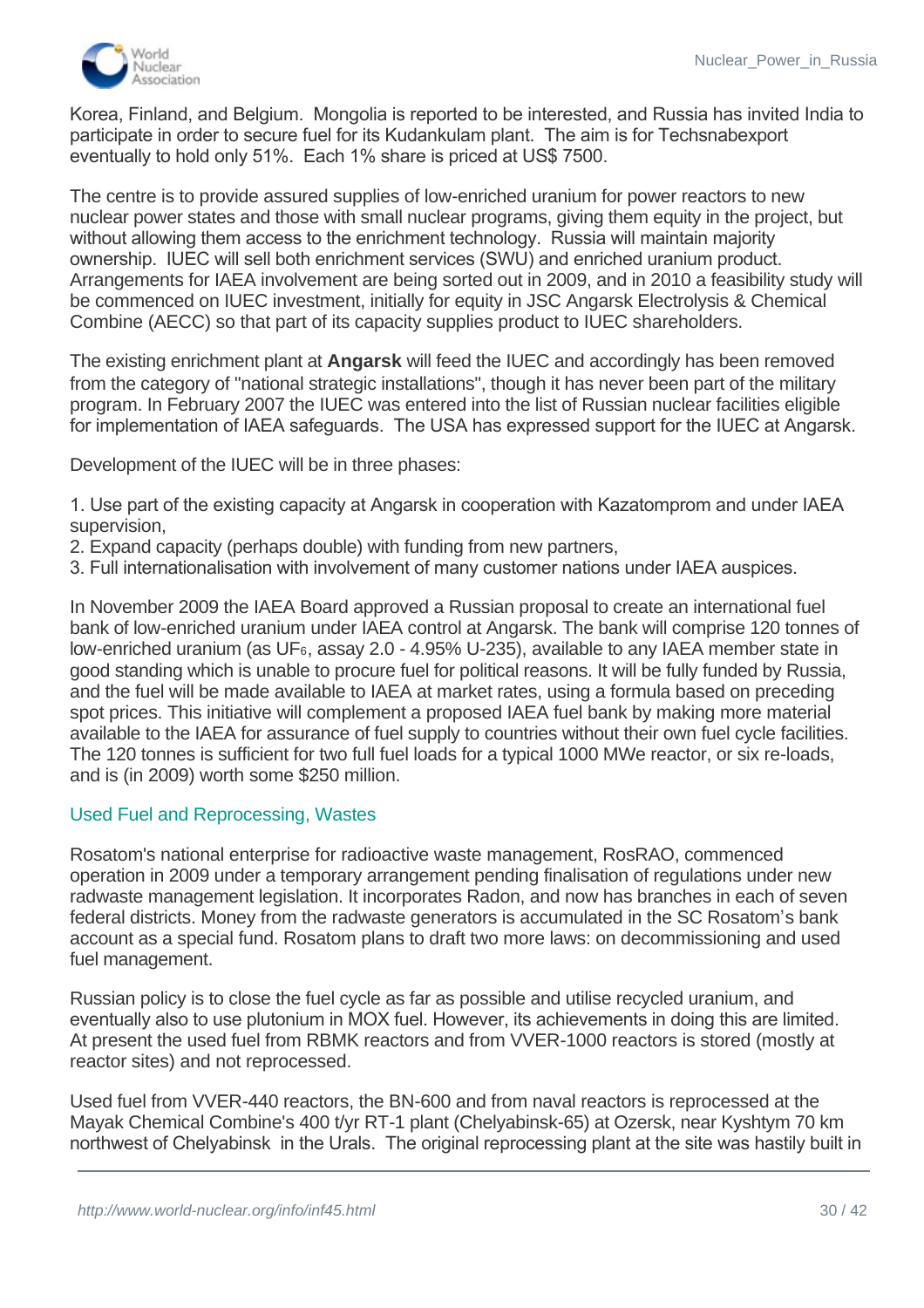

the mid 1940s, for military plutonium production in association with five producer reactors (the last shut down in 1990). The RT-1 plant started up in 1971 and employs the Purex process. It is reported to be running at about 100 t/yr capacity, following the loss of foreign contracts. About 93% of its feed is from Russian and Ukrainian VVER-440 reactors, about 3% from naval sources or icebreakers and 3% from BN-600. Recycled uranium is enriched to 2.6% U-235 by mixing RepU product from different sources and used in fresh RBMK fuel, while separated plutonium is stored. High-level wastes are vitrified. and stored. Plans to upgrade the RT-1 plant and enable it to take VVER-1000 fuel, have been approved and were to be completed in 2008. The 2009 federal program has it reaching 500 t/yr from 2012. Used fuel storage capacity is being increased from 6000 to 9000 tonnes.

The partly-built larger RT-2 plant at Zheleznogorsk (Krasnoyarsk-26) in Siberia has been cancelled and was to be dismantled. However, this may be under review and it could form part of the new Global Nuclear Infrastructure Initiative (see international section below). A 6000 tonne pool storage was built in 1985 and some VVER-1000 used fuel is stored there pending reprocessing. This RT-2 pool storage is planned to be refurbished. (A dual-purpose graphite-moderated reactor principally producing military plutonium, with associated underground reprocessing plant, is also there.)

Since 2004 an 8600 tonne dry storage facility for used fuel (INF DSF-2) has been under construction at Zheleznogorsk and this is due to be completed in 2010 at a cost of about US\$ 500 million for the Mining & Chemical Combine (MCC). Initially it will take RBMK fuel from Leningrad and Kursk power plants. Further stages will take VVER-1000 fuel and increase capacity to 36,000 tonnes by 2016.

A small MOX fuel fabrication plant has operated at the Mayak plant at Ozersk since 1993. It can produce 40 fuel assemblies per year for fast reactors. A 60 t/yr commercial MOX fabrication plant is under construction at Zheleznogorsk (the site of the ADE2 military plutonium production reactor). Another MOX plant for disposing of military plutonium is planned at Seversk (Tomsk-7) in Siberia, to the same design as its US equivalent. (Seversk had the other two dual-purpose but basically military plutonium production reactors, totalling 2500 MWt. One of these - ADE4 - was shut down in April 2008, the other - ADE5 - in June 2008.)

No waste repository is yet available, though site selection is proceeding in granite on the Kola Peninsula. In 2003 Krasnokamensk in the Chita region 7000 km east of Moscow was suggested as the site for a major spent fuel repository. Then in 2008 the Nizhnekansky Rock Mass in Krasnoyarsk Territory was put forward as a site for a national deep geological repository. Rosatom said the terms of reference for the facility construction would be tabled by 2015 to start design activities and set up an underground rock laboratory. A decision on construction is due by 2025, and the facility itself is to be completed by 2035. Phase one of the facility is to be designed to hold 20,000 tonnes of intermediate- and high-level wastes, which will be retrievable.

Low- and Intermediate-level wastes are mostly handled similarly to those in other countries. Radon has been the organisation responsible for medical and industrial radioactive wastes. It has had 16 storage sites for wastes up to intermediate level. Not far outside Moscow, the major Radon facility has both laboratories and disposal sites. Other near-surface storage facilities were in 2008 planned for Sosnovy Bor, Glazov, Gatchina, Novovoronezh, Kirovochepetsk, Murmansk, Sarov, Saratov, Bilibino, Kransokamensk, Zelenogorsk, Seversk, Dimitrovgrad, Angarsk, and Udomlya. In 2010 RosRAO plans to draft a general scheme with locations of radwaste repositories (from both nuclear power plant operations and nuclear weapons disposal) to be set up by 2020-2035.

wastes from some facilities, notably Seversk, Zelenogorsk, Zelenogorsk, Zelenogorsk and Dimitrovgrad. These are mainly  $\sim$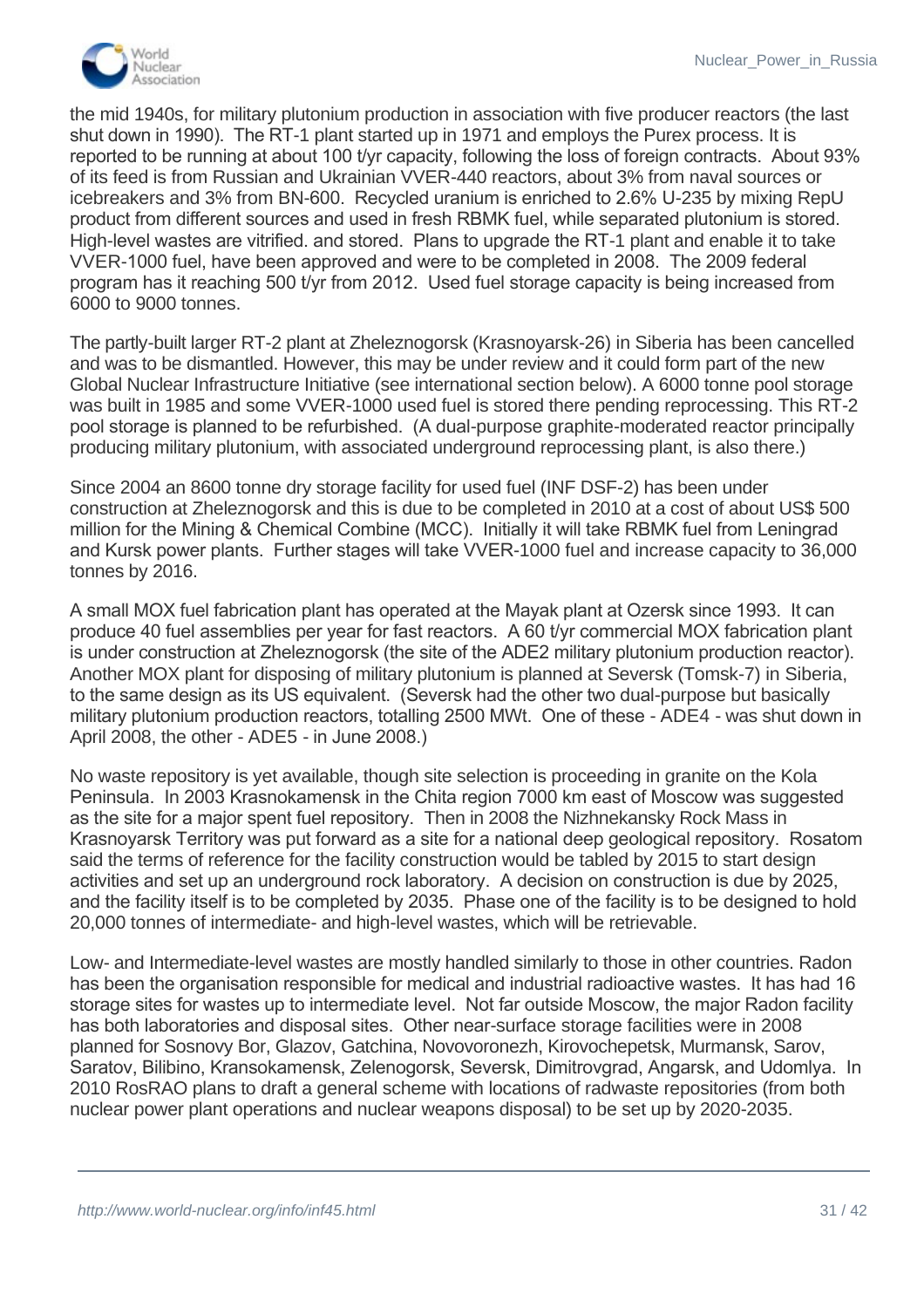

However, Russia has also for many years used deep-well injection for low- and intermediate-level wastes from some facilities, notably Seversk, Zelenogorsk and Dimitrovgrad. These are mainly wastes from reprocessing. A Central Europe review report in 1999 said that the wells ranged from 300 up to 1500 metres deep, and that Seversk was the main site utilising the method, with 30 million cubic metres injected. This practice has delayed Russian acceptance of an IAEA standard for radioactive waste disposal, since it has no packaging or engineered barriers and relies on the geology alone for safe isolation.

In 2008 there were tentative plans to build 4 to 6 regional waste repositories for low- and intermediate-level waste containing short-lived radionuclides in North-West, East-European, South Urals regions and in European South of Russia. For wastes containing long-lived radionuclides, establishing one or two repositories in Siberia and South Urals was envisaged.

#### <span id="page-31-0"></span>**Decommissioning**

Five civil reactors are being decommissioned: an experimental 50 MWt LWGR type at Obninsk which started up in 1954 (% MWe), two early and small LWGR (AMB-100) units - Beloyarsk 1 & 2, and two larger prototype VVER-440 units at Novovoronezh, a V-210 and V-365 type. The last four were shut down 1981-90 and await dismantling. The fuel has been removed from these and that from Novovoronezh has been shipped to centralised storage in Zheleznogorsk and will be stored there for about ten years before reprocessing. The Beloyarsk fuel is still on site since reprocessing technology for it is not available.

At Novovoronezh 1 & 2 a decommissioning project with partial dismantling of equipment is being prepared and a licence is expected in 2010. Work will take several years, and buildings are likely to be re-used. In particular that portion of the site houses the district heating pumps and equipment, which provides 75% of the heat for the city, and a spare parts store for Energoatom.

In 2010 SC Rosatom plans to adopt a decommissioning concept for uranium-graphite plutonium production reactors. So far 12 out of 13 production reactors have been shut down at Mayak Chemical Combine at Ozersk (5), near Kyshtym, at Siberian Chemical Combine, Seversk (5, including ADE3, 4 & 5), and at Mining & Chemical Combine, Zheleznogorsk (3, including ADE1 & prospectively: ADE2). ADE2 was due to remain shut down after mid 2009, but was restarted for the 2009-10 heating season. The fuel has been removed from the shut-down reactors and nearly all of it has been reprocessed at Mayak and Seversk. The concept provides for building multiple safety barriers and sealing of shut-down reactors rather than their dismantling, at a cost estimated to be RUR 2 billion (US\$ 67 million) each. All 13 are expected o be decommissioned by 2025.

Three nuclear powered icebreakers have been decommissioned: *Lenin*, *Sibir* and *Arktika,* also the support vessel: *Lepse* which holds some used nuclear fuel from the Arctic fleet. *Lenin* is being turned into a museum.

Several plutonium production reactors also remain to be decommissioned.

The government said it plans to spend some \$5 billion to 2015 on decommissioning and waste management.

# **Organisation**

The State Corporation (SC) Rosatom took over Russia's nuclear industry in 2007, from the Federal Atomic Energy Agency (FAEA, also known as Rosatom). This was formed from the Ministry for

 $\mathcal{L}_{\mathcal{L}}$  in 2004, which had succeeded a Soviet ministery in 1992. The civil parts in 1992. The civil parts in 1992. The civil parts in 1992. The civil parts in 1992. The civil parts in 1992. The civil parts in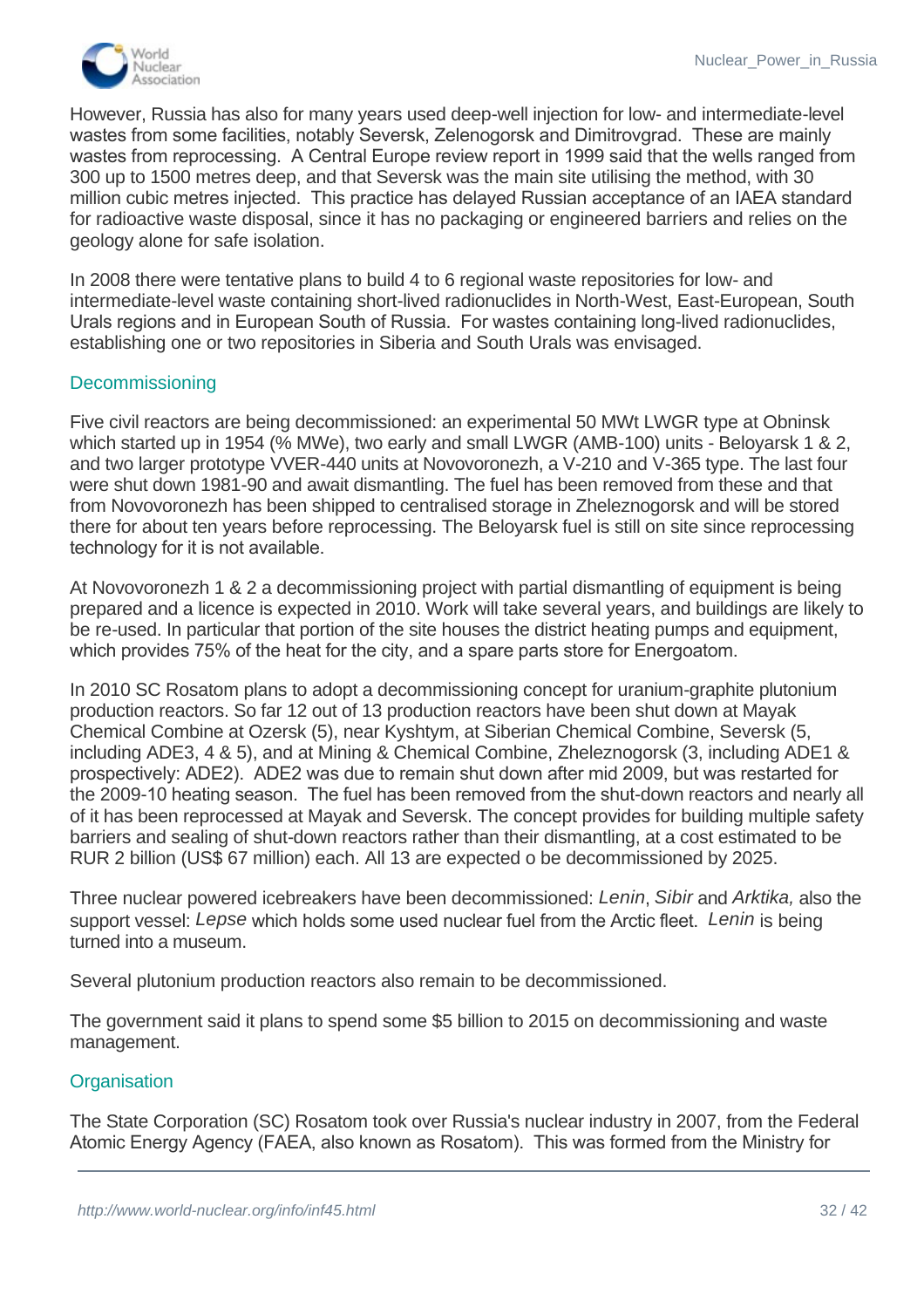

Atomic Energy (Minatom) in 2004, which had succeeded a Soviet ministry in 1992. The civil parts of the industry, with a history of over 60 years, are consolidated under AtomEnergoProm (AEP).

During 2008 there has been a major reorganisation or "privatisation" of nuclear industry entities involving change from Federal State Unitary Enterprises (FSUE) to Joint Stock Companies (JSC), with most or all of the shares held by AtomEnergoProm. By mid August 2008, 38 of 55 civil nuclear FSUEs had been reformed. Some renaming occurred due to new restrictions on the use of "Russia" or derivatives (eg "Ros") in JSC names.

The [State Nuclear Energy Corporation Rosatom](http://atomenergoprom.ru/en/corp/rosatom) (as distinct from the earlier Rosatom agency) is a non-profit company set up in 2007 to hold all nuclear assets on behalf of the state. In particular, it will hold all the shares in the civil holding company AtomEnergoProm (AEP). It took over the functions of the Rosatom agency and works with the Ministries of Industry and Energy (MIE) and of Economic Development and Trade (MEDT) but does not report to any particular ministry.

SC Rosatom divisions are:

- Nuclear defence
- [Nuclear & Radiation Safety \(now including Radon -](http://atomenergoprom.ru/en/corp/rosatom) see below)State Nuclear Energy Corporation Rosatom
- Nuclear Power Atomenergoprom
- Research & Training
- Atomflot Arctic fleet of 7 nuclear icebreakers and one nuclear merchant ship.

[AtomEnergoProm](http://atomenergoprom.ru/en) is the single vertically-integrated state holding company for Russia's nuclear power sector, separate from the military complex. It was set up at the end of 2007 to include uranium production, engineering, design, reactor construction, power generation and research institutes in its several branches, but not used fuel reprocessing or disposal facilities for the time being. The April 2007 Presidential decree establishing it specifies nuclear materials, which may be owned exclusively by the state, lists Russian legal entities allowed to possess nuclear materials and facilities, existing joint stock companies to be incorporated into the Atomenergoprom, and lists federal state unitary enterprises to be corporatized first and incorporated into the Atomenergoprom at a later stage. Exclusive state ownership of nuclear materials had been seen as a barrier to competitiveness and other Russian corporate entities will now be allowed to hold civil-grade nuclear materials, under state control.

Entities from Atomenergoprom itself down to various third-level subsidiaries will be joint stock companies eventually. Public investment in the bottom level operations is envisaged - the joint venture between Alstom and Atomenergomash to provide large turbines and generators is cited as an example.

JSC AtomEnergoProm's entities include the following (most are JSCs):

- ARMZ Uranium Holding Co (formerly AtomRedMetZoloto) – uranium production – owns Russian mine assets and foreign JV shares

- Technabexport (Tenex) foreign trade in uranium products and services,
- JSC Enrichment & Conversion Complex,
- TVEL nuclear fuel fabrication,
- St Petersburg Atomenergoproekt power plant design, - Moscow Atomenergoproekt (AEP) - power plant design,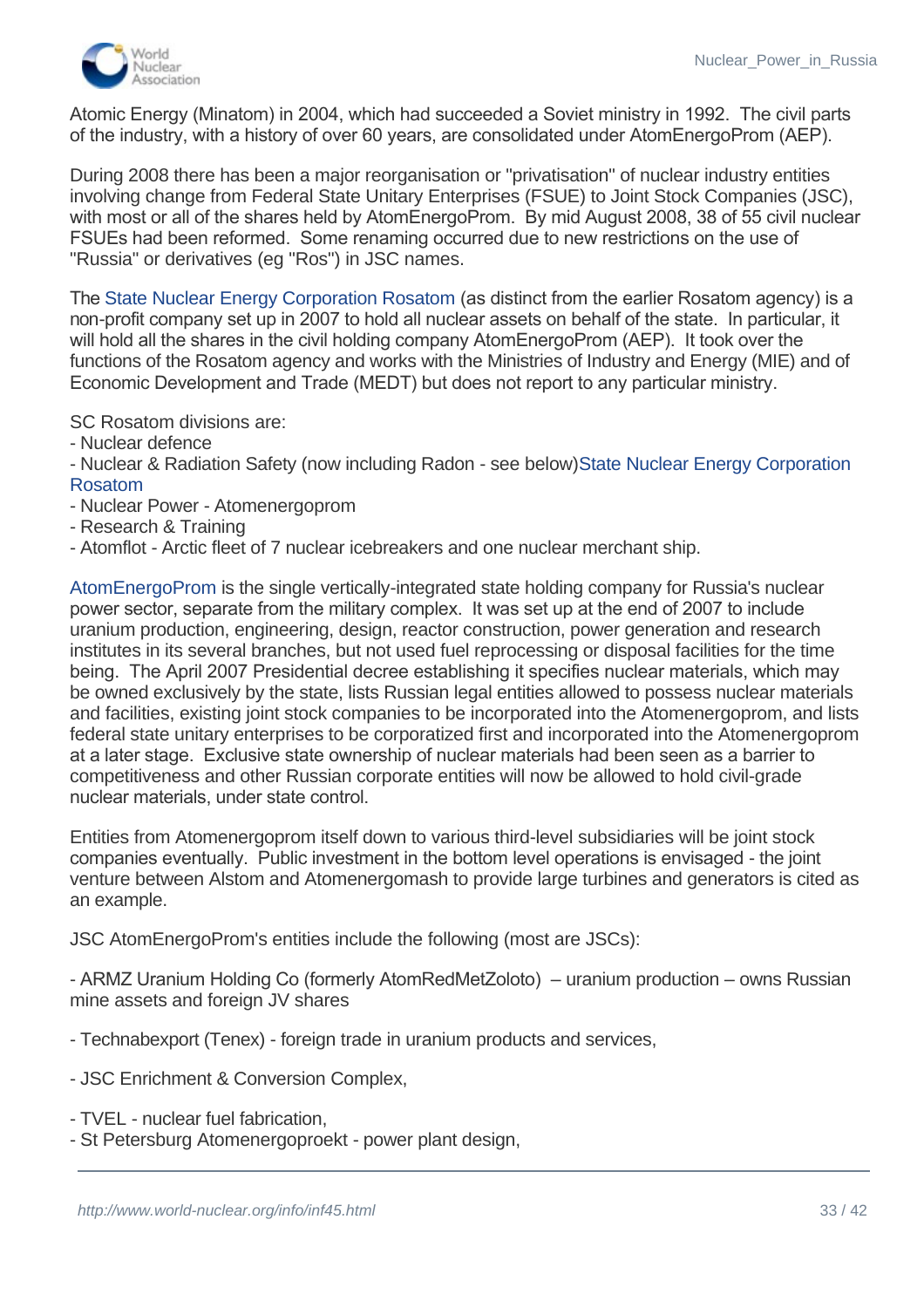

- Moscow Atomenergoproekt (AEP) - power plant design,

- Nizhny-Novgorod Atomenergoproekt (AEP) - power plant design,

- VNIPIET – design of nuclear power projects,

- Atomstroyexport (ASE) - construction of nuclear plants abroad.

- Energospetsmontazh – construction and assembly, also repair of nuclear plants,

- Atomenergomash (AEM) - a group of companies building reactors,

- OKBM Afrikantov (formerly just OKBM - Experimental Design Bureau of Machine-building -

Mashinostroyeniya) at Nizhny Novgorod- reactor design and construction,

- OKB Gidropress (Experimental Design Bureau pressurised water - Hydropress) at Podolsk near Moscow - PWR reactor design,

- Energoatom (formerly Rosenergoatom) - responsible for construction and operation of nuclear power generation,

- Atomenergoremont – maintenance and upgrading of nuclear power plants

- Research & Development Institute for Power Engineering (NIKIET) at Moscow - power plant design (originally: submarine power plants)

Atomstroyexport (ASE), established by merger in 1998, emerged from the reorganisation as a closed joint stock company owned by Atomenergoprom (50.2%) and Gazprombank (49.8%, it is 69% owned by Gazprom). Early in 2009 the Atomenergoprom and related equity was increased to 89.3% by additional share issue, leaving Gazprombank with 10.7%. It is responsible for export of nuclear plants to China, Iran, India and Bulgaria. In 2009 NUKEM Technologies GmbH, which specialises in decommissioning, waste management and engineering services, became a 100% subsidiary of Atomstroyexport.

InterRAO was formerly a joint venture of Rosenergoatom and RAO UES, the utility which was broken up in mid 2008. It is now 57.3% owned by Rosatom and focused on electricity generation in areas such as Armenia and the Kaliningrad part of Russia, as an exporter and importer of electricity. It has 8 GWe of generating plant of its own and plans to increase this to 30 GWe by 2015, with the Baltic nuclear plant at Kaliningrad as an early priority.

In July 2008 the divisions of Atomernergoproekt were converted to joint stock companies, with all shares held by Atomenergoprom. St Petersburg Atomenergoproekt works closely with Atomstroyexport (ASE) on exported plants and is responsible for Leningrad II plant under construction.

Nizhny-Novgorod AEP is building plants at Volgodonsk and Kalinin, where it has linked with ASE to utilize some 1980s VVER equipment not required for Bulgaria's new Belene plant. Moscow AEP is building Novovoronezh (though some reports NN AEP is involved there).

**Rostechnadzor** is the regulator, set up (as GAN) in 1992, reporting direct to the President. Because of the links with military programs, a culture of secrecy pervaded the old Soviet nuclear power industry. After the 1986 Chernobyl accident, changes were made and a nuclear safety committee established. The State Committee for Nuclear and Radiation Safety - Gosatomnadzor (GAN) succeeded this in 1992, being responsible for licensing, regulation and operational safety of all facilities, for safety in transport of nuclear materials, and for nuclear materials accounting. Its inspections can result in legal charges against operators. However, on some occasions when it suspended operating licences in the 1990s, Minatom successfully overrode this. In 2004 GAN was renamed the Federal Technological & Atomic Supervisory Service: Rostechnadzor.

Safety has evidently been improving at Russian nuclear power plants. In 1993 there were 29

 $\overline{\phantom{a}}$  and  $\overline{\phantom{a}}$  and  $\overline{\phantom{a}}$  and  $\overline{\phantom{a}}$  and  $\overline{\phantom{a}}$  and  $\overline{\phantom{a}}$  and  $\overline{\phantom{a}}$  and  $\overline{\phantom{a}}$  and  $\overline{\phantom{a}}$  and  $\overline{\phantom{a}}$  and  $\overline{\phantom{a}}$  and  $\overline{\phantom{a}}$  and  $\overline{\phantom{a}}$  and  $\overline{\phantom{a}}$  a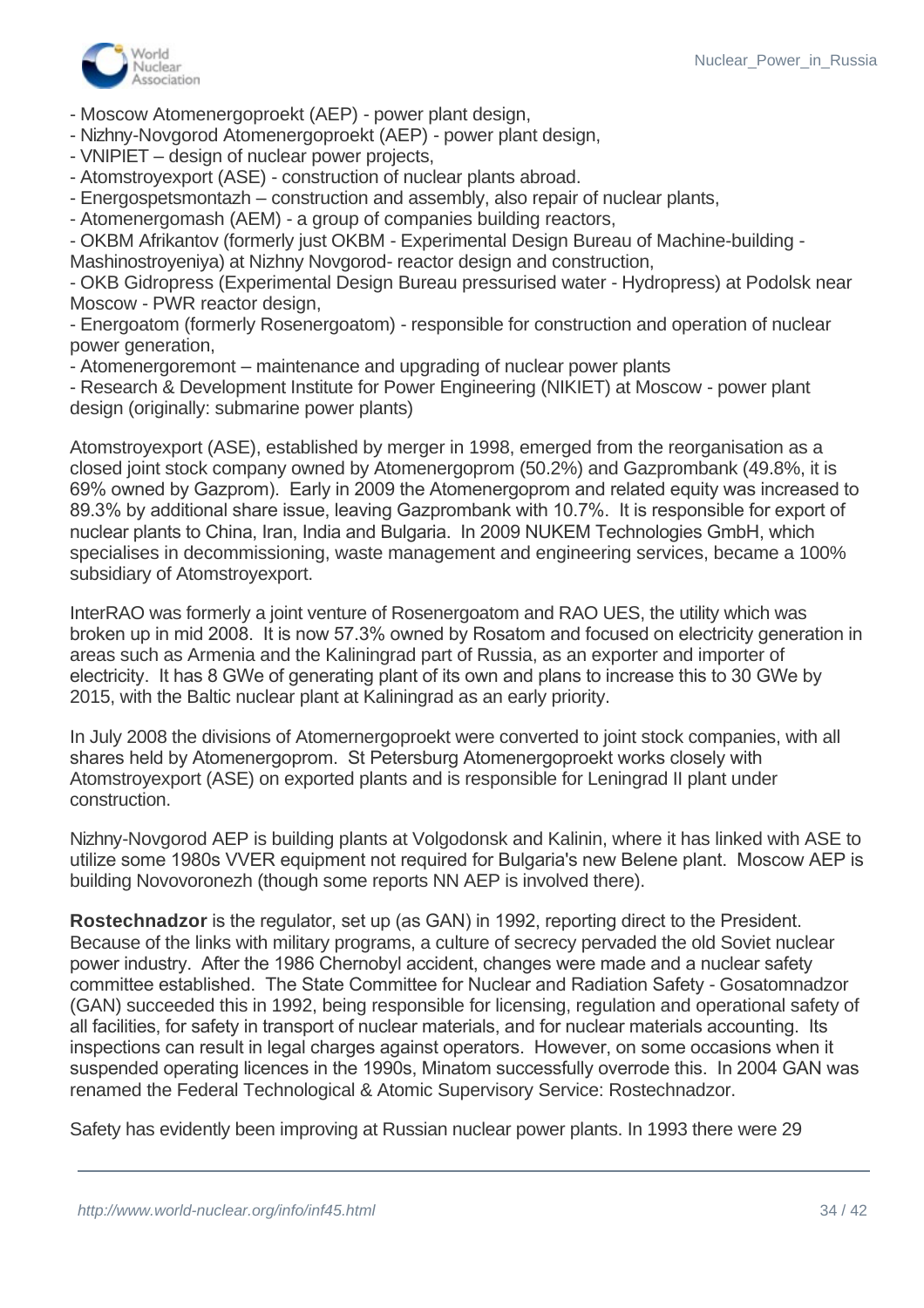

incidents rating level 1 and higher on the INES scale, in 1994 there were nine, and since then to 2003, no more than four. Also, up until 2001 many employees received annual radiation doses of over 20 mSv, but since 2002 very few have done so.

Rosatom's national enterprise for radioactive waste management, RosRAO, commenced operation in 2009 under a temporary arrangement. It incorporates Radon, and now has branches in each of seven federal districts. Radon is the organisation responsible for medical and industrial radioactive wastes. It has 16 storage sites for wastes up to intermediate level and operates some facilities at nuclear power and submarine decommissioning sites.

UES was the electricity monopoly and also operated fossil fuel power stations, but it has now been broken up.

The former main nuclear fabrication company, Atommash, was established in 1973 at Volgodonsk and went bankrupt in 1995. It was then profoundly restructured and resurrected as EMK-Atommash before becoming part of JSC Energomash, a major diversified engineering company apparently independent of Rosatom/AEP. Atommash has now largely moved away from nuclear equipment, though Atomenergomash (part of AEP) is reported to be keen to resuscitate it as an alternative heavy equipment supplier to OMZ. In 2009 Atomenergomash was doing due diligence on the Energomash group, apparently with a view to taking a half share in it, "to create competition in the segment of monopoly suppliers of long-lead nuclear equipment."

Objedinennye Mashinostroitelnye Zavody (OMZ - Uralmash-Izhora Group) itself is the largest heavy industry company in Russia, and has a wide shareholding. Izhorskiye Zavody, the country's main reactor component supplier, became part of the company in 1999, and Skoda Steel and Skoda JS in Czech Republic joined in 2003. OMZ is expected to produce the forgings for all new domestic AES-2006 model VVER-1200 nuclear reactors (four per year from 2016), plus exports. At present Izhora can produce the heavy forgings required for Russia's VVER-1000 reactors at the rate of two per year, and it is manufacturing components for the first two Leningrad II VVER-1200 units.

The Power Machines Company (JSC Silovye Mashiny Concern, or Silmash) was established in 2000 and brought together a number of older enterprises including Leningradsky Metallichesky Zavod - LMZ, Elektrosila, Turbine Blades Factory, etc. Siemens holds 26% of the stock. Silmash makes steam turbines up to 1200 MWe, including the 1000 MWe turbines for Atomstroyexport projects in China, India and Iran, and has supplied equipment to 57 countries worldwide. It is making 1200 MWe turbine generators for the Leningrad and Novovoronezh II nuclear plants. A significant amount of Power Machines' business is in Asia.

The Russian EnergyMachineBuilding Company (REMCO) was established as a closed joint stock company in Russia in 2008, amalgamating some smaller firms, with half the shares owned by Atomenergomash. It is one of the largest manufacturers of complex heat-exchange equipment for nuclear and thermal power plants, oil and gas industry. Its subsidiaries include JSC Machine-Building Plant ZiO-Podolsk and JSC Engineering Company ZIOMAR.

JSC Machine Building Plant ZiO-Podolsk is one of the largest manufacturers designing and producing equipment for nuclear power and other plants. It has made equipment, including steam generators and heat exchangers, for all nuclear plants in the former USSR. It is increasing capacity to four nuclear equipment sets per year. It appears to be 51% owned by REMCO. It is making the reactor pressure vessel and other main equipment for the BN-800 fast reactor at Beloyarsk as well as steam generators for Novovoronezh, Kalinin-4, Leningrad and Belene.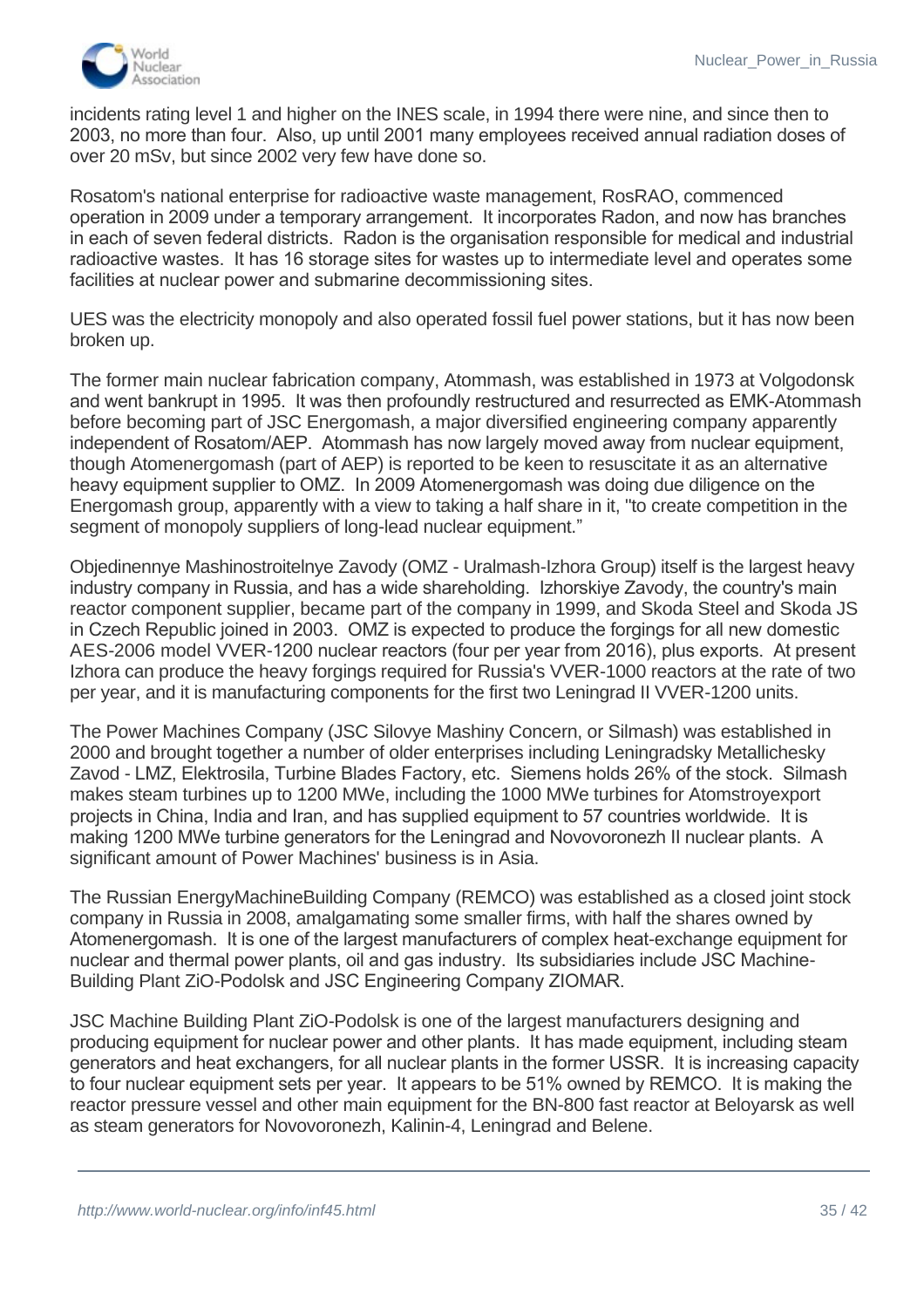

Centrifuges for China under a US\$ 1 billion contract are manufactured at both Tocmash and Kovrov Mechanical plant, both of which will become part of the Fuel Company being established by TVEL.

[For more up to date information on heavy engineering, see paper on](http://www.world-nuclear.org/info/inf122_heavy_manufacturing_of_power_plants.html) Heavy Manufacturing of Power Plants .

Early in 2006 Rosenergoatom set up a subsidiary to supply floating nuclear power plants (BNPPs) ranging in size from 70 to 600 MWe. The plants are designed by OKBM in collaboration with others. The pilot plant, now under construction, is 70 MWe plus heat output and incorporates two KLT-40S reactors based on those in icebreakers.

#### <span id="page-35-0"></span>**Exports**

Soviet exports of enrichment services began in 1973, and Russia has strongly continued this, along with exports of radioisotopes. After 1990, uranium exports began, through Tenex.

Exports of nuclear fuel cycle goods and services topped US\$ 2 billion in 1999, including \$500 million in fuel assemblies and \$1.6 billion in other goods and services. Exports were US\$ 2.5 billion in 2001 and and rose to \$3.5 billion in 2004. In 2006 they were again US\$ 3.5 billion. Russia provides nearly one third of European uranium needs and is also selling diluted ex-military uranium for civil use through USA.

The latter "Megatonnes to Megawatts" program supplies about 15% of world reactor requirements for enriched uranum and is part of a US\$ 12 billion deal between US and Russian governments, with a non-proliferation as well as commercial rationale. However, Rosatom confirmed in mid 2006 that no follow-on program of selling Russian high-enriched uranium from military stockpiles was anticipated once this program concludes in 2013. The 20-year program is equivalent to about 153,000 tonnes of natural uranium.

Rosatom claimed to be able to undercut world prices for nuclear fuel and services by some 30%.

In May 2009 Tenex signed long-term enrichment services contacts with three US utilities - AmerenUE, Luminant and Pacific Gas & Electric - and one in Japan - Chubu. The contracts cover supply from 2014 to 2020. Then in June it signed a contract for supply of enriched uranium product over the same period with Exelon, the largest US nuclear utility.

It was also pushing ahead with plans to store and probably reprocess foreign spent fuel, and earlier the Russian parliament overwhelmingly supported a change in legislation to allow this. The proposal involved some 10% of the world's spent fuel over ten years, or perhaps up to 20,000 tonnes of spent fuel, to raise US\$ 20 billion, two thirds of which would be invested in expanding civil nuclear power. In July 2001 President Putin signed into effect three laws including one to allow this import of spent nuclear fuel (essentially an export of services, since Russia would be paid for it).

The President also set up a special commission to approve and oversee any spent fuel accepted, with five members each from the Duma, the Council, the government and presidential nominees, chaired by Dr Zhores Alferov, a parliamentarian, Vice-President of the Russian Academy of Sciences and Nobel Prize physicist. This scheme was progressed in 2005 when the Duma ratified the Vienna Convention on civil liability for nuclear damage. However in July 2006 Rosatom announced it would not proceed with taking any foreign-origin used fuel, and the whole scheme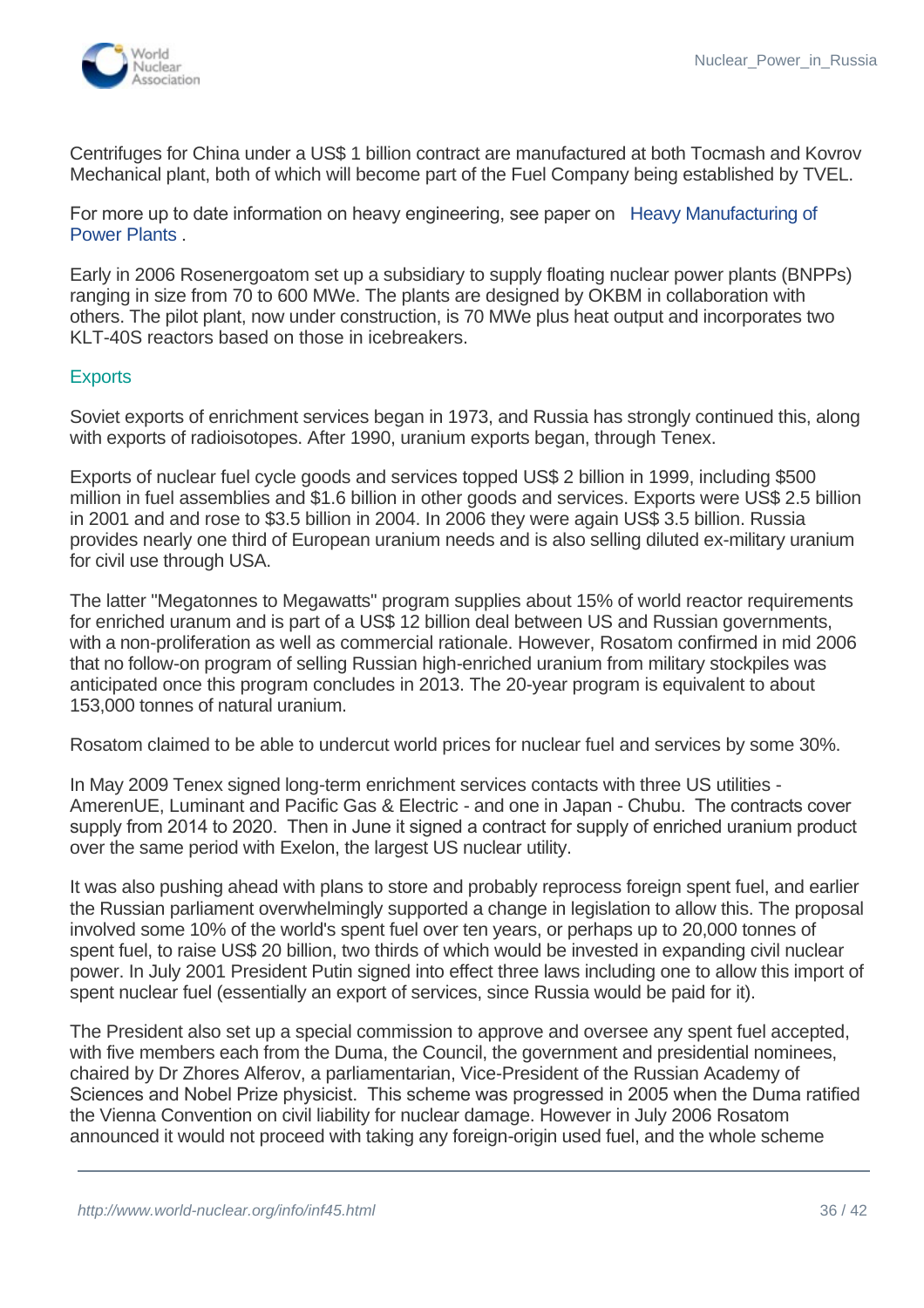

lapsed.

Atomstroyexport (ASE) has three reactor construction projects abroad, all involving VVER-1000 units. First, it took over building a reactor for Iran at the Bushehr power plant, a project commenced by Siemens KWU but then aborted. Then it sold two large new AES-91 power plants to China for Jiangsu Tianwan at Lianyungang (both now operating) and two AES-92 units to India for Kudankulam (under construction, start-up due in 2010). It is likely that ASE will build a second unit at Bushehr and agreements have been signed for two more at Tianwan in China, units 5 & 6 being VVER-1200 type. In 2007 a memorandum of understanding was signed to build four VVER-1200 units at Kudankulam (reaffirmed early in 2008). In 2009 four more were confirmed for Haripur in West Bengal.

An intergovernmental agreement to construct a nuclear power plant and give a loan to Belarus is planned for signature in the first half of 2010. All preparatory work near Ostrovets in Grodno Region been completed on schedule to allow commissioning of the two reactors in 2016 and 2018. It will be a 2400 MWe AES-2006 plant developed by SPb AEP based on AES-91 design. Atomstroyexport will the principal construction contractor.

Russia's policy for building nuclear power plants in non-nuclear weapons states is to deliver on a turnkey basis including supply of all fuel and repatriation of used fuel for the life of the plant. Evidently India is being treated as a weapons state, since Russia will supply all the enriched fuel for Kudankulam, but India will reprocess it and keep the plutonium.

When China called for competitive bids for four large third-generation reactors to be built at Sanmen and Yangjiang, ASE unsuccessfully bid the AES-92 power plant for these.

In October 2006 its bid for two AES-92 units for Belene was accepted by Bulgaria. ASE leads a consortium including Areva NP and Bulgarian enterprises in the EUR 4.0 billion project.

ASE is reported to be under consideration by Fortum to supply Finland's sixth nuclear power reactor if it is built at Loviisa. It is also considered a leading contender to build two large reactors in Belarus, and despite disagreements over 2009-10 is likely to build the first of a series of small reactors (probably VBER-300) in Kazakhstan.

A potentially wide-ranging memorandum of understanding with Enel of Italy is for cooperation on nuclear power projects in Eastern and Central Europe (where Enel has a major presence), using Russian technology. Most of these export prospects bring ASE into direct competition with western reactor vendors.

Since 2006 Rosatom has actively pursued cooperation deals in South Africa, Namibia, Chile and Morocco as well as with Egypt, Algeria, Vietnam and Bangladesh. Tenex has also entered agreements to mine and explore for uranium in South Africa (with local companies) and Canada (with Cameco).

In September 2008 ARMZ signed a MOU with a South Korean consortium headed by Kepco on strategic cooperation in developing uranium projects. This includes joint exploration, mining and sales of natural uranium in the Russian Federation and possibly beyond.

In February 2008 ASE formed an alliance with TechnoPromExport (TPE), an exporter of all other large-scale power generation types. This will rationalize their international marketing. TPE boasts of having completed 400 power projects in 50 countries around the world totalling some 87 GWe.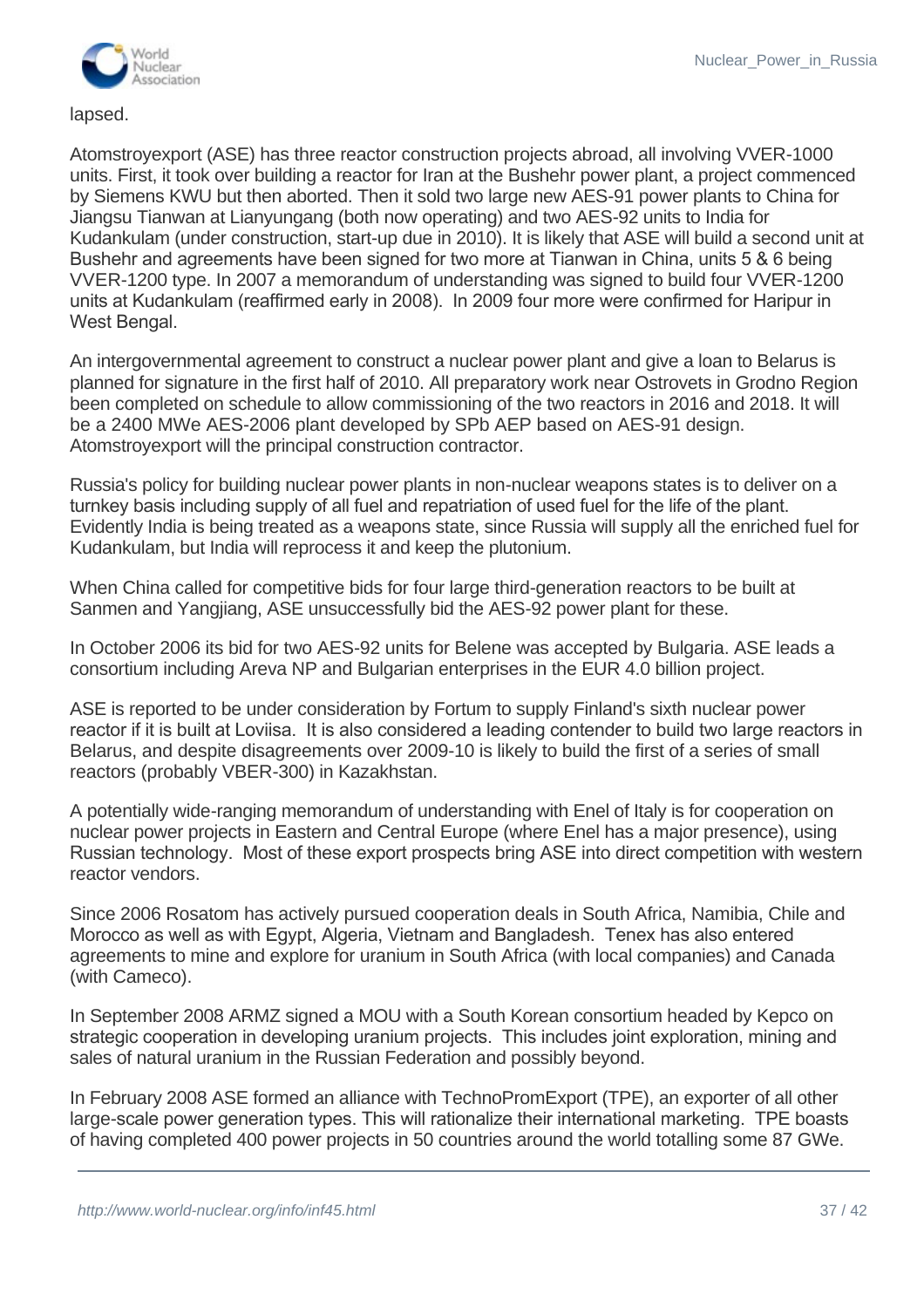

# International Outlook

Overall there is increasing acceptance of the need to press ahead with nuclear energy in Russia while expanding the country's role internationally at both the front and the back end of the fuel cycle.

Russia's future international role will be built on its reputation over the last decade as a reliable commercial provider of fuel-related services. It is now engaged with international markets in nuclear energy, well beyond its traditional eastern European client states. With the consolidation of western nuclear fuel cycle vendors, the competition may be welcomed.

President Putin's Global Nuclear Infrastructure Initiative was announced early in 2006. This is in line with the International Atomic Energy Agency (IAEA) 2005 proposal for Multilateral Approaches to the Nuclear Fuel Cycle (MNA) and with the US Global Nuclear Energy Partnership (GNEP). The head of Rosatom said that he envisages Russia hosting four types of international nuclear fuel cycle service centres (INFCCs) as joint ventures financed by other countries. These would be secure and maybe under IAEA control. The first is an International Uranium Enrichment Centre (IUEC) - one of four or five proposed worldwide (see separate section). The second would be for reprocessing and storage of used nuclear fuel. The third would deal with training and certification of personnel, especially for emerging nuclear states. In this context there is a need for harmonized international standards, uniform safeguards and joint international centers. The fourth would be for R&D and to integrate new scientific achievements.

In March 2008 AtomEnergoProm signed a general framework agreement with Japan's Toshiba Corporation under which they will explore collaboration in the civil nuclear power business. The Toshiba partnership is expected to include cooperation in areas including design and engineering for new nuclear power plants, manufacturing and maintenance of large equipment, and "front-end" civilian nuclear fuel cycle business". In particular the construction of an advanced Russian centrifuge enrichment plant in Japan is envisaged, also possibly one in the USA. The companies say that the "complementary relations" could lead to the establishment of a strategic partnership. Toshiba owns 77% of US reactor builder Westinghouse and is also involved with other reactor technology.

Regarding reactor design, Rosatom is keen to be involved in international projects for Generation IV reactor development and is keen to have international participation in fast neutron reactor development, as well as joint proposals for MOX fuel fabrication. In April 2007 Red Star, a government-owned design bureau, and US company Thorium Power agreed to collaborate on testing Thorium Power's seed and blanket fuel assemblies at the Kurchatov Institute with a view to using thorium-based fuel in VVER-1000 reactors. (see [Thorium paper](http://www.world-nuclear.org/info/inf62.html) for details )

In 2006 the former working relationship with Kazakhstan in nuclear fuel supplies was rebuilt. Kazatomprom has agreed to a major long-term program of strategic cooperation with Russia in uranium and nuclear fuel supply, as well as development of small reactors, effectively reuniting the two countries' interests in future exports of nuclear fuel to China, Japan, Korea, the USA and Western Europe.

In April 2007 a joint venture company to manufacture the turbine and generator portions of new nuclear power plants was announced by French engineering group Alstom and JSC Atomenergomash. The 49:51 **Alstom Atomenergomash** LLC joint venture, in which both parties will invest EUR 200 million, is established at Podolsk, near Moscow. It includes the technology transfer of Alstom's state of the art Arabelle steam turbine and generator (available up to 1750

MWe). First production is expected in 2011 with output reaching three 1200 Me turbine and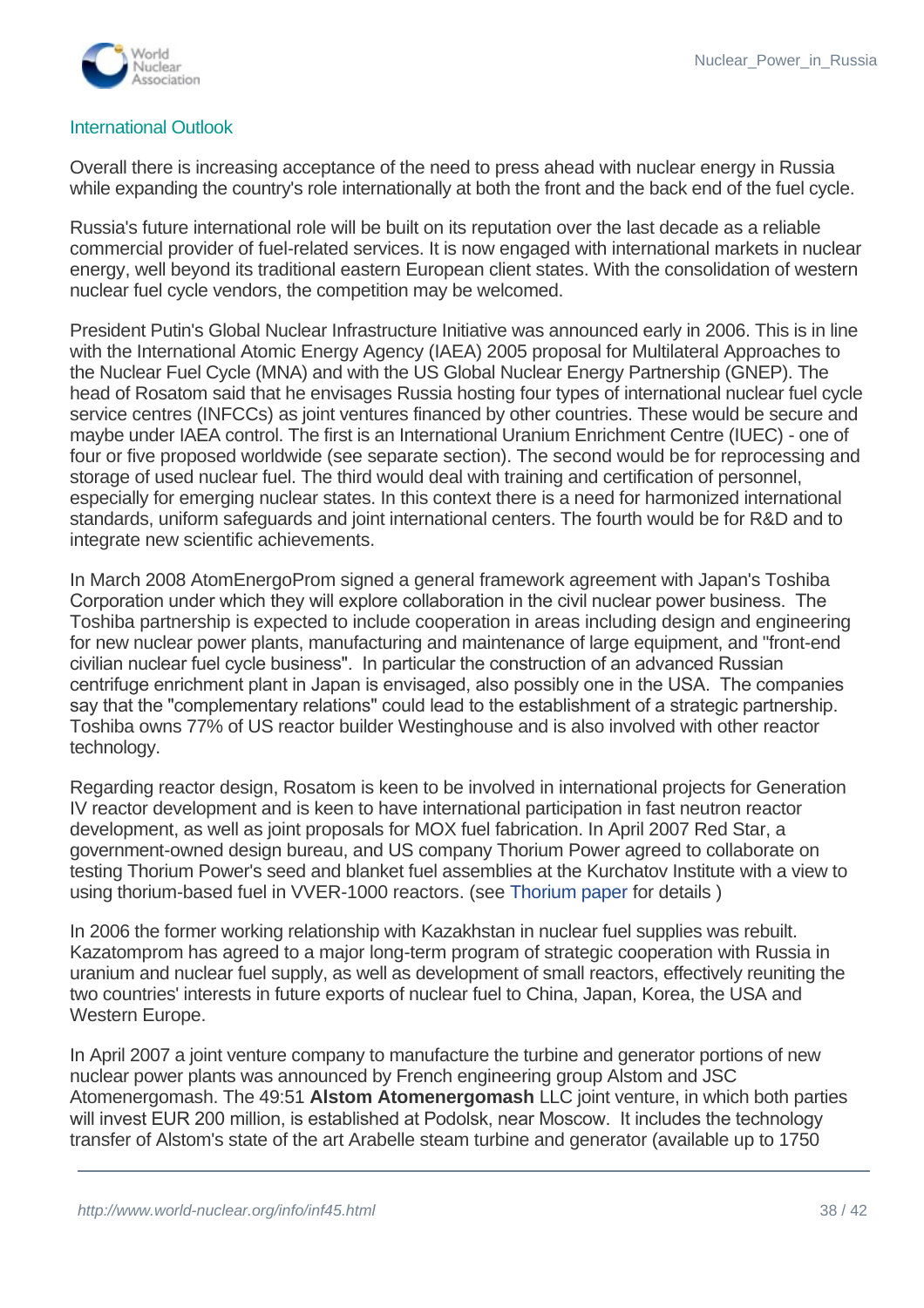

MWe). First production is expected in 2011 with output reaching three 1200 Me turbine and generator sets per year in 2013.

In September 2007 Mitsubishi Heavy Industries (MHI) signed an agreement with Russia's Ural Turbine Works (UTZ) to manufacture, supply and service gas and steam turbines in the Russian market. Under the agreement, MHI, Japan's biggest machinery maker, will license its manufacturing technologies for large gas turbines and steam turbines to UTZ - part of the Renova Group. The agreement also calls for a joint venture to be established in Russia to provide after-sales service.

#### Research & Development

Russia has had substantial R&D on nuclear power for six decades. The premier establishment for this is the Kurchatov Institute in Moscow, which has run twelve research reactors there, six of which are now shut down. The F-1 research reactor there was started up in December 1946 and recently marked its 60th anniversary in operation.

Many research reactors were constructed in the 1950s and 60s. In 1998 more than 60 non-military research and test reactors were operational in Russia, plus three in former Soviet republics and eight Russian ones elsewhere. Most of these use ceramic fuel enriched to 36% or 90% U-235.

In 1954 the world's first nuclear powered electricity generator began operation in the then closed city of Obninsk at the Institute of Physics and Power Engineering (FEI). The AM-1 (Atom Mirny - peaceful atom) reactor is water-cooled and graphite-moderated, with a design capacity of 30 MWt or 5 MWe. It was similar in principle to the plutonium production reactors in the closed military cities and served as a prototype for other graphite channel reactor designs including the Chernobyl-type RBMK (reaktor bolshoi moshchnosty kanalny -- high power channel reactor) reactors. AM-1 produced electricity until 1959 and was used until 2000 as a research facility and for the production of isotopes.

Also in the 1950s the FEI at Obninsk was developing fast breeder reactors (FBRs). In 1955 the BR-1 (bystry reaktor -- fast reactor) fast neutron reactor began operating. It produced no power but led directly to the BR-5 which started up in 1959 with a capacity of 5 MWt which was used to do the basic research necessary for designing sodium-cooled FBRs. It was upgraded and modernised in 1973 and then underwent major reconstruction in 1983 to become the BR-10 with a capacity of 8 MWt which is now used to investigate fuel endurance, to study materials and to produce radioisotopes.

Russia's State Scientific Centre - Research Institute of Atomic Reactors (RIAR), said to be the biggest nuclear research centre in Russia, is in Dimitrovgrad, in Ulyanovsk county 1300 km SE of Moscow. It was founded in 1956 and researches fuel cycle, radiochemicals and radioactive waste management, as well as producing radionuclides for medicine and industry. The BOR-60 fast reactor is operated here by RIAR, along with five other research reactors. It started up in 1969 and is to be replaced about 2015 with a 100 MW sodium-cooled fast reactor - MBIR. This will be a research reactor capable of testing lead, lead-bismuth and gas coolants as well as sodium, and running on MOX fuel. RIAR intends to set up an on-site closed fuel cycle, using pyrochemical reprocessing it has developed at pilot scale.

In 2009 the Moscow Engineering and Physics Institute (MEPhI) was renamed the National Research Nuclear University and reformed to incorporate a number of other educational establishments. While partly funded by Rosatom, it is the responsibility of the Federal Education Agency (Rosobrazovaniye).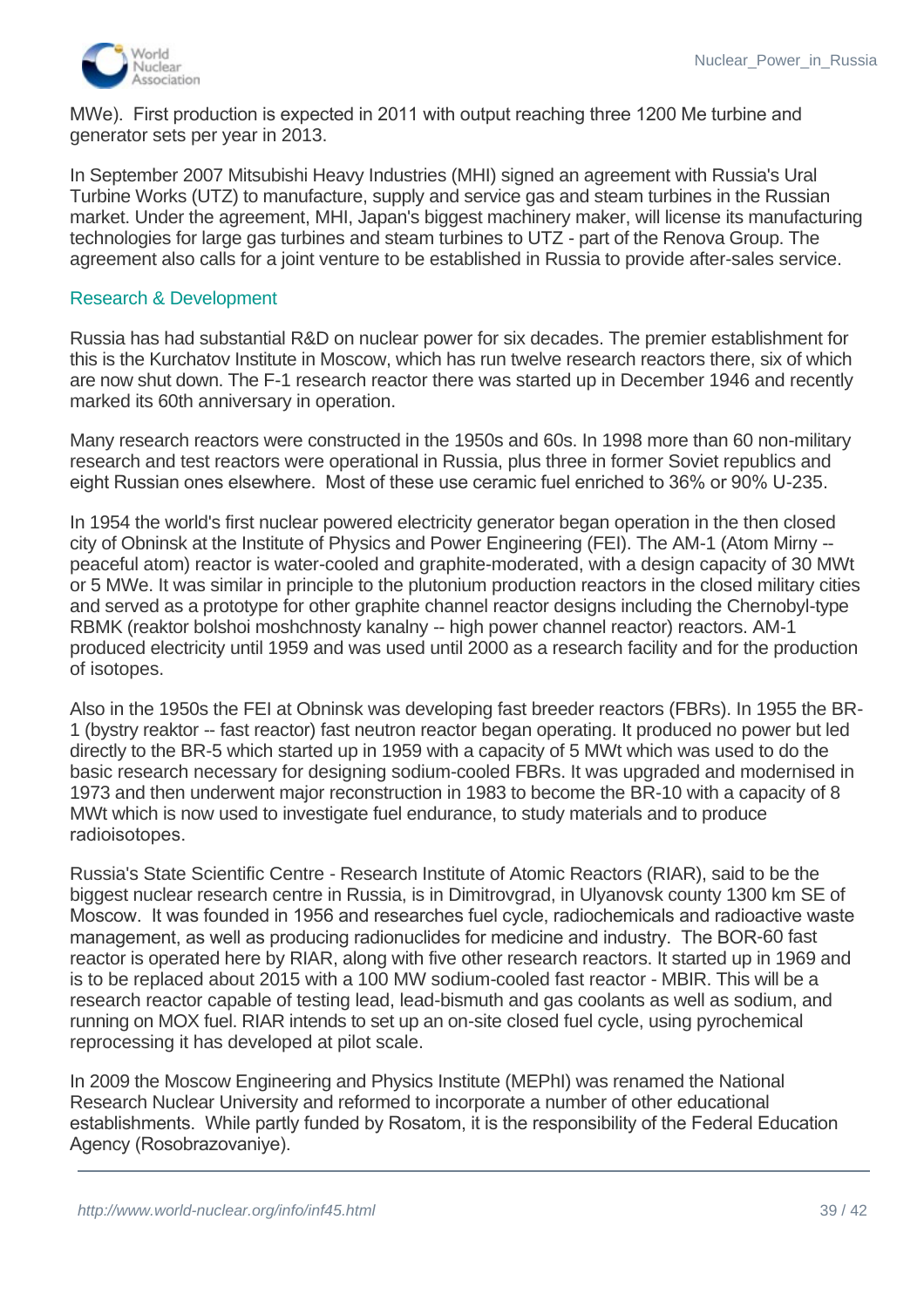

In mid 2009 the Russian government said that it would provide more than RUR 120 billion (about US\$3.89 billion) over 2010 to 2012 for a new program devoted to R&D on the next generation of nuclear power plants. It identified three priorities for the nuclear industry: improving the performance of light water reactors over the next two or three years, developing a closed fuel cycle based on deployment of fast reactors in the medium term, and developing nuclear fusion over the long term.

In 2010 the government is to allocate RUR 500 million (about US\$ 170 million) of federal funds to design a space nuclear propulsion and generation installation in the megawatt power range. In particular, SC Rosatom is to get RUR 430 million and Roskosmos (Russian Federal Space Agency) RUR 70 million to develop it. The work will be undertaken by NIKIET (Research & Development Institute for Power Engineering) in Moscow, based on previous developments including those of nuclear rocket engines. A conceptual design is expected in 2011, with the basic design documentation and engineering design to follow in 2012. Tests are planned for 2018.

#### Public Opinion

An April 2008 survey carried out by the Levada Centre found that 72% of Russians were in favour of at least preserving the country's nuclear power capacity and 41% thought that nuclear was the only alternative to oil and gas as they deplete. Over half said that they were indignant about Soviet attempts to cover up news of the Chernobyl accident in 1986.

#### Non-proliferation

Russia is a nuclear weapons state, and a depository state of the Nuclear Non-Proliferation Treaty (NPT) under which a safeguards agreement has been in force since 1985. The Additional Protocol was ratified in 2007. However, Russia takes the view that voluntary application of IAEA safeguards are not meaningful for a nuclear weapons state and so they are not generally applied. One exception is the BN-600 Beloyarsk-3 reactor which is safeguarded so as to give experience of such units to IAEA inspectors.

However, this policy is modified in respect to some uranium imports. All facilities where imported uranium under certain bilateral treaties goes must be on the list of those eligible and open to international inspection, and this overrides the voluntary aspect of voluntary offer agreements. It includes conversion plants, enrichment, fuel fabrication and nuclear power plants. Also the IUEC at Angarsk will be open to inspection.

Russia undertook nuclear weapons tests from 1949 to 1990.

Russia's last plutonium production reactor which started up in 1964 is due to be closed down in May 2009 - delayed because it also provides district heating, and replacement plant for this will not be ready until then. The reactor will be held in reserve for heating, not decommissioned. The other two such production reactors were closed in 2008. All three closures are in accordance with a 2003 US-Russia agreement.

The Soviet Union also used 116 nuclear explosions (81 in Russia) for geological research, creating underground gas storage, boosting oil and gas production and excavating reservoirs and canals. Most were in the 3-10 kiloton range and all occurred 1965-88.

#### Appendix:

Background: Soviet nuclear culture nuclear culture of the society of the society of the society of the society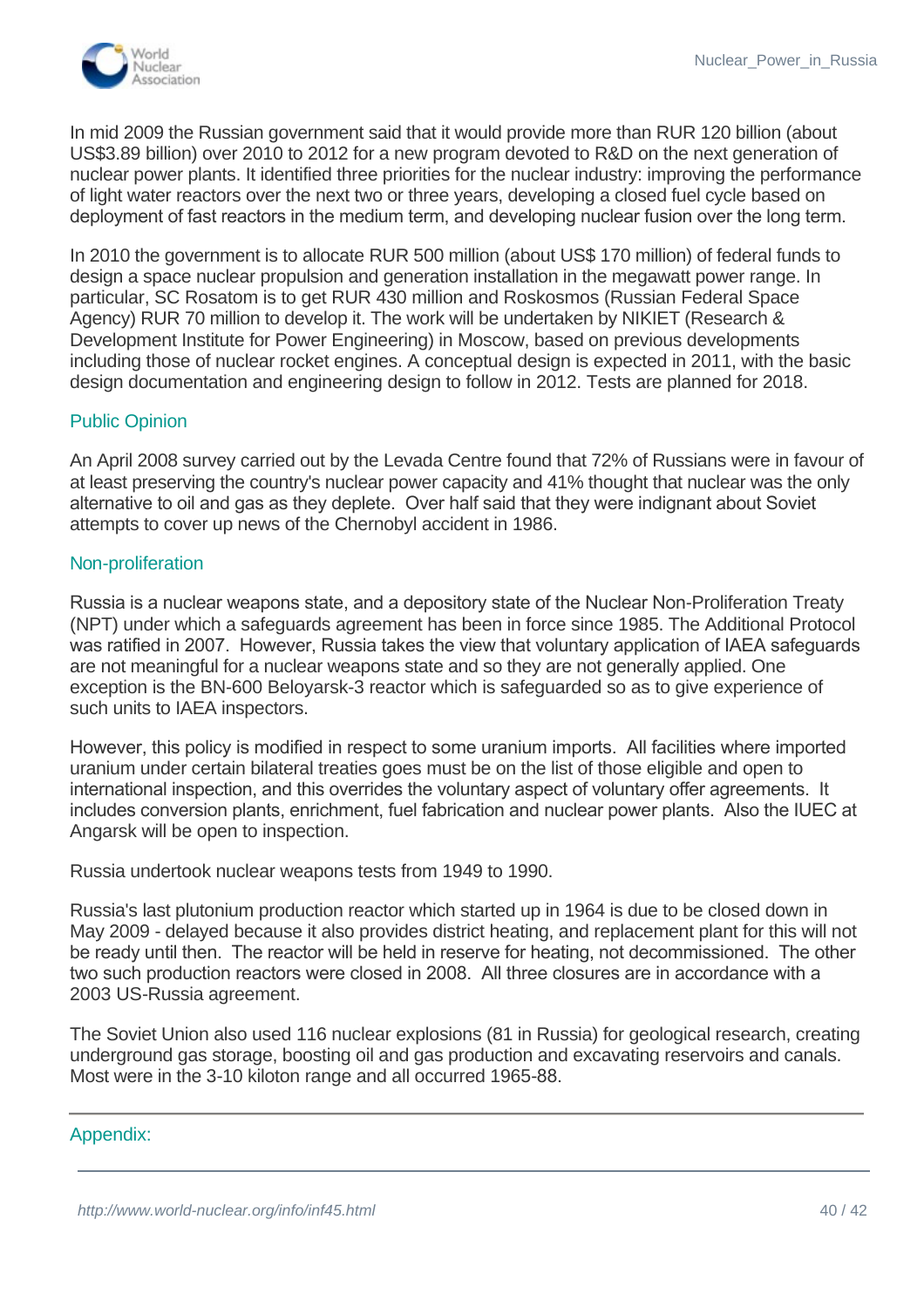

#### <span id="page-40-0"></span>Background: Soviet nuclear culture

In the 1950s and 1960s Russia seemed to be taking impressive steps to contest world leadership in civil development of nuclear energy. It had developed two major reactor designs, one from military plutonium production technology (the light water cooled graphite moderated reactor - RBMK), and one from naval propulsion units, very much as in USA (the VVER series - pressurised, water cooled and moderated). An ambitious plant, Atommash, to mass produce the latter design was taking shape near Volgodonsk, construction of numerous nuclear plants was in hand and the country had many skilled nuclear engineers.

But a technological arrogance developed, in the context of an impatient Soviet establishment. Then Atommash sunk into the Volga sediments, Chernobyl tragically vindicated western reactor design criteria, and the political structure which was not up to the task of safely utilising such technology fell apart. Atommash had been set up to produce eight sets of nuclear plant equipment each year (reactor pressure vessels, steam generators, refueling machines, pressurizers, service machinery – a total of 250 items). In 1981 it manufactured the first VVER-1000 pressure vessel, which was shipped to South Ukrainian NPP. Later, its products were supplied to Balakovo, Zaporozhie, Smolensk, Kalinin, Rovno and Khmelnitsky plants. By 1986 Atommash had produced 14 pressure vessels (of which five have remained at the factory), instead of the eight per year intended. Then Chernobyl put the whole nuclear industry into a long standby. Russia was disgraced technologically, and this was exacerbated by a series of incidents in its nuclear-propelled navy contrasting with a near-impeccable safety record in the US Navy.

An early indication of the technological carelessness was substantial pollution followed by a major accident at Mayak Chemical Combine (then known as Chelyabinsk-40) near Kyshtym in 1957. The failure of the cooling system for a tank storing many tonnes of dissolved nuclear waste resulted in a non-nuclear explosion having a force estimated at about 75 tonnes of TNT (310 GJ). This killed 200 people and released some 740 PBq of radioactivity, affecting thousands more. Up to 1951 the Mayak plant had dumped its wastes into the Techa river, whose waters ultimately flow into the Ob River and Arctic Ocean. Then they were disposed of into Lake Karachay until at least 1953, when a storage facility for high-level wastes was built - the source of the 1957 accident. Finally, a 1967 duststorm picked up a lot of radioactive material from the dry bed of Lake Karachay and deposited it on to the surrounding province. The outcome of these three events made some 26,000 square kilometres the most radioactively-polluted area on Earth by some estimates, comparable with Chernobyl.

After Chernobyl there was a significant change of culture in the Russian civil nuclear establishment, at least at the plant level, and this change was even more evident in the countries of eastern Europe who saw the opportunity for technological emancipation from Russia. By the early 1990s a number of western assistance programs were in place which addressed safety issues and helped to alter fundamentally the way things were done in the eastern bloc, including Russia itself. Design and operating deficiencies were tackled, and a safety culture started to emerge. At the same time some R&D programs were suspended.

Both the International Atomic Energy Agency and the World Association of Nuclear Operators contributed strongly to huge gains in safety and reliability of Soviet-era nuclear plants - WANO having come into existence as a result of Chrnobyl. In the first two years of WANO's existence, 1989-91, operating staff from every nuclear plant in the former Soviet Union visited plants in the west on technical exchange, and western personnel visited every FSU plant. A great deal of ongoing plant-to-plant cooperation, and subsequently a voluntary peer review program, grew out of